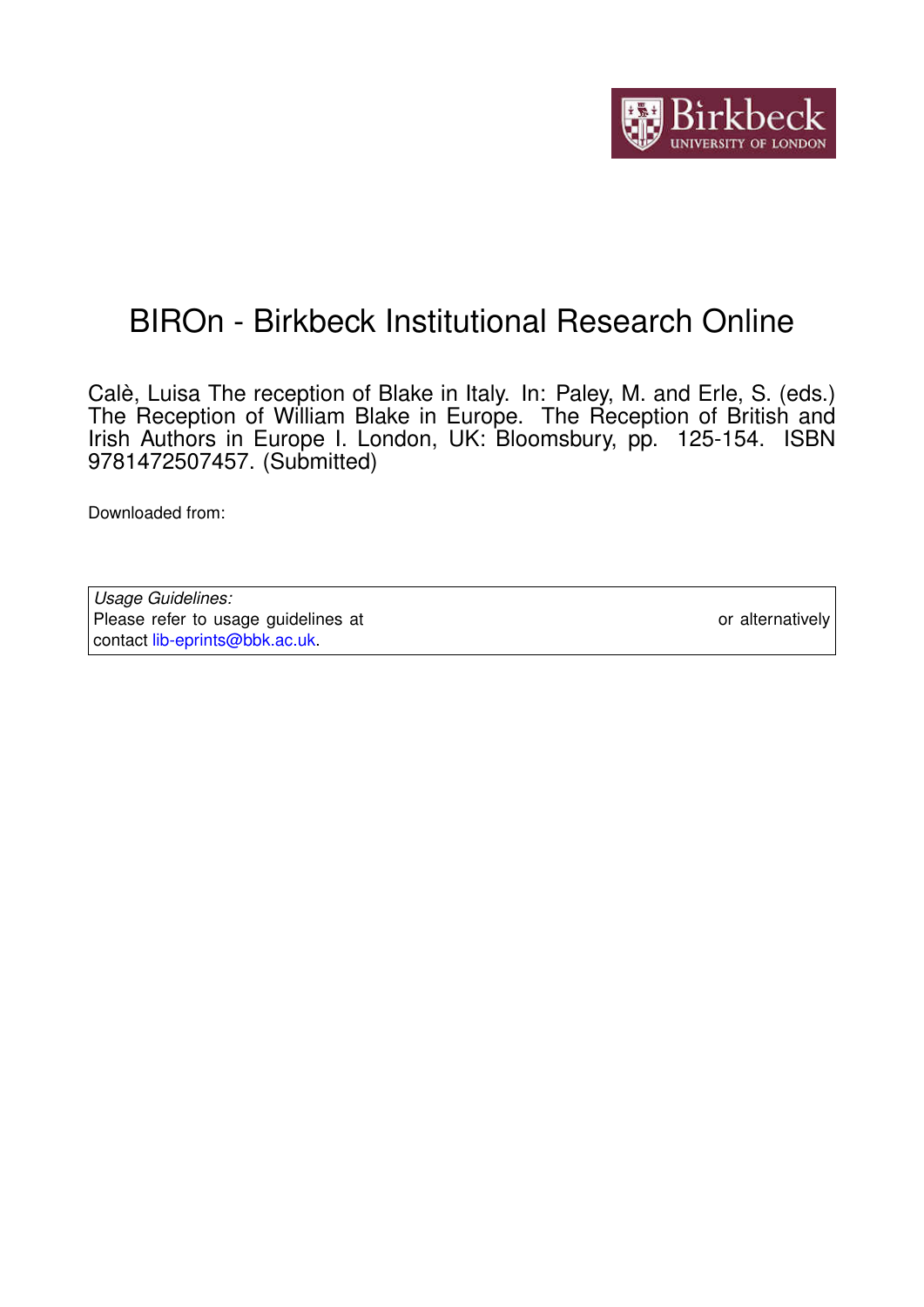## **The Reception of Blake in Italy**

## Luisa Calè

**.** 

Despite earlier Encyclopaedia entries, the first significant traces of Blake in Italy come through Dante via Germany. Ludwig Volkmann's study of Dante's iconography was translated from the German in 1898 and presented Blake as 'poet and painter, philosopher and spiritist' ('poeta e pittore, filosofo e spiritista'; Volkmann 1898, 85), suggesting his ability to communicate with spirits connecting corporeal and supernatural worlds.<sup>1</sup> In Blake's illustrations to Edward Young's *Night Thoughts* Volkmann traces the characteristic of Blake's art as 'a series of revelations, in which the transcendental takes positive forms' ('una serie di rivelazioni, nelle quali il trascendentale prendeva forme positive', 1898, 85)*.* The visionary character of his work is conveyed in a quotation from Richard Muther's history of painting, which documents 'the sensitive and almost unhealthy nature of the artist […]. What he looked for and found in Dante was the world of Spirits' ('la natura sensitiva e quasi malaticcia dell'artista […]. Ciò che egli cercò e vide in Dante è il mondo degli spiriti', Volkmann 1898, 85). Following a brief account of John Linnell's commission and Blake's work on Dante in 1825-26, Volkmann refers to seven copperplates from Dante engraved in the style of Marcantonio Raimondi, as published in reproduction by W. B. Yeats in *The Savoy* in 1896. For Volkmann, Blake's forms spell out his visionary approach: 'soft, as if from a dream, and confused they seem to appear from a sea of flames in the *Inferno*, and the dense, cloudy atmosphere of *Purgatorio*' ('molli, qual sogno, confuse appariscono spesso le scene che nell'*Inferno* sembrano sorgere momentaneamente da un mare di fiamme, nel *Purgatorio* da un'atmosfera densa,

<sup>&</sup>lt;sup>1</sup> For a discussion of Volkmann in the German context, see Sibylle Erle's chapter.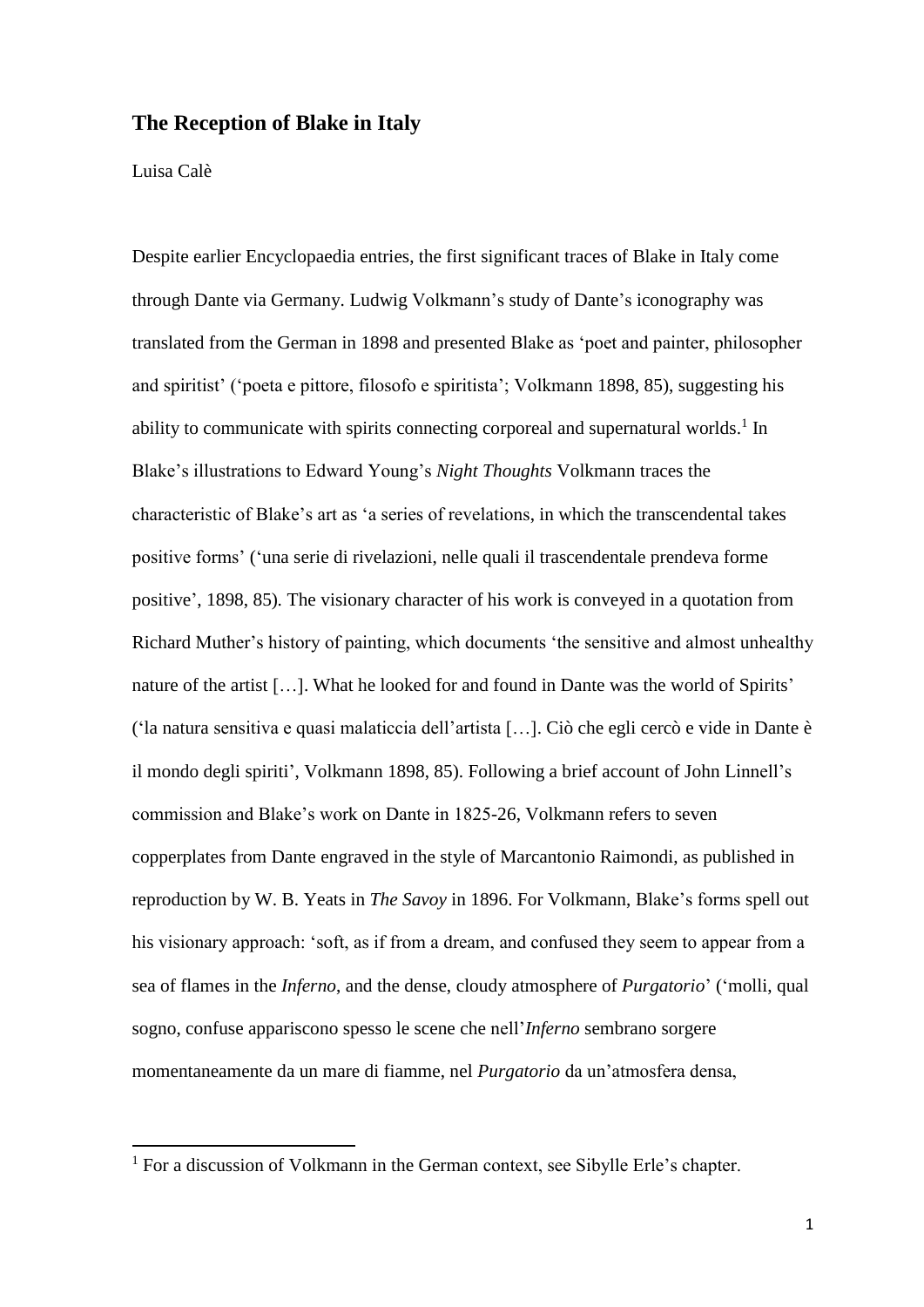nebulosa', 1898, 86). Summing up Blake's position in the field of art, Volkmann indicates that he was born 'from the school of a classical sculptor' and became 'the precursor of modern symbolism, the direct precursor of a Rossetti' ('Così vediamo in Inghilterra […] nascere dalla scuola d'uno scultore classico, il precursore del simbolismo moderno, il predecessore diretto d'un Rossetti, 1898, 86). In Dante Volkmann identifies the ideal point of encounter between the two artists.

Blake's Dante designs have continued to hold an important place in the reception of Blake in Italy.<sup>2</sup> Volkmann's juxtaposition shaped the curatorial choices for the British contribution to the Mostra Nazionale Dantesca (National Dante exhibition), organized under the patronage of the President of the Republic to mark the celebrations for the 700th centenary of Dante's birth in 1965, which took place in a symbolic national *lieu de mémoire*, the Palazzo Venezia in Rome. T. S. Eliot is listed as representing England on the National Committee charged with planning the centenary celebrations (Parricchi 1965, 15). Nine Blake watercolours from the Birmingham City Art Gallery and fifteen paintings by Dante Gabriele Rossetti were hung in a room that - apart from 'the homage of nations such as England, Canada, Romania, Holland, Austria, Spain' - illustrated 'the Roman and Italian character of Dante' ('a eccezione delle pareti assegnate all'omaggio di nazioni come l'Inghilterra, il Canadà, la Romania, l'Olanda, l'Austria, la Spagna – illustrano la *romanità*  e l'*italianità* di Dante'). <sup>3</sup> Discussing the visual dimensions of Dante's writings and how his

 $\overline{a}$ 

<sup>2</sup> See Ulivi, in Parricchi (1965); Bellonzi (1970); Gizzi (1983); Pinsky (1988); Salvadori (1999); Gnappi (2005); Corti (2007).

<sup>3</sup> Parricchi (1965, 303). The Blake works on display were 'I superbi che portano enormi macigni, *Purg.* X; 'La nave dell'amore'; *Par.* XXIV; 'L'angelo che ricorda', *Par.* XIX; *Purg.* XXVII; 'Battaglia dei diavoli', *Inf.* XII; 'Il cerchio dei dannati', *Inf*. V; 'Gerarchie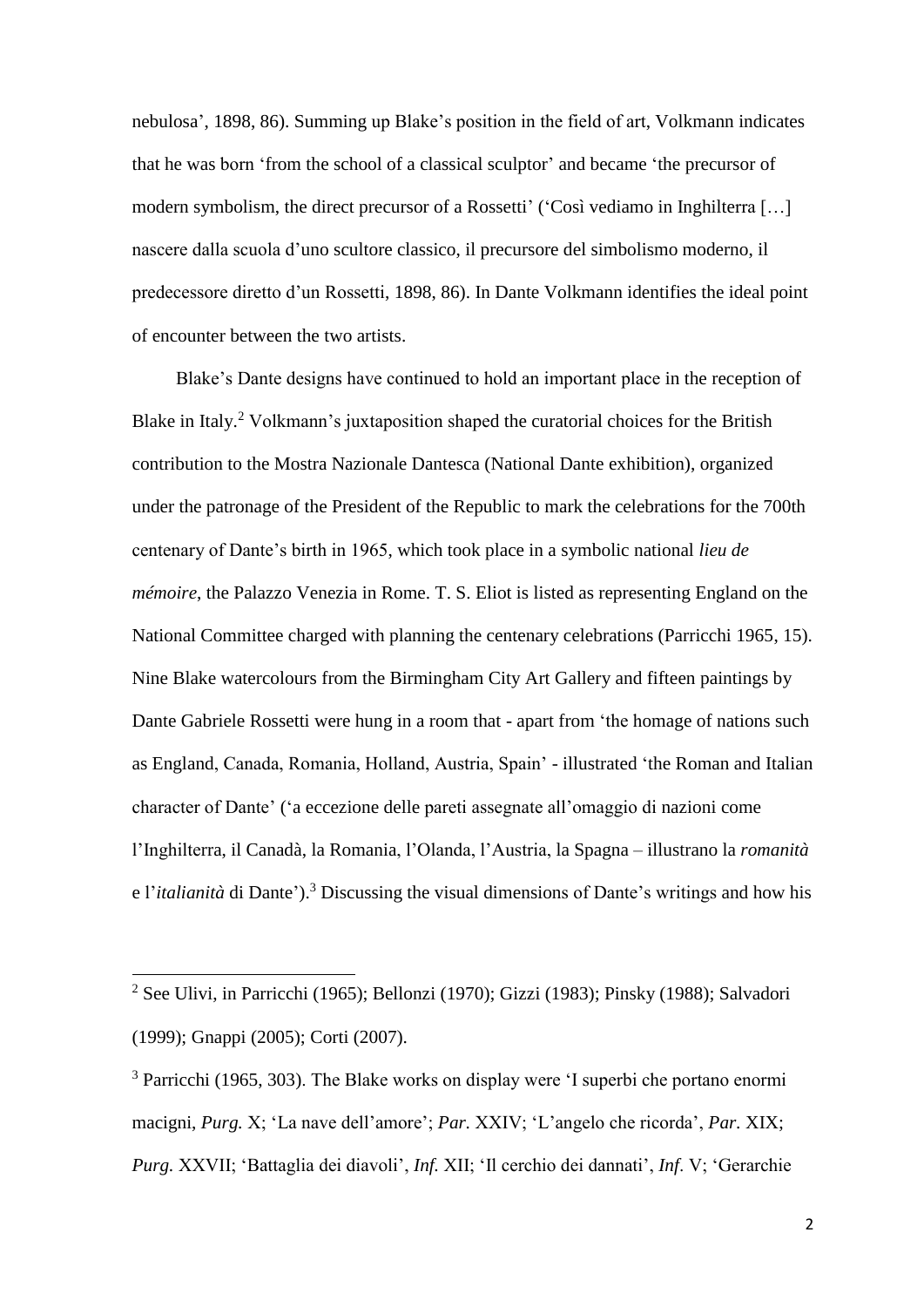'visibile parlare' is translated in visual form on the occasion of the centenary exhibition, Ferruccio Ulivi (1912-2002) mentions the 'introverted, obsessed, hyper- fantastical and oneiric Blake – the unbeatable exemplar of a lyrical approach to illustration, which anticipates and exceeds the most various experiments in unreal and surreal figurative art today' ('introverso, ossessionato, fantasticissimo, onirico Blake - insuperabile esempio di un carattere lirico-illustrativo che anticipa, e dà scacco, alle più diverse applicazioni sperimentali irrealistiche e surrealistiche della figurativa odierna', Parricchi 1965, 185). The point is illustrated with an engraving of the whirlwind of passion, Blake's representation of the condition of the lovers in Dante's *Inferno*. A comprehensive exhibition of Blake's illustrations for Dante's *Commedia* was curated at the Casa di Dante in Abruzzo, Torre dei Passeri, by Corrado Gizzi in 1983, and received wide newspaper coverage. Blake's 102 drawings and seven engravings are catalogued with short quotations from Dante's *Commedia*, plot summaries by Gizzi and essays on the relationship between illuminated manuscripts and the aesthetic of *Marriage*, Blake's visionary interpretation of Dante, and Blake's disagreements with Dante in matters of theology, politics and justice.<sup>4</sup> Renato Barilli (b. 1935) discusses Blake's 'Michelangelesque Titanism imprisoned in pseudo-naïve symmetries' that hark back to the 'taste of the Primitives', a reference to

1

<sup>4</sup> The exhibits were loaned by the Ashmolean Museum, University of Oxford; Birmingham Museums and Art Gallery; British Museum; Fogg Art Museum, Harvard University, Grenville L. Winthrop Bequest; National Gallery of Art, Washington DC; National Gallery, Victoria, Melbourne; Royal Institute of Cornwall; Tate Gallery, London. (Gizzi 1983).

angeliche', *Par*.; 'La missione di Virgilio', *Inf.* V. See 'Catalogo', in Parricchi (1965), nos 94-102, p. 314; on Rossetti, see nos 118-33, pp. 315-16.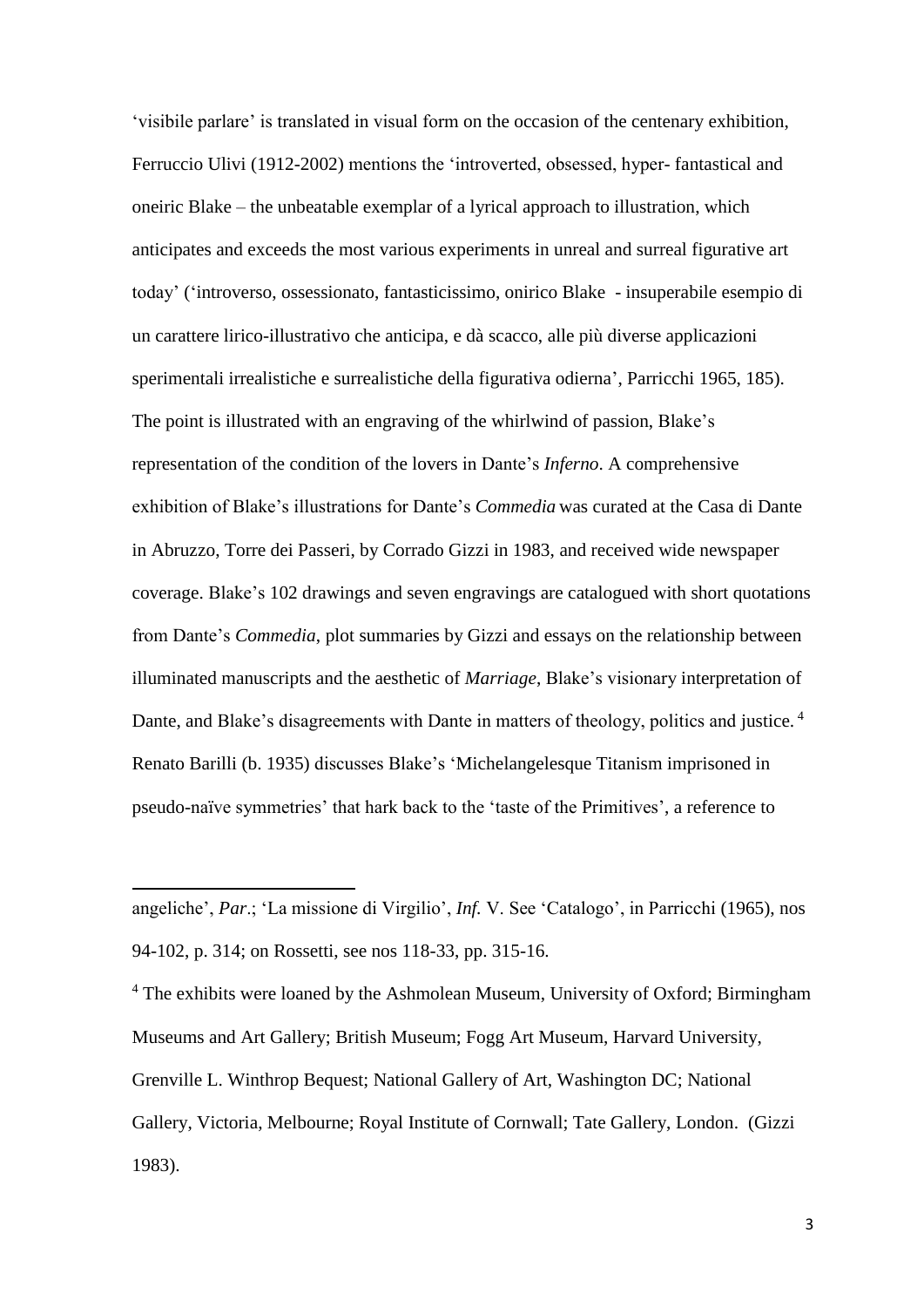Venturi's analysis of fourteenth and fifteenth-century Italian painting ('Il titanismo michelangiolesco viene ingabbiato nelle simmetrie pseudoingenue, nei bilanciamenti elementari proprio del 'gusto dei Primitivi', Gizzi 1983, 14; Venturi 1926). For Barilli, Blake's choice to discard the rules of perspective points to the choice made by Gauguin, Cézanne, the symbolists, fauves and expressionists a hundred years later. The Catalogue showcases scholars such as Barilli and Claudia Corti (b. 1946), who helped shape the reception of Blake in late twentieth-century Italy. In a later essay, Corti's draws on Gestalt theory to trace the serpentine formations in Blake's art, from the phallic connotations of the serpentine form in the circle of the lustful in *Inferno* V to the vitalistic, political and religious iconography of snakes and dragons (Corti 2007).

Cosmopolitan routes are also critical in establishing another early line of inquiry into Blake. In 1909 a copy of the 1797 edition of Young's *Night Thoughts* with Blake's illustrations was recorded in the collection of the bibliophile Count Giuseppe Primoli, son of Princess Carlotta Bonaparte, cousin of Napoleon III, and a key figure in French-Italian exchanges in the belle époque: the illustrations were reproduced in an article published in the art historical journal *Vita d'Arte* by Piero Misciattelli (1882-1937), an aristocrat who spent time at the turn of the century in Germany, France and England in order to complete his education. Misciattelli presents Blake as a 'primitive, rich and impulsive temperament, a heroic intellect, the soft and intact heart of a child: poet, philosopher, painter, dramatist, engraver; sage and visionary, such was William Blake' ('Temperamento di uomo primitivo ricco ed impetuoso, intelletto eroico, cuore dolce ed intatto di fanciullo: poeta, filosofo, pittore, drammaturgo, incisore: saggio e visionario; tale fu William Blake', 1909, 470). From Henry Crabb Robinson Misciattelli gathers anecdotes about Blake's visionary childhood: the first vision dates back to when Blake was four, when 'God pressed his brow against the window, and he started to see and tell strange things' ('Dio mise la fronte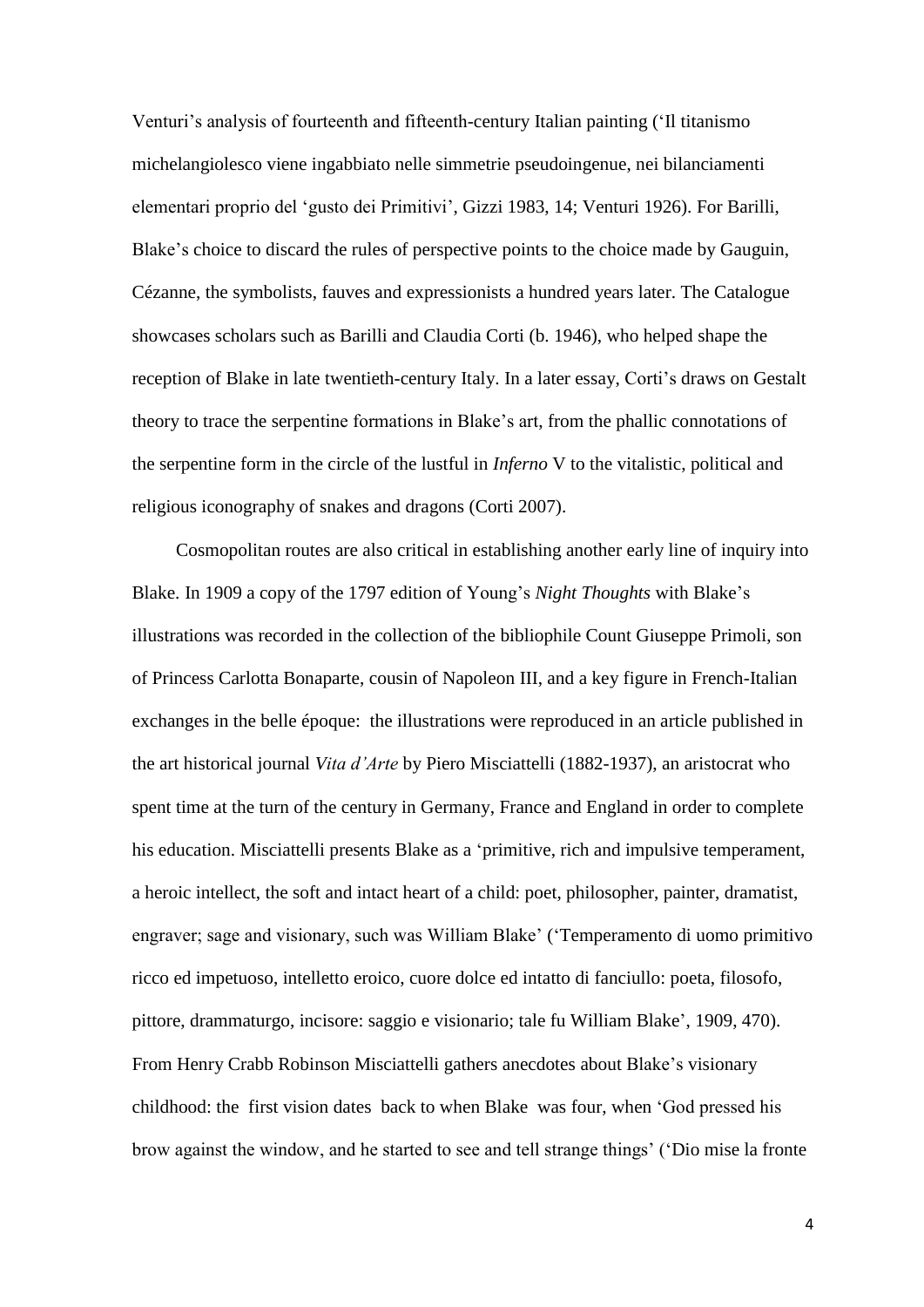del piccolo William contro la finestra, ed egli cominciò a vedere ed a raccontare cose strane'); then comes the more familiar story of his seeing 'a tree full of angels with shining wings' (1909, 470), followed by his encounter with the prophet Ezekiel.<sup>5</sup> Such a visionary imagination is then consolidated by reading mystical works by Emanuel Swedenborg and Jacob Boehme. Compared to the 'sophisticated and moribund eighteenth century', Blake seems to have been born not in London, 'but in a desert':

**.** 

<sup>5</sup> Misciattelli's reference to Henry Crabb Robinson's 'giornale' ('newspaper') may refer to Robinson's 'William Blake, Künstler, Dichter und religiöser Schwärmer', *Vaterländisches Museum* (1810), 107-31; but the anecdotes are not to be found in Robinson's piece, and the word 'giornale' is likely to be a mistranslation of the false friend 'journal'. However, the anecdote does not feature in *The Diary, Reminiscences, and Correspondence of Henry Crabb Robinson* (1869) either. In Gilchrist's account of the early visionary years Misciattelli's second anecdote (the tree full of angels) is described as Blake's first vision, occurring when he was eight or ten (1863, 7). Furthermore, Misciattelli distorts an anecdote recorded by Gilchrist later in his biography, when he reports Robinson's reminiscences about Blake and Dante, including Catherine Blake mentioning 'the first time you saw God was when you were four years old, and He put His head to the window, and set you screaming' (Gilchrist 1863, 1: 342). While Robinson's remark indicates that it was God's face that appears on the other side of the window, Misciattelli suggests that the visions were caused by God pressing Blake's brow against the window. Possibly an accident of translation, this shift changes the nature of the anecdote. On Robinson's essay on Blake, see Junod (2012). I am grateful to Sibylle Erle for helping me trace this anecdote.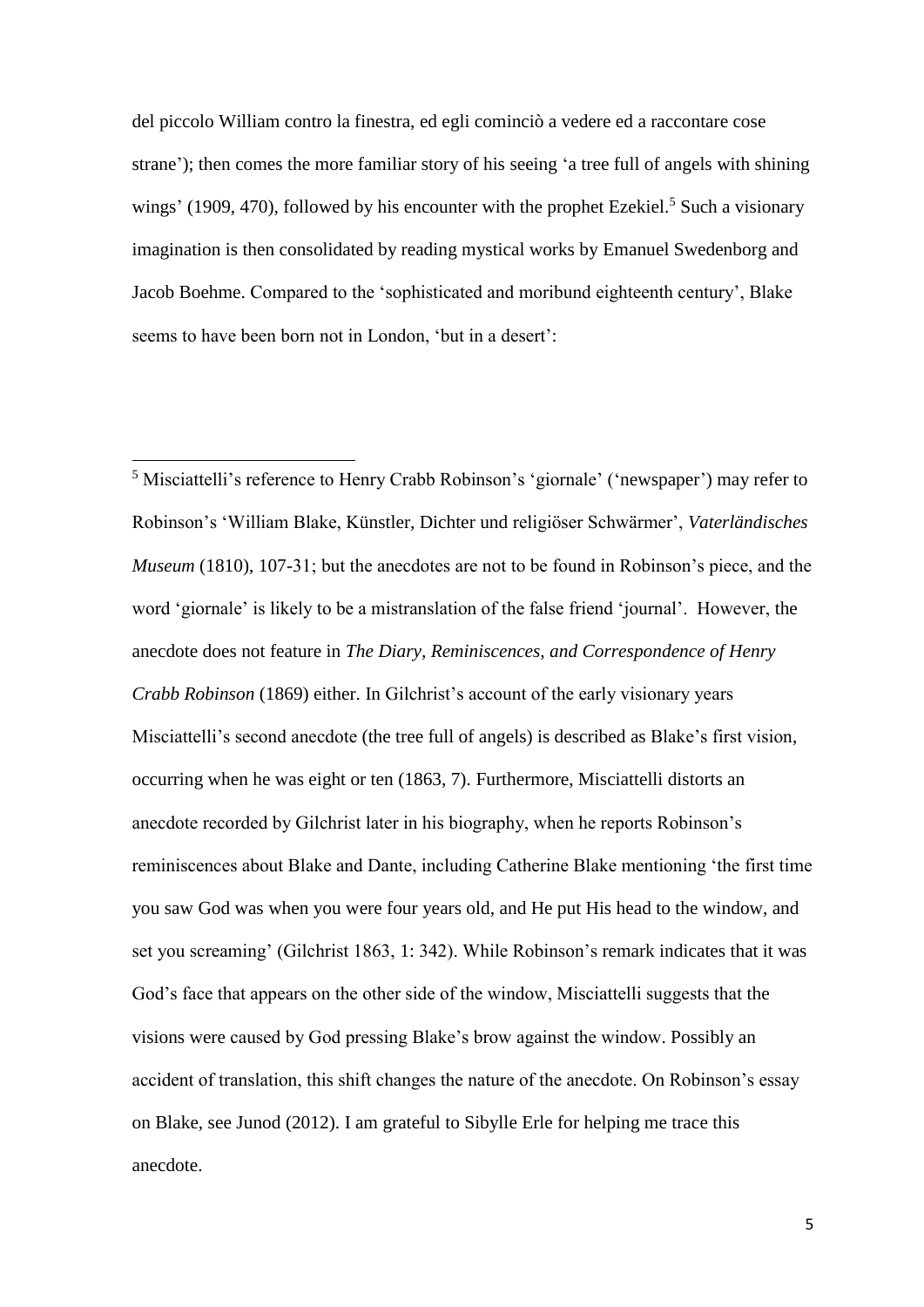'The world of imagination is the world of eternity' he wrote, and indeed he grew in the world of *his* soul, peopled by dreams, marvellous ghosts, and dominated by celestial and satanic forces, by the unknown gods he believed in, such as Los, master of time; Enitharmon, goddess of space; Theotormon, the representative of fallen virility; Oothon, the personification of imprisoned femininity.<sup>6</sup>

Misciattelli is aware that Blake 'carved his songs in metal and was their magnificent and inspired illustrator' ('egli stesso incideva nel metallo i suoi canti e n'era il magnifico illustratore', 1909, 473), but gives no specifics about technique. Blake's illustrations to *Night Thoughts* are 'songs from an original poem consecrated to Time, Pain, Death, and the proud Soul winning over the body, and the spirit of Truth triumphant over the world' ('canti di un poema originale consacrato dal Blake al Tempo, al Dolore, alla Morte, all'Anima gloriosa vincitrice del corpo, allo spirito della Verità, trionfante sul mondo', 1909, 479). Misciattelli appreciates Blake as a 'heretic', who rejects the style of Rubens and Reynolds; his freedom of expression is closer to the Primitives than the Pre-Raphaelites, who had explicitly tried to emulate them under the guidance of Dante Gabriele Rossetti (1909, 478, 480-81).

Measuring Blake against the Pre-Raphaelites continues in the art criticism of the early twentieth century. In his discussion of the taste for the Primitives Lionello Venturi

 $\overline{a}$ 

<sup>&</sup>lt;sup>6</sup> "The world of imagination is the world of eternity" scrisse, e crebbe difatti nel mondo della *sua* anima, popolato di sogni, di fantasmi meravigliosi, dominato da forze celesti e sataniche, da ignoti dei ai quali credeva, come Los signore del tempo, come Enitharmon, dea dello spazio, Theotormon, il rappresentante della virilità decaduta. Oothon la personificazione della femminilità prigioniera' (Misciattelli 1909, 478-79).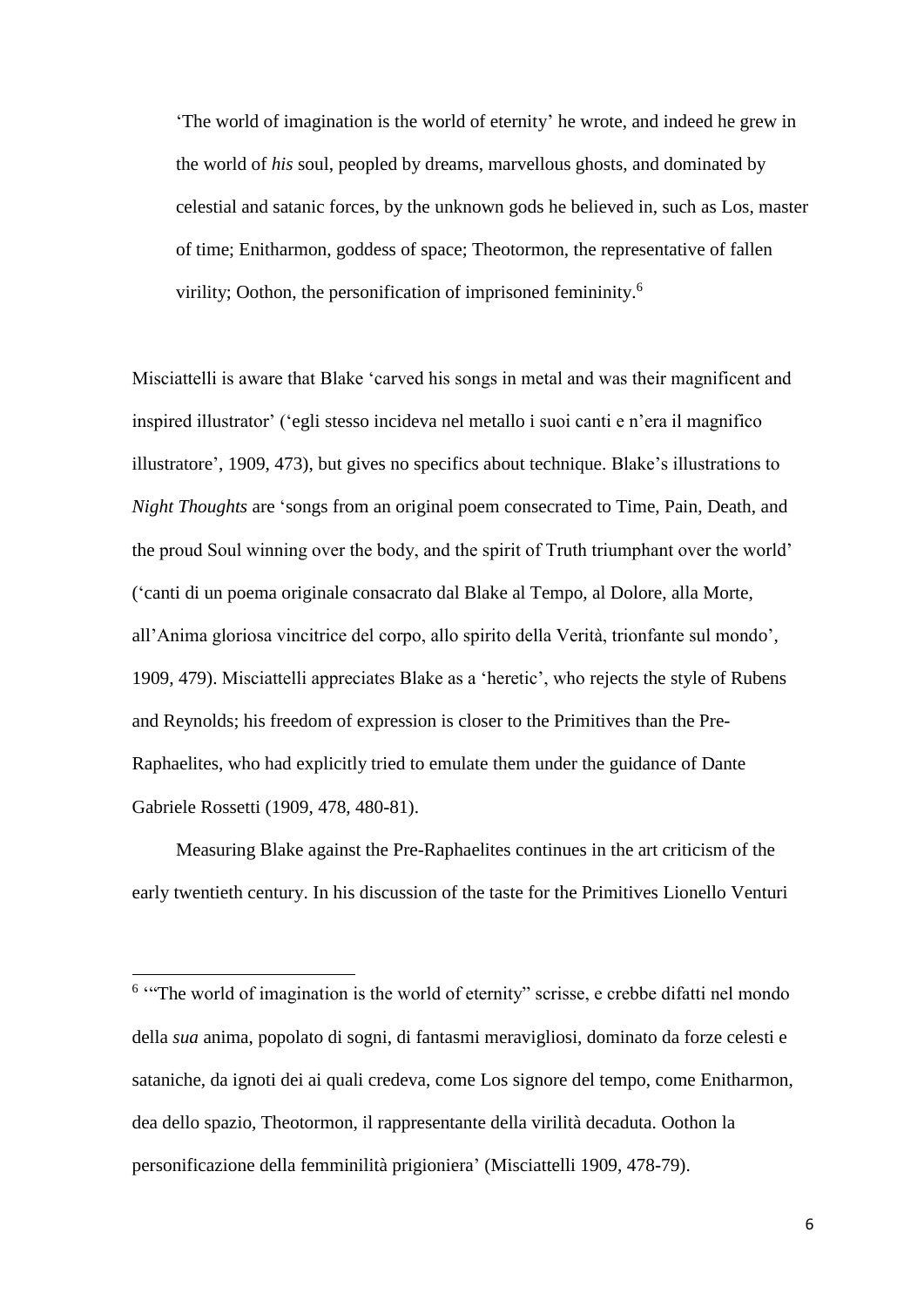(1885-1961) deplores Blake as a 'negative figure, a barbarian' ('egli è un negativo, un barbaro') and denounces his abstract mystic spirituality for its lack of moral content and artistic sensibility. For Venturi, Blake mistakes dogmas for art and does not know how to draw after the classics or the Primitives (Venturi 1926, 188-89). In his book on the Pre-Raphaelites Lelio Luxardo discusses Blake as their precursor; he points out his 'profound, mostly grotesque, frightening, and obscurely symbolic meaning' ('un profondo significato, per lo più grottesco e pauroso, oscuramente simbolico') and celebrates the originality of terrifying compositions which are translated and contained in a 'strictly orthodox academic idiom' ('stretto e ortodosso accademismo', 1929, 16). Later in the century Blake takes on the character of the 'Northern Michelangelo' (Lelj 1938; Praz 1942b; Melchiori 1950).

After a private press publication of 'Tigre' by the orientalist Emilio Teza (1831- 1912; Teza 1906), interest in Blake's writings developed in the 1910s with an essay published in the influential periodical *La Nuova Antologia* in 1911 by Maria Albani, who praises Blake for recovering simplicity against the academic norms of an age of convoluted artifice. Albani presents Catherine Blake as a friend, collaborator and custodian of his fantasies. She describes the use of impermeable liquid to protect the outlines of words and designs from the corrosive acid, comparing the resulting elements in relief to stereotypes (Albani 1911, 609). The article includes a translation of 'Samson' from *Poetical Sketches* (1911, 606-08; E 443-45), which she praises for 'a mysticism that I would call epic' ('questo misticismo che chiamerei epico', 608), the first four lines of *Auguries of Innocence* (1911, 608; E 490), but also the English original text of the robin red nest and skylark animal proverbs that follow (1911, 609; E 490, lines 5-6, 15-16), and of the whole text of 'Infant Joy' from *Songs of Innocence* (1911, 610; E 16), and translations of *Laughing Joy* (1911, 610; E 11) and *Thel* in their entirety (1911, 611-13; E 3-6), as well as a selection of proverbs from *Marriage* (1911, 614-15). Albani also mentions the prophetic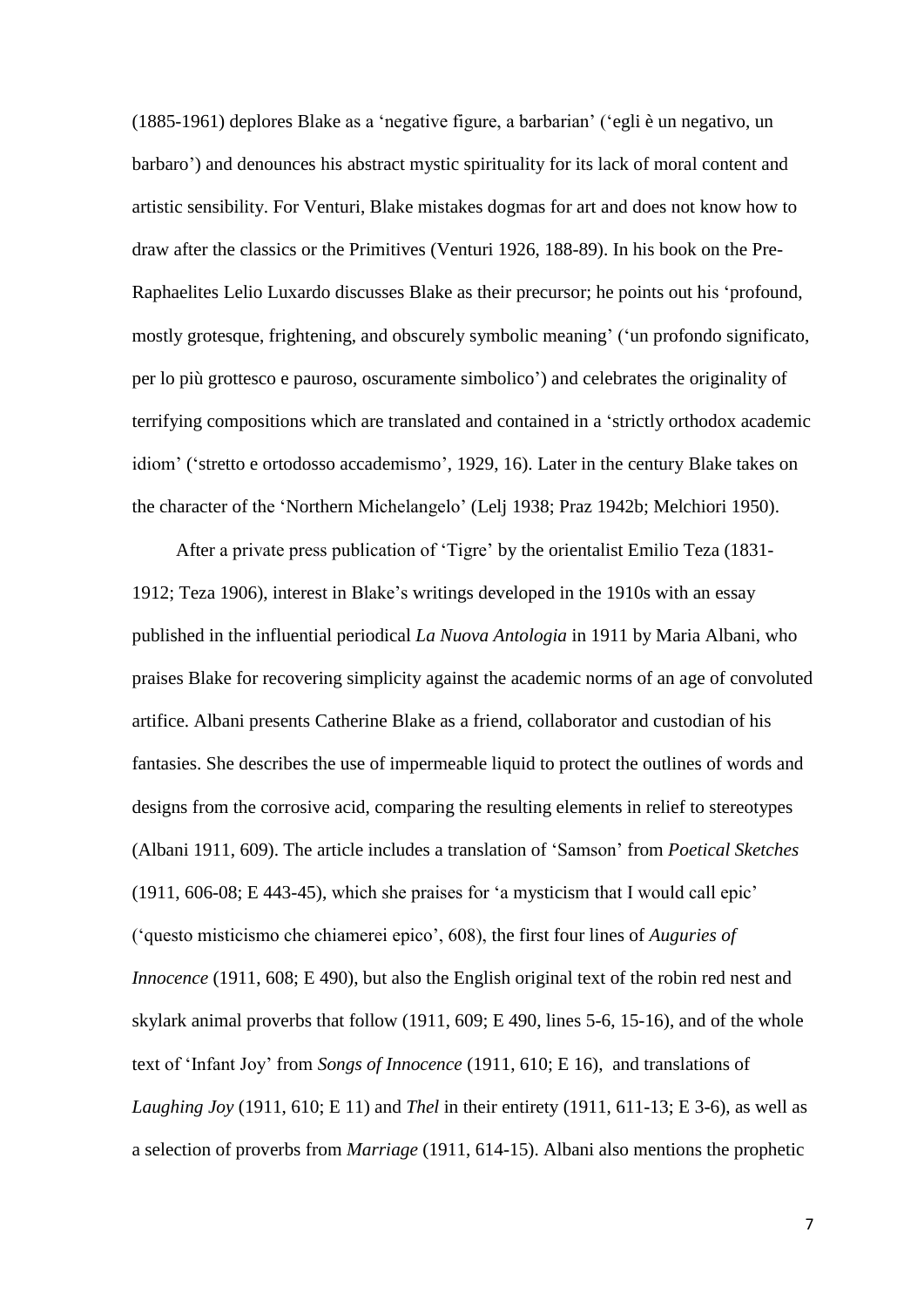books of the 1790s, noting their difficulties despite the 'loving study' written by Swinburne, who also had an important role in the mediation of Blake in Italy.<sup>7</sup> She discusses the 'Whore of Babylon' in the British Museum (Butlin 1981, #523), a series of four watercolours entitled *War in Chains* (*Guerra Incatenata*, Butlin 1981, 70-76, #195), *The Illustrations of the Book of Job* (1826, Butlin 1981, #550) and Dante watercolours, and Blake's engraving of *Chaucer's Canterbury Pilgrims* (Bindman 1978, #477; Butlin 1981, #654); but she makes no mention of *Four Zoas*, *Milton* or *Jerusalem*.

Academic dissemination of Blake's work was inaugurated by James Joyce's lecture on Blake, delivered in Italian to the Università Popolare Triestina in 1912 as part of a series of lectures on 'Verismo ed Idealismo nella Letteratura Inglese (Daniele De Foe – William Blake)' ('Realism and idealism in English literature'). Joyce celebrates Blake's visionary power: 'Looking at Buckingham Palace, he sees with the eye of the mind the sigh of the hapless soldier running down the palace wall in the form of a drop of blood' (1959, 215). He also captures Blake's ability to translate such visionary experience into the materiality of the engraver's imagination: 'While he was still young and vigorous, remaking himself with these visions, he had the power to etch their image in a hammered verse or a sheet of copper, and these verbal or mental etchings often comprise [sic] an entire sociological system' (Joyce 1959, 215).<sup>8</sup> Joyce's account of the 'undisciplined and

<sup>7</sup> Olivero (1914b, 10), and (1925b, 31); Praz (1930b, repr. 1976, 168); Swinburne (1992). 8 'guardando il palazzo di Buckingham vide coll'occhio della mente il sospiro del soldato infelice che cola giù dal muro della reggia nella forma d'una goccia di sangue. Mentre era ancora vigoroso e giovane sapeva e poteva, riavendosi da queste visioni, inciderne l'immagine in un verso martellato o nella lastra di rame: e tali incisioni in parole o in metallo riassumono spesso un intero sistema sociologico' (Joyce 1977, 160).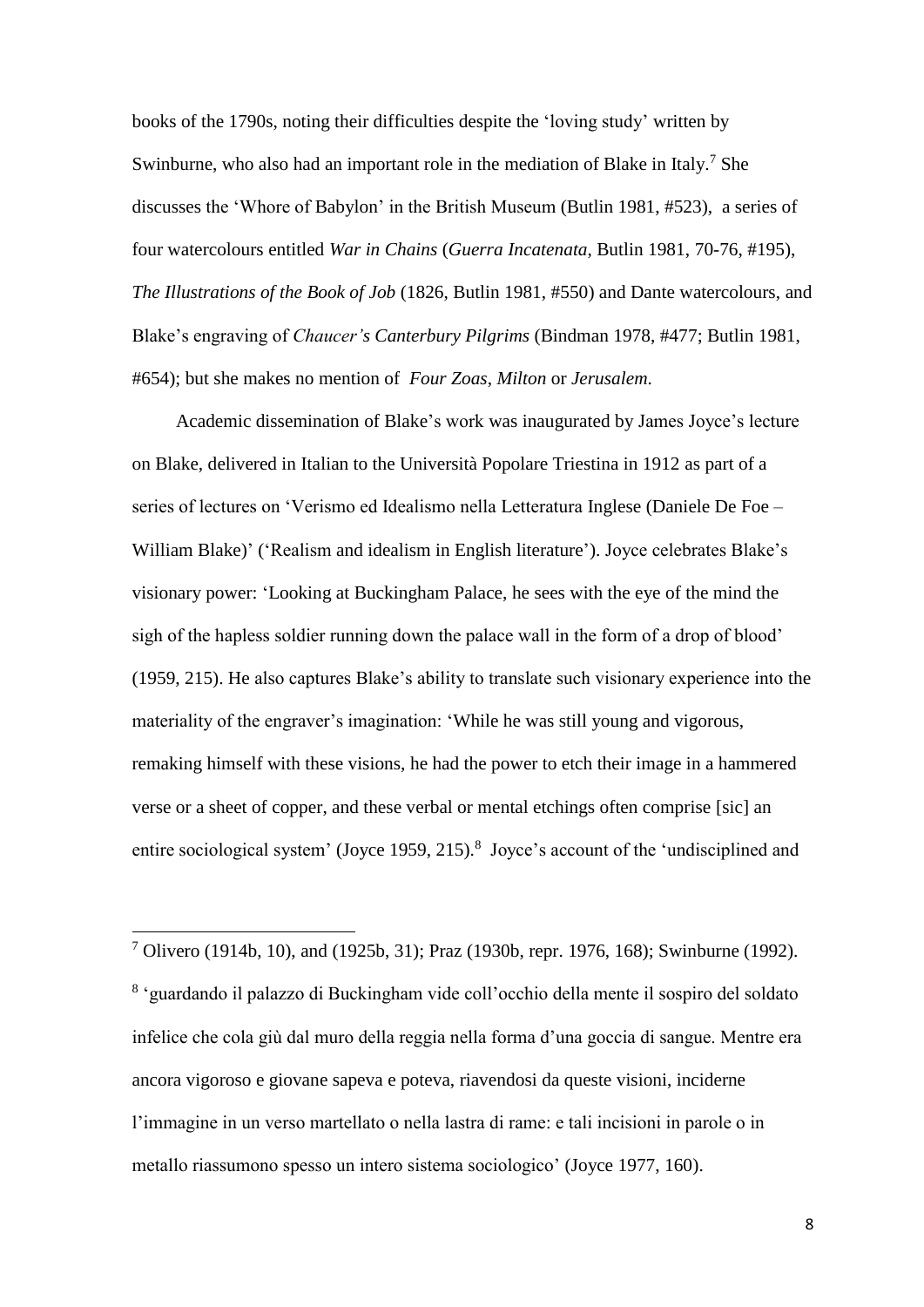visionary heresiarch' (1959, 216) emphasizes the plebeian dimension of the prophetic visions that Blake advocated for 'every honest man': 'We are amazed that the symbolic beings Los and Urizen and Vala and Tiriel and Enitharmon and the shades of Milton and Homer came from their ideal world to a poor London room, and no other incense greeted their coming than the smell of East Indian tea and eggs fried in lard' (1959, 218).<sup>9</sup> In subsequent years critics have tended to overlook the levelling element of a visionary power that locates the 'threshold of the infinite' within a humble room, as Blake's visionary moments are seen more as personal anecdotes in the life of an artist, and greater emphasis is given to Blake's mysticism.

Blake is presented as the founder of European symbolism and his influence traced in the work of Rossetti, Swinburne and Yeats, as well as in contemporary poetry by Federico Olivero (1878-1955), professor of English literature at the University of Turin in 1913-14. Having read Blake in John Sampson's 1905 edition, Olivero presents an implicitly Nietzschean notion of the mystical poet and his 'cries of madness': 'Blake sings when overcome by the drunkenness of song, like a bird in the dew of dawn' ('Blake canta quando l'ebbrezza del canto l'assale, come un augello fra la rugiada dell'alba', 1914b, 5- 6). Olivero's analysis traces the 'poetical sentiment that pervades his painting' from *Poetical Sketches* to *Four Zoas*: Blake's 'transcendental landscape […] reflects the soul with all its faculties', but 'his allegorical style feels arid, and the aesthetic sense is offended

 $\overline{a}$ 

<sup>&</sup>lt;sup>9</sup>'Eresiarca anarcoide e visionario'; 'dobbiamo meravigliarci perché gli esseri simbolici Los e Urizen e Vala e Tiriel ed Enitharmon e le ombre di Milton e d'Omero venissero dal loro mondo ideale in una povera camera londinese e che altro incenso non salutasse la loro venuta che l'odore di te indiano e di uova fritte nello strutto?' (Joyce 1977, 161, 164). On the reception of Blake in Ireland, see Edward Larrissy's chapter.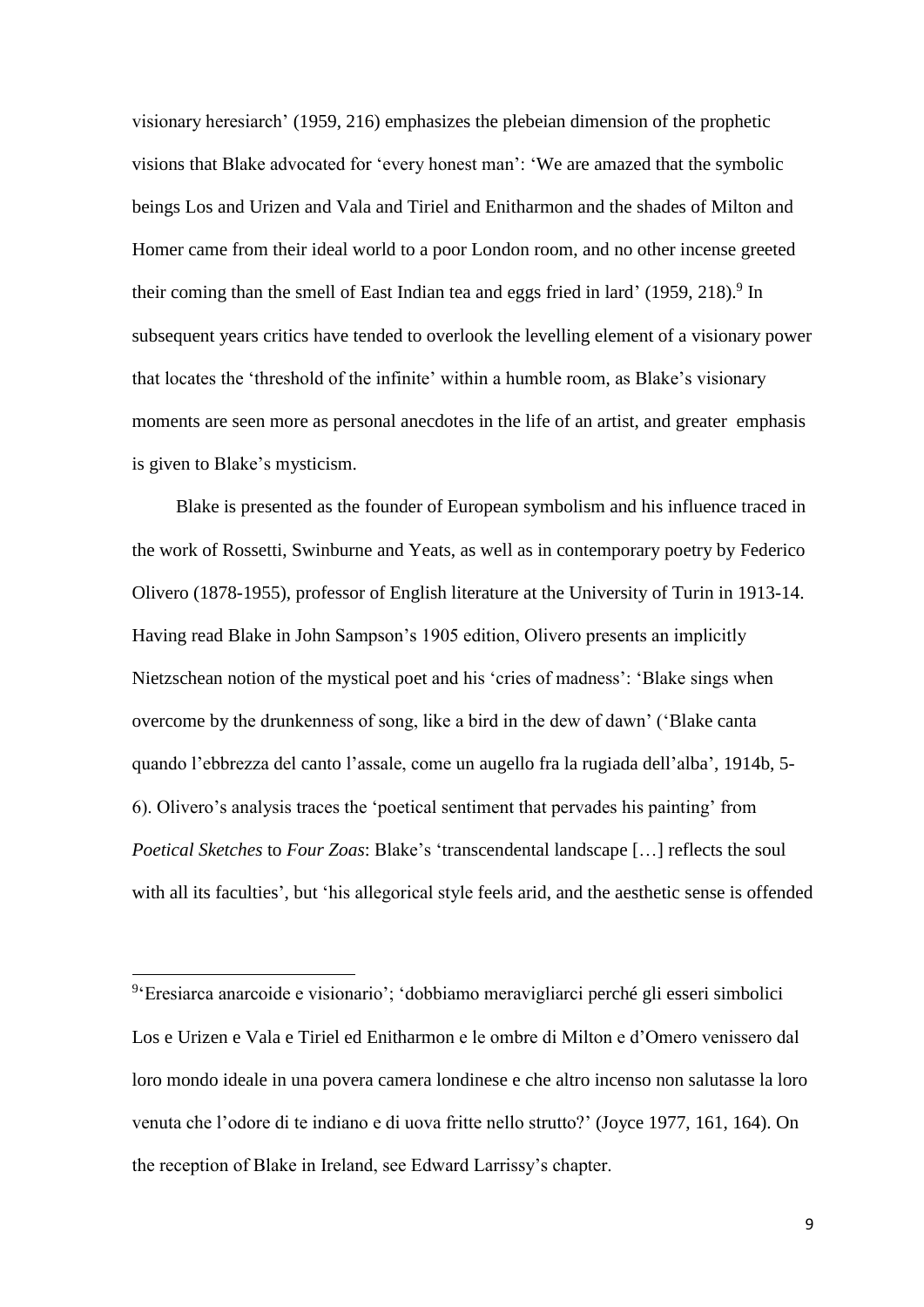by his long and utterly unappealing enumerations and the grotesque impression of the whole'.<sup>10</sup> Olivero traces the 'tragic figurations', 'giant creatures, spectral apparitions' ('tragiche figurazioni', 'immagini di gigantesche creature') in Blake's designs, from the Dante illustrations to *Vala*, *Milton, Jerusalem*, *Europe* and *Urizen* (1914b, 13). In Blake's style Olivero detects Ossianic reminiscences, Biblical rhythms and the popular metrical structures of the ballad form. His analysis concludes with a translation of the poetic epistle Blake sent to Thomas Butts from Felpham on 2 October 1800 (E 712-13; Olivero 1914b, 20-21), followed by an examination of Blake's influence on the poetry of Christina Rossetti, Yeats, Arthur Symons, Charles Van Lerberghe and Rainer Maria Rilke (Olivero 1914b, 22-27).

The reception of Blake gained ground during the Fascist era in Italy (1922-43). Interest in race and genealogy motivates claims made about Blake's 'orgiastic imagination' by Edmondo Dodsworth (1877-1950) in his introduction to *Il Matrimonio del cielo e dell'inferno: Canti dell'innocenza e altri poemi* (The marriage of heaven and hell: Songs of innocence and other poems), published in 1923. This first book-length translation of Blake's 'most perfect metaphysical work' ('la sua opera metafisica più perfetta', Blake 1923, 10) came out in a philosophical series entitled *Cultura dell'anima* (Culture of the soul), whose first publication was Aristotle's *Metaphysics* in 1909. Dodsworth was the author of *Tristezza Mistica* (Mystic sadness), which was published by the Theosophic Library in Rome in 1911, and was close to Ezra Pound and the Fascist race theorist,

<sup>&</sup>lt;sup>10</sup> 'Il suo paesaggio trascendentale [...] rispecchia l'Anima con tutte le sue facoltà [...]. Da questo stile così strettamente allegorico deriva però una certa aridità; il senso estetico è urtato dalla lunga enumerazione senza alcun potere suggestivo, e dall'impressione grottesca dell'insieme' (Olivero 1914b, 11).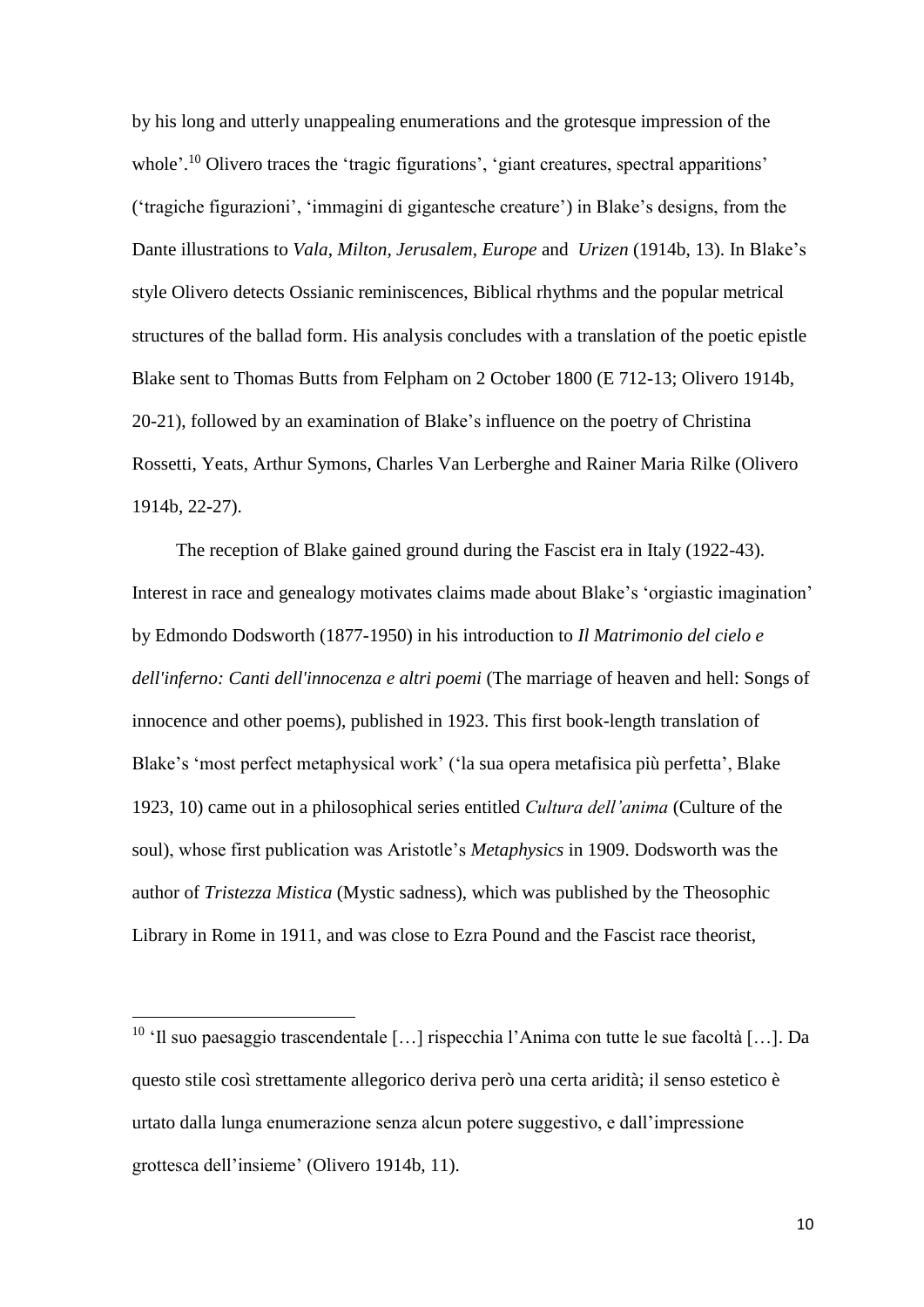esoteric thinker and painter Julius Evola. Having gathered from Ellis and Yeats an account of Blake's Irish grandfather (Blake 1893, 1: 2), Dodsworth claimed that 'The Celtic race has always been fantastic, bent like no other to any breeze coming from the prestigious horizons of mystery' ('La razza celtica fu sempre fantastica, piegata come nessun'altra ad ogni soffio che spiri dai prestigiosi orizzonti del mistero', Blake 1923, 5).<sup>11</sup> The political potential and polarity of Blake's work is presented through a parliamentary analogy:

Opinions oscillate from the extreme right of materialism, which barely tolerates conscience as an epiphenomenon of deified matter, to the extreme left, which reduces the entire material universe to the mere representation of the idea.

Fortunately we need not take sides in this grave debate, since our aim is not to discuss philosophy, but to try and understand Blake.

Blake is a mystic and to understand a mystic, whatever your beliefs, you will need to sign up, temporarily, to the 'parties of the left'.<sup>12</sup>

<sup>&</sup>lt;sup>11</sup> Although Ellis and Yeats's claim about Blake's Irish ancestry was challenged by Sampson (1905, xxiv-v) and Symons (1907, 23-28), it was nonetheless taken up by Tomasi di Lampedusa (1926) and Gargaro (1935), whose anthology included Rossetti and Blake as a means to 'get to the sources of English symbolism' (vii).

<sup>12</sup> 'Le opinioni oscillano dall'estrema destra del materialismo che tollera appena la coscienza come epifenomeno della materia deificata, all'estrema sinistra che riduce l'intero universo materiale a una semplice rappresentazione dell'idea.

Fortunatamente non dobbiamo prendere posizione in questo grave dibattito, ché nostro scopo è non già trattar di Filosofia, ma cercare di comprendere il Blake.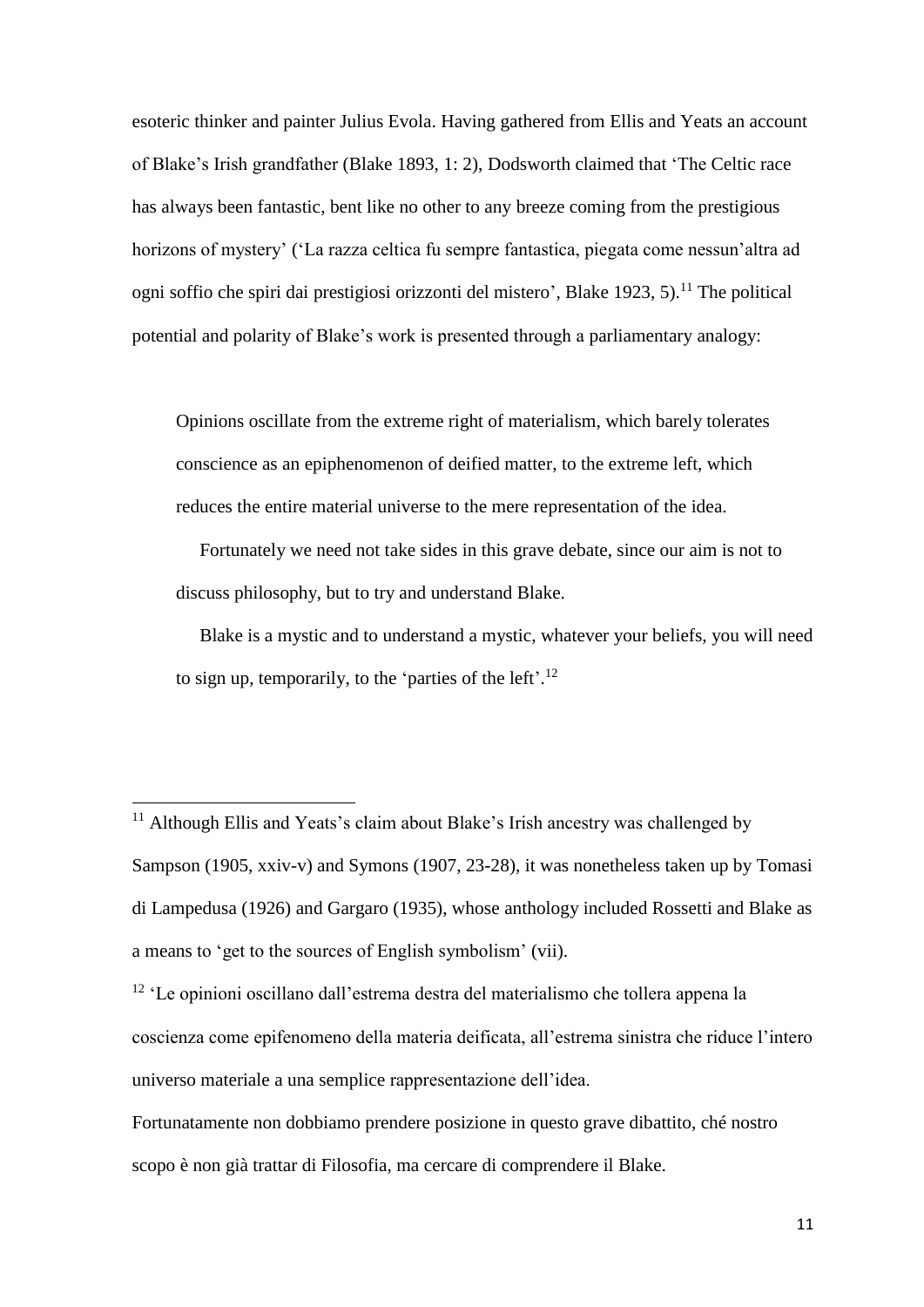The parliamentary analogy helps Dodsworth drive the point home: Blake belongs to 'the intransigent idealists and pantheist mystics of the extreme left' ('estrema sinistra degli Idealisti intransigenti e dei mistici panteisti', Blake 1923, 18). However, Dodsworth's political inflection of Blake's 'metaphysics' speaks to the Fascist philosophy of the absolute spirit: in Blake's 'metaphysics' he sees 'the world' identified with 'pure conscience will thought' ('il mondo […] è pura coscienza volontà pensiero', Blake 1923, 16). <sup>13</sup> Blake's critique of the bounds of the horizon also suited Evola's notion of 'positive freedom […] manifested in the power of the limit' (Evola 1930). Read through the lens of Fascist materialism, it provided a metaphysics of good and evil that chimed with political appropriations of Nietzsche's will to power.

The political philosophy of Heaven and Hell was also addressed in a lecture presented to the Philosophy Library in Florence and published in the *Bollettino Filosofico* (Philosophical bulletin) in 1924 by the British Fascist Harold Goad (1878-1956), Reader of Italian at the University of London and Director of the British Institute in Florence from 1922 to 1939. Goad presents Blake as 'a mystic to whom life was perpetual illumination',

 $\overline{a}$ 

<sup>13</sup> An extract from Dodsworth's translation of *Marriage* (containing plate 11), followed by the 'Memorable Fancy' dinner with Isaiah and Ezekiel, a translation of Ezra Pound's 'Istantanee', and a two-page biographical notice appeared on 15 October 1932 in the 'Supplemento Letterario' of *Il Mare* (The sea), the literary organ of the circle gathered around Ezra Pound in Rapallo in the 1930s (reprinted by the Società Letteraria di Rapallo in *Il Mare Supplemento Letterario 1932-1933*, Rapallo 1999, 98-100).

Ora il Blake è un mistico e per intendere un mistico voi dovete, qualunque siano le vostre opinioni, iscrivervi temporanemamente ai "partiti di sinistra"' (Blake 1923, 17).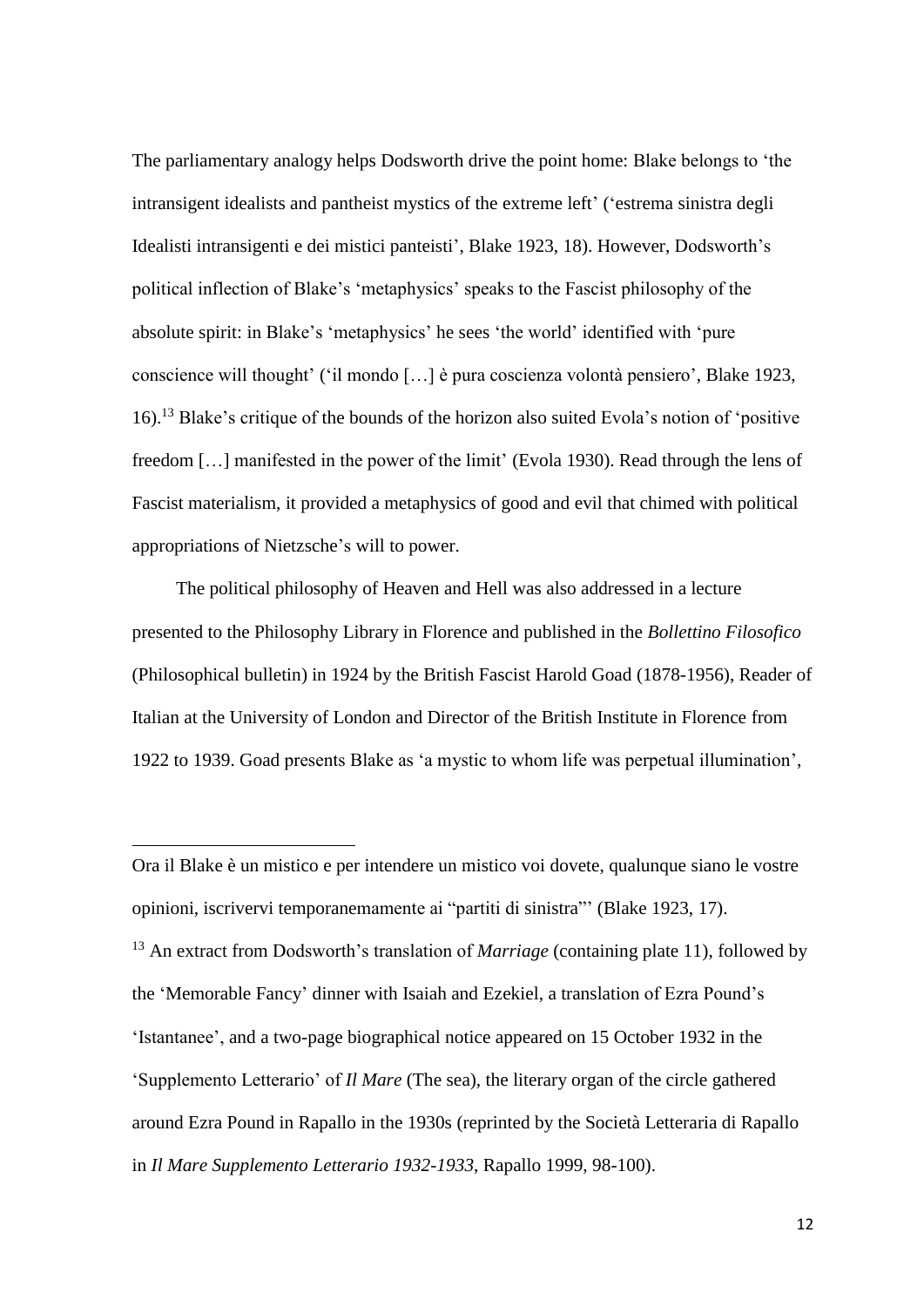shaped by supernatural hauntings of 'majestic forms, grey and luminous, of a greater stature than man'. A poet rather than a philosopher, 'his philosophy was hidden in a great myth in many books, ten tragedies, each as long as Macbeth, and seven epic poems as vast as the Iliad, and prophetic books of all lengths'. <sup>14</sup> Yet 'how can one look for a philosophical system in Blake, who denied the value of all systems?' ('Come cercare il sistema filosofico di Blake, il quale negava il valore dei sistemi tutti?', Goad 1924, 3). Goad responds to the question by gathering a collection of aphorisms from Blake's works in order to celebrate dynamism and the power of intuition against reasoning and doubt. Blake is not an analytical thinker: rather than synthesis, his dialectic of opposites produces energy. Evil is associated with inert matter and death; it is the negation of energy. In Goad's argument, Blake's *Marriage* exalts the vitalist possibilities of Fascist materialism and offers an alternative dialectic to the Hegelian matrix of Fascist philosophy. Having cast away Hegelian mind-forged manacles, Goad's Blake becomes a Nietzschean poet-prophet for the new century:

Blake, says Symonds [sic], spoke the first word of the nineteenth century, when there was nobody to listen. His message was to emancipate material reality through the 'shaping spirit of imagination'. His gospel is incarnated in all his designs […]. He

<sup>14</sup> 'Fu un mistico la cui vita fu una perpetua illuminazione. La sua filosofia fu nascosta in un grande mito in moltissimi libri, in dieci tragedie, ciascuna lunga quanto la tragedia di Macbeth, e sette poemi epici, vasti come l'Iliade, e in libri profetici di tutte le lunghezze' (Goad 1924, 1). This hyperbolic statement recalls the 'immense number of verses composed on One Grand Theme Similar to Homers Iliad or Miltons Paradise Lost'; see William Blake to Thomas Butts, 25 April 1803 (E 728).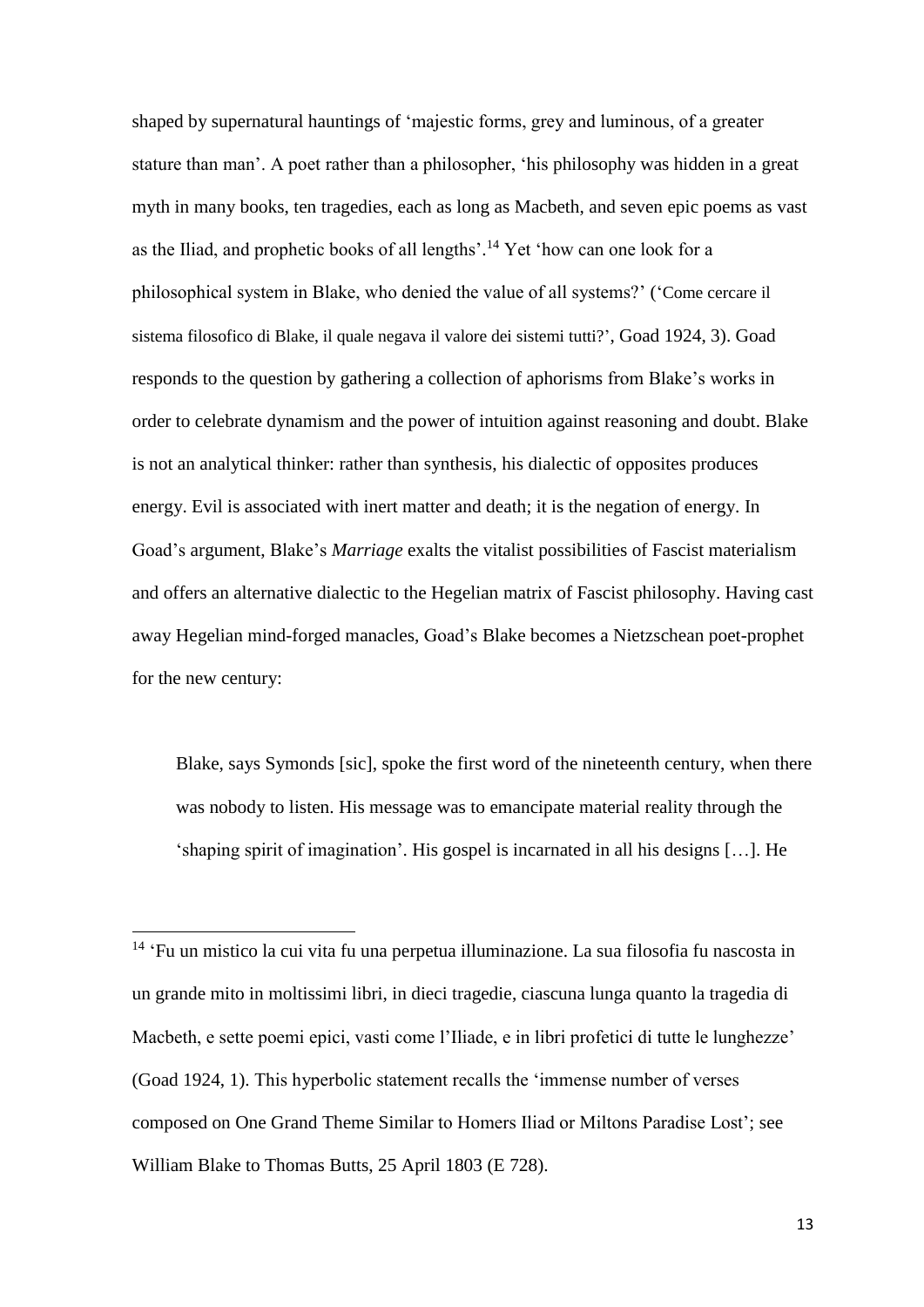anticipated today's ideas to such a point that he was misunderstood for three generations. Now that his gospel is no longer madness to us, but divine illumination, it is time he should be known outside of his country […] because he was […] the prophet of the new age and of the future that's now approaching.<sup>15</sup>

Goad's choice to conclude his essay by quoting the opening words of Arthur Symons's study of Blake (1907) emphasizes Blake's promise of prophetic energy for a new age. While Symons immediately goes on to mention Nietzsche, Goad's own Nietzschean reading of Blake remains implicit.

According to Mario Praz (1896-1982), *Marriage* was the most important of Blake's Prophetic Books. He translated it in its entirety in *Poeti Inglesi dell'Ottocento* ('English Poets of the Eighteenth Century', 1925). Praz's interest in English literature dates to his Florentine period, influenced by the Anglo-Italian circle gathered around the British

**.** 

15 'Blake, dice Symonds, disse la prima parola del secolo XIX quando non c'era nessuno per ascoltarla. Il suo messaggio fu l'emancipazione della realtà materiale, dello spirito formatore, dell'immaginazione. Il suo evangelo è incarnato in tutti i suoi disegni [...]. Egli anticipò tanto le idee odierne, che rimase incompreso per tre generazioni. Ora che il suo evangelo non è più per noi una follia, ma una divina illuminazione, è tempo che sia conosciuto anche fuori del suo paese […] perchè egli fu […] profeta dell'epoca nuova e dell'avvenire che ora s'avvicina' (Goad 1924, 5). Compare Symons: 'When Blake spoke the first word of the nineteenth century there was no one to hear it, and now that his message, the message of emancipation from reality through the 'shaping spirit of imagination,' has penetrated the world, and is slowly remaking it, few are conscious of the first utterer, in modern times, of the message with which all are familiar' (1907, 1).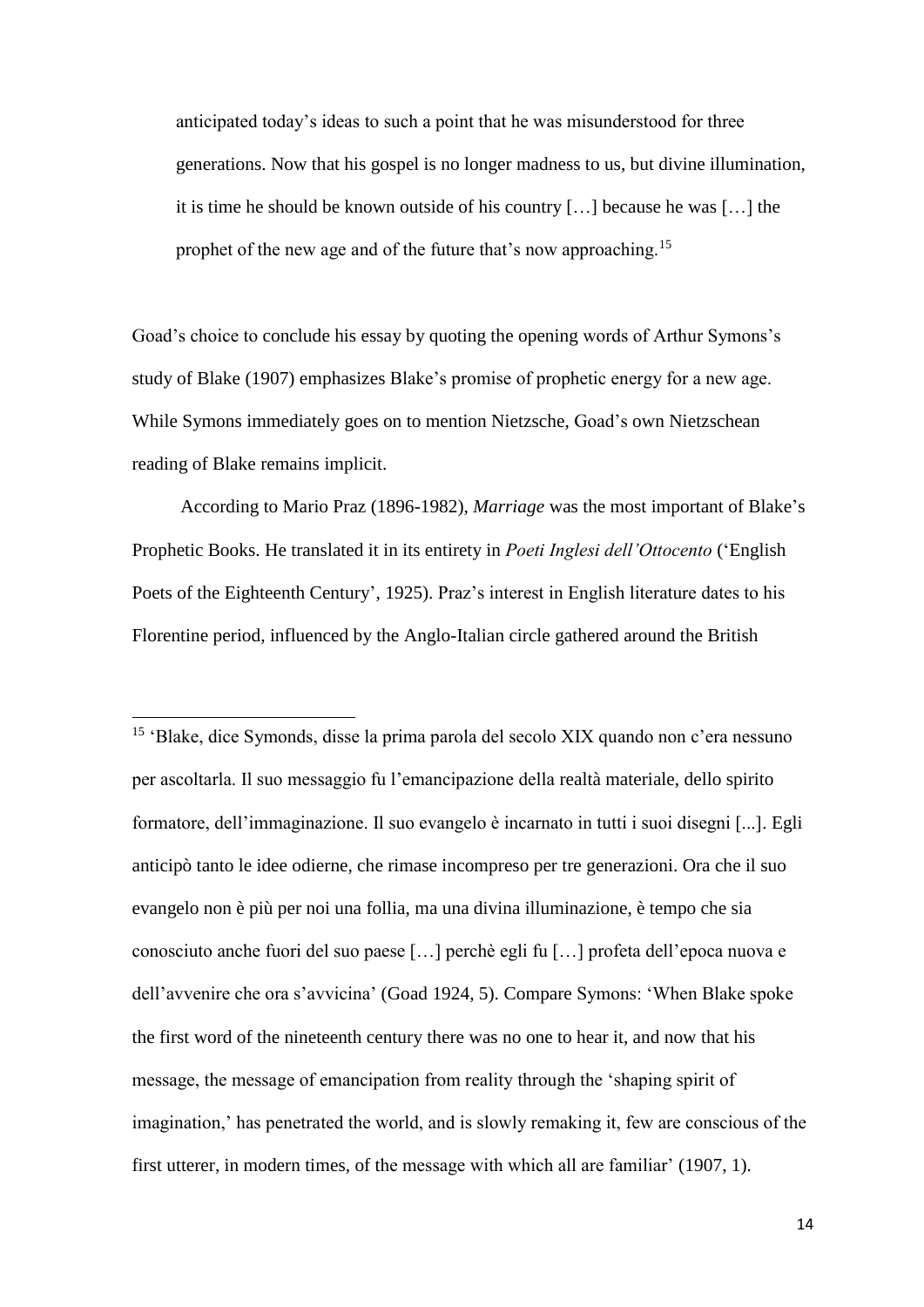Institute in Florence. Edmund Gosse defined him as 'a great Swinburnian'.<sup>16</sup> Praz started translating English poets before moving to England, where he held posts in Italian literature at Liverpool (1923-31) and Manchester (1932-34), before returning to Italy to take up the first Chair in English Literature at the University of Rome 'La Sapienza' (1934-66), which had been instituted by the neo-idealist Fascist philosopher and Secretary of State for Education Giovanni Gentile. In Praz's view Blake stands for 'the absolute lack of faith in reason as the principle of organization for the senses' ('la sfiducia assoluta nella ragione concepita come organizzazione delle percezioni dei sensi', 1925, 51): 'In rejecting the sensible world, Blake does not see things as they appear, but as types, eternal ideas that are more real than things in themselves: they are not lambs, but The Lamb; they are not tigers, but The Tiger. These prototypes appear to the eye in great relief; their massive and unassailable solidity is manifested in the vigorous outlines of his designs'. <sup>17</sup> In 'Blake Occultista' ('Occultist Blake', 1930) Praz argued that the work of Auguste Viatte and Denis Saurat had opened the door to 'a promising darkness, which resonates with different languages, and horrible tongues. Voices of prophets, mystics, magicians, and sorcerers:

<sup>&</sup>lt;sup>16</sup> Edmund Gosse to Dr Sim, 17 November 1923 (Gosse 1931, 472).

<sup>&</sup>lt;sup>17</sup> 'Negando il mondo sensibile, il Blake non vede le cose quali appaiono, ma in esse vede solo i tipi, le idee eterne, più reali delle cose stesse: non gli agnelli, ma l'Agnello, non le tigri, ma la Tigre. Questi prototipi si presentano al suo occhio con un risalto particolare, con una solidità massiccia e inespugnabile, che si traduce in vigore di linee nei suoi disegni' (Praz 1925, 52).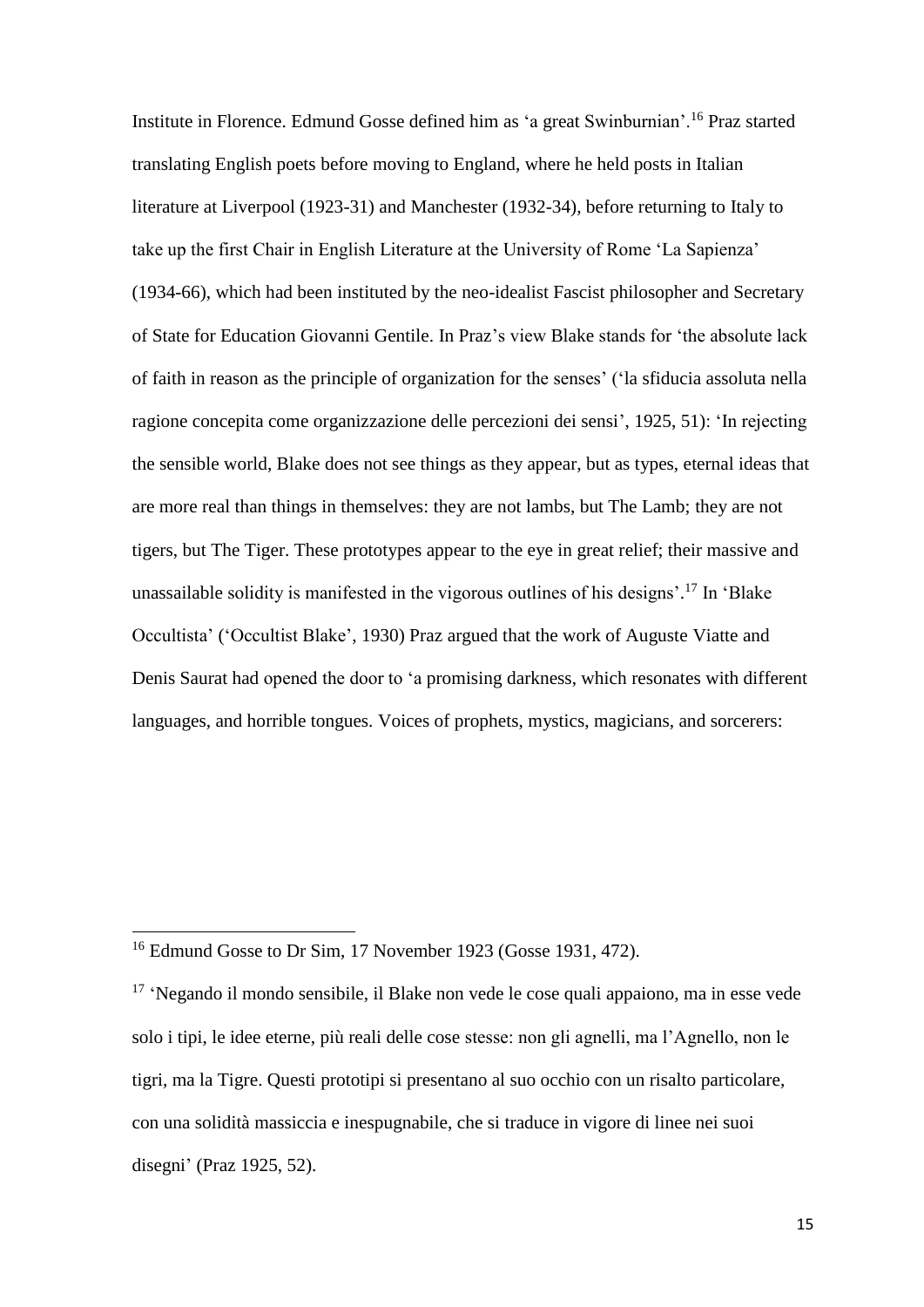nothing other than the secret door of occultism'. <sup>18</sup> The acoustic world facing those who open the door of Hell in Dante's *Inferno* (*Inf.* III, 24-26) suited Praz's demonic genealogy. Following Swinburne and Gide, Praz looked back to the materialism of D'Holbach's *Système de la nature* (*The System of Nature*, 1770) in order to read Blake through De Sade and Nietzsche. Praz associated Blake's claim, in *Marriage*, that 'Good is the passive that obeys Reason. Evil is the active springing from Energy' (*MHH* 3; E 34) with De Sade as part of a dark, Swinburnian Romantic tradition (repr. Praz 1937b, 177) articulated in *La Morte, La Carne e il Diavolo nella letteratura romantica* ('Death, Flesh and the Devil in Romantic Literature'), first published in 1930.<sup>19</sup>

While Praz was elaborating his French reading of Blake in England, the hermetic poet Giuseppe Ungaretti (1888-1970), the most influential translator of Blake in Italy, came to Blake through the cosmopolitan world of early twentieth-century Paris, where he was part of Futurist and Surrealist circles in the 1910s and engaged in the literary debates in *La Nouvelle Revue Française* (New French review) in the 1920s*.* Ungaretti's acquaintance with the work of Blake probably started with the gift of an 1899 'Midget Series' edition in 32◦ of *Songs of Innocence* with illustrations by Celia Levetus, which he received from his wife, Jeanne Dupoix, possibly on the occasion of their marriage in 1920. <sup>20</sup> The first published evidence of Ungaretti's thirty-year engagement with Blake is

<sup>18</sup> 'L'usciolo s'è aperto su una promettente tenebra risonante di diverse lingue, orribili favelle. Voci di profeti, di mistici, di maghi, di stregoni: né più né meno che la porta segreta dell'occultismo' (repr. Praz 1937b, 175).

<sup>&</sup>lt;sup>19</sup> See Praz (1930b); repr. (1976a), 168 and Praz (1931). A connection with De Sade was also made in the Catholic Encyclopaedia entry on Blake (Mei 1949, 1714).

<sup>20</sup> Ungaretti (1989), fig. 151 and p. 138.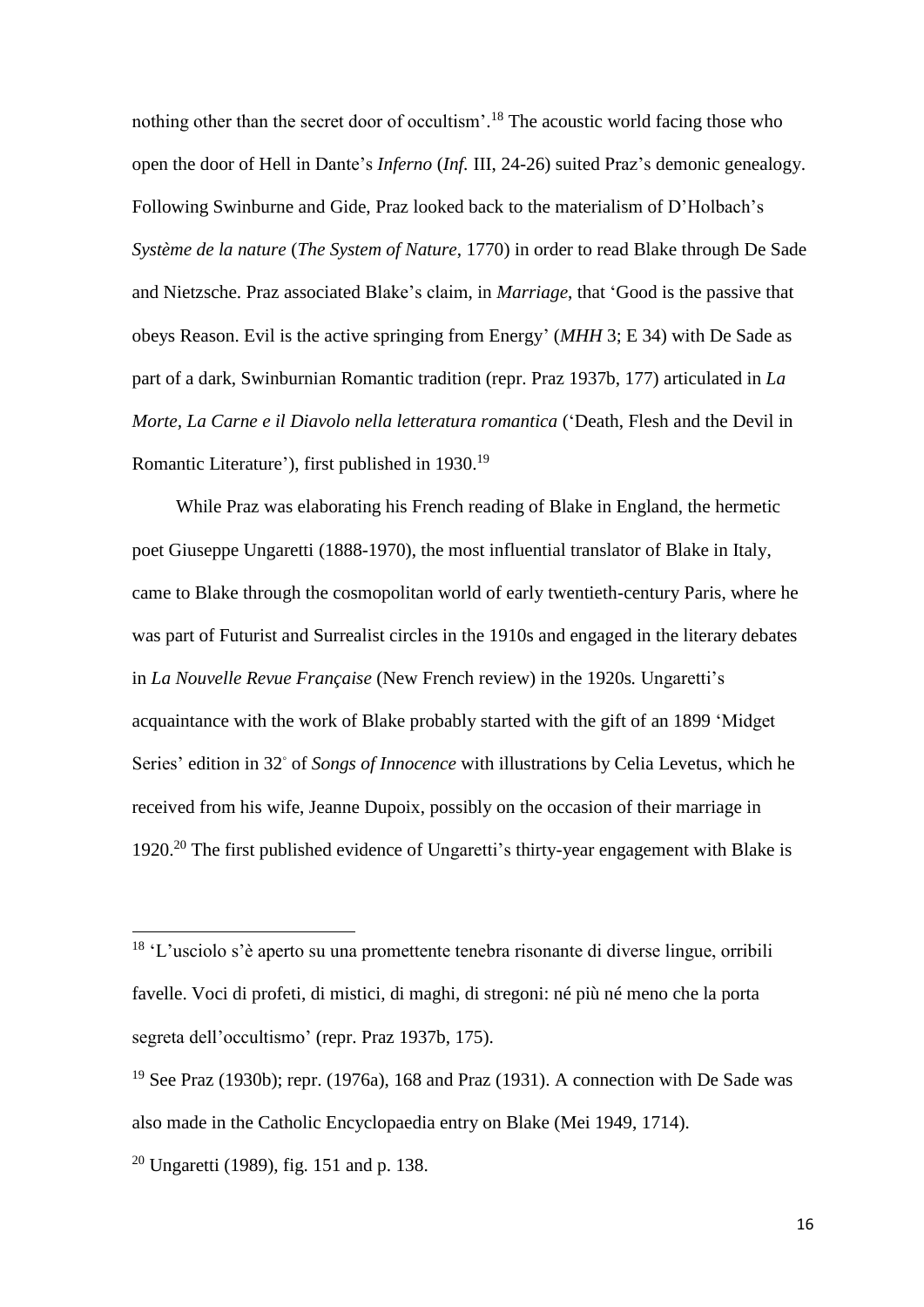documented in a reference to *Marriage* in a 1925 essay on André Gide. <sup>21</sup> Gide's French translation of *Marriage* (Blake 1922) had appeared in *NRF* in 1922;<sup>22</sup> a copy of Soupault's translation of *Songs of Innocence* (Blake 1926), which appeared in *NRF* in May 1926, is in Ungaretti's archive.<sup>23</sup> In the same year Ungaretti contributed to *NRF* an essay on

**.** 

<sup>22</sup> On Gide, Soupault and the early reception of Blake in France, see Gilles Soubigou and Yann Tholoniat's chapter.

<sup>23</sup> On Ungaretti's access to Soupault's French translation, see Ungaretti (2010), 1321-325. Ungaretti refers to Soupault's Blake in a letter to Raffaele Carrieri, 14 November 1945 (Cavallo 1978, 173).

<sup>&</sup>lt;sup>21</sup> 'We've seen Gide suffer from the lack of harmony between society and the individual, but we haven't said that he was intolerant towards society. We will through him the first stone if, not knowing how to resign himself to eat locusts only, having tried to separate good from eavel, he has worked out, with the Blake of *The Marriage of Heaven and Hell*, that "man has no Body distinct from his Soul for that calld Body is a portion of Soul discernd by the five Senses" down here? Has he not always tried to ennoble life? Let's be grateful to him for endowing the domain of desire with such vaste expanse' ('S'è visto Gide soffrire della disarmonia tra società e individuo; non s'è detto che fosse intollerante verso la società. Gli butteremo la prima pietra se, non sapendo rassegnarsi a nutrirsi solo di locuste, provatosi a separare bene da male, s'è riaccorto, col Blake del *Matrimonio del Cielo e dell'Inferno*, "che l'uomo non ha un corpo distinto dalla sua anima, che ciò che si chiama corpo è una parte dell'anima, svelata dai cinque sensi, quaggiù"? non ha sempre cercato di nobilitare la vita? Siamogli grati di avere dato vastità al dominio del desiderio', Ungaretti (1925); repr. Ungaretti (1974), 99; and E 34 for the quotation from *Marriage*). The text does not coincide with Dodsworth's 1923 translation.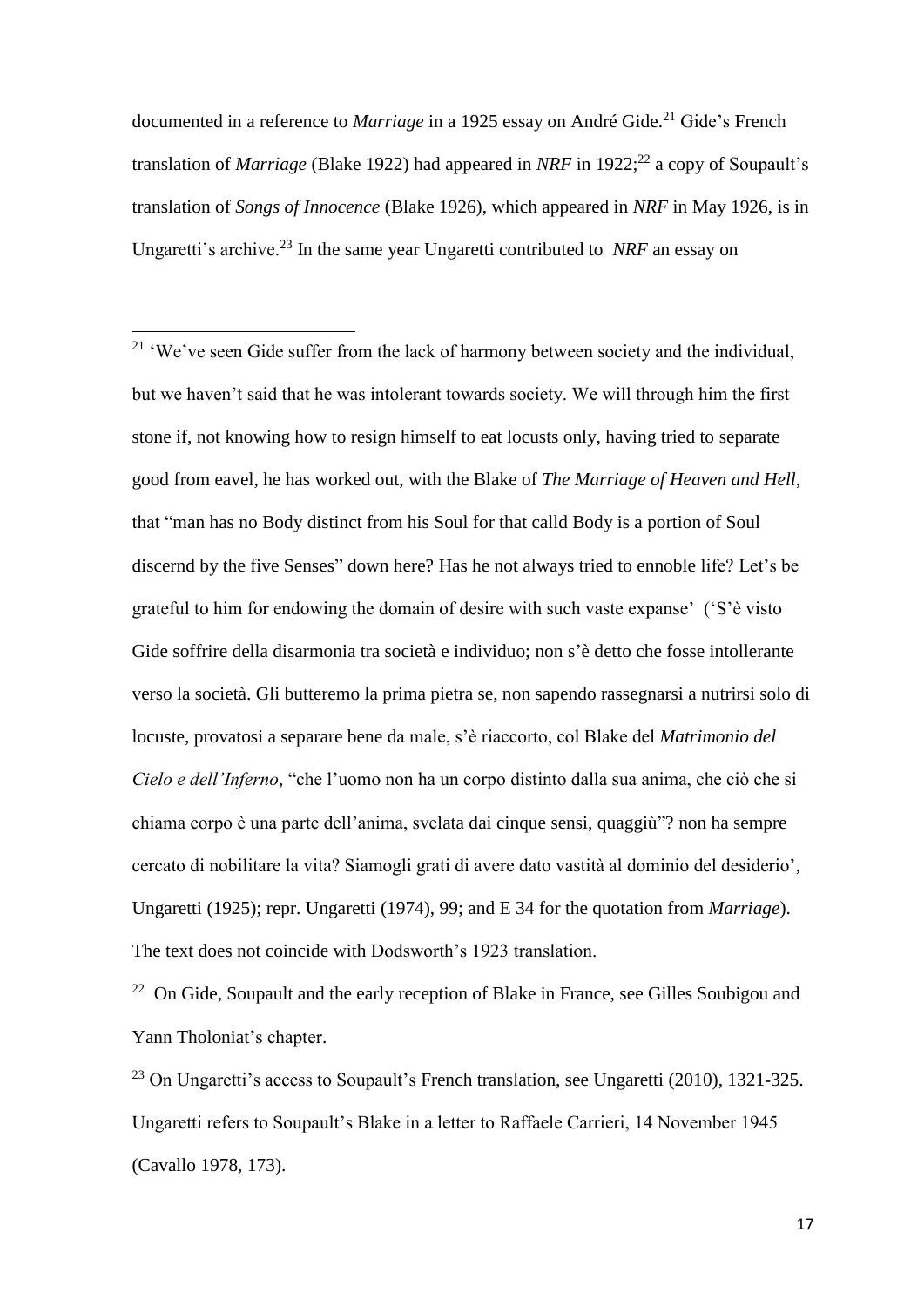innocence and memory, where he discusses Leopardi and Mallarmé: 'although I will not be as irresponsible as to set Leopardi in conversation with Mallarmé, I do not doubt that placing their names next to one another sums up the nineteenth-century's contribution to poetry: a yearning for innocence that cannot be fulfilled'.<sup>24</sup>

A further cosmopolitan network connecting Parisian to Roman cultural circles emerged through Ungaretti's collaboration with the cosmopolitan modernist magazine *Commerce*, founded by the American heiress Marguerite Chapin, Princess Caetani. While Ungaretti acted as a consultant and translator of Italian literature for the magazine, the other side of the exchange can be seen in a letter from the late 1920s, where Ungaretti asks to borrow books from the Princess's library, including Blake, for a work of criticism that sums up his view on nineteenth- and twentieth-century literature.<sup>25</sup> In Ungaretti's 'Idee e lettere della Francia d'oggi' ('Ideas and Literature of France Today', 1930), Blake is included in a European lineage of modern poetry: 'Blake, Hölderlin, Leopardi, and Lautréamont are the poets most discussed in postwar Europe' ('Insieme a Leopardi,

<sup>24</sup> 'Non commetterò l'impudenza di mettere a tu per tu il Leopardi e il Mallarmé […] ma non dubito che, avvicinando i due nomi, possa riassumersi il contributo dell'ottocento alla poesia: una speranza inappagabile d'innocenza' (Ungaretti 1926, repr. 1974, 133). <sup>25</sup> Ungaretti to Andrea Caffi (n. d.) but after 1928, see Fondazione Camillo Caetani (2012, 59). The Caetani library includes Swinburne's *William Blake* (1868), the second edition of Gilchrist's *Life of Blake* (1880), Archibald G. B. Russell's *The Engravings of William Blake* (1912), and John Sampson's 1921 edition of Blake's works. The Caetani Princes had married English women for two generations before Marguerite Chapin joined the family. In the nineteenth century the Caetani salon hosted Stendhal, Chateaubriand, Balzac, Scott, Longfellow, Mommsen, Taine and Liszt.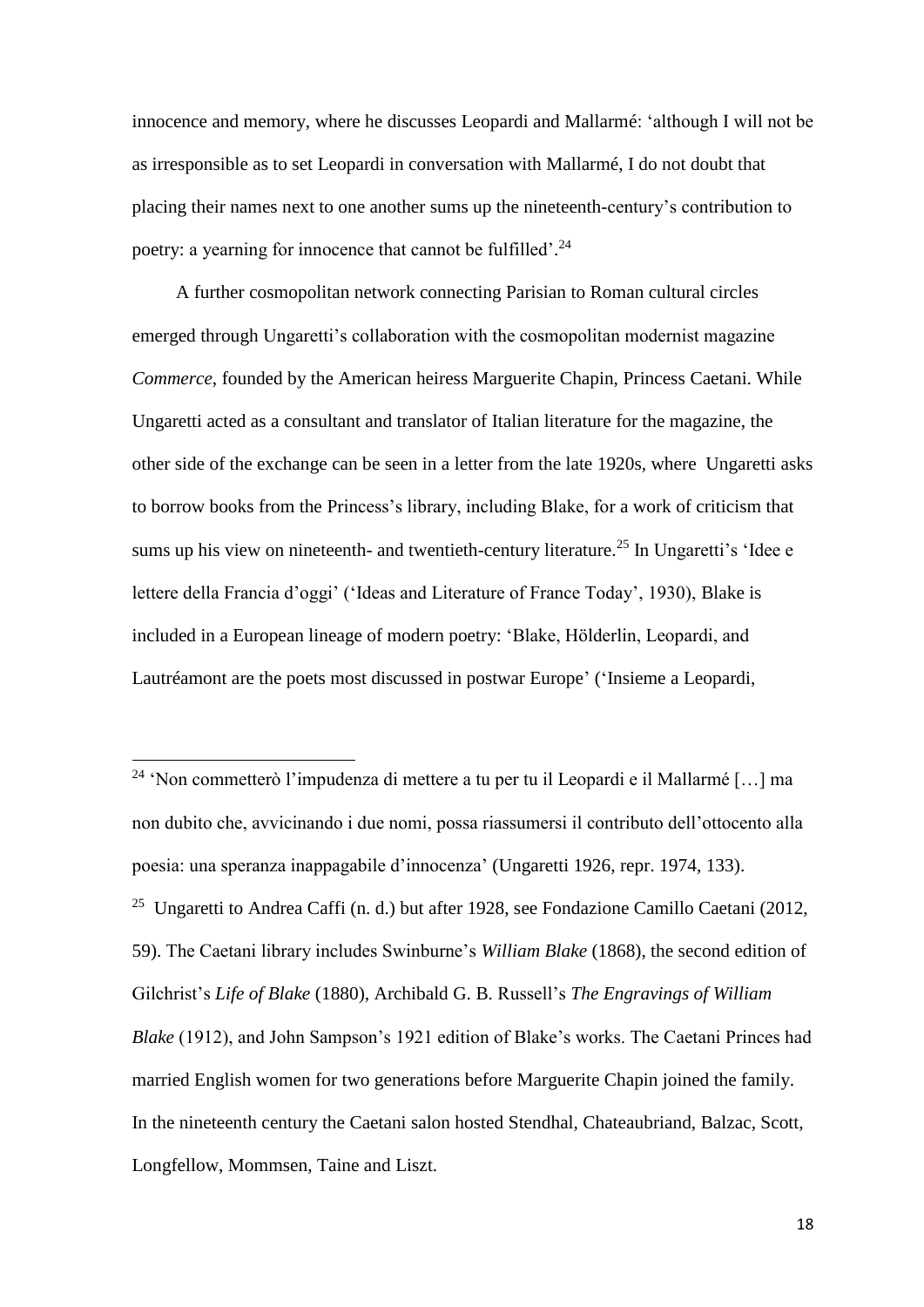Hölderlin e Lautréamont sono i poeti che si studiano di più'), although Ungaretti feels uncomfortable in shutting them up into 'the prisonhouse of Literature'('nella prigione della letteratura', Ungaretti 1974, 237, 239).

The European nineteenth-century canon envisaged by Ungaretti is key to his work as a translator. In 1930 he turned Leopardi into French for *NRF* and in the same year published a selection from Blake's *Songs of Innocence*, as well as 'The Tyger', in *Il Tevere* (The Tiber), where again he discusses Blake in relation to the three other founding figures of European poetry (Blake 1930).<sup>26</sup> The poet and art critic Leonardo Sinisgalli recalled how Blake featured among the books circulating in the Roman school group gathered around the artist Scipione in the early 1930s: 'At that time [Lautréamont's] *Songs of Maldoror* circulated among friends and Ungaretti brought the second volume of Blake's prophetic writings, those *Songs of Innocence and of Experience* that one of the young men had given him in exchange for a year's run of *Commerce*'. <sup>27</sup> A widening diachronic

**.** 

 $27^\circ$ A quel tempo i canti di Maldoror passavano per le mani degli amici e Ungaretti portava in giro il secondo volume degli scritti profetici di Blake, quei "*Canti dell'innocenza e dell'esperienza*" che uno di quei ragazzi aveva dato in cambio al maestro per un'annata di "*Commerce*"' (Sinisgalli 1936, 6). Sinisgalli later referred to Blake in a short piece on Francis Bacon: 'Bacon admired Blake, but did not want to write the Songs of Innocence; rather, he shared the concerns expressed by Baudelaire about human hopes more than a hundred years ago. Scipione also suffered the tortures of a tormenting God' ('Bacon che

<sup>&</sup>lt;sup>26</sup> Ungaretti's text includes translations of 'Lo Zufolaro' ('The flute player'

<sup>[&#</sup>x27;Introduction']), 'Il Bimbetto Nero' ('The Little Black Boy'), 'Il Fiore' ('The Blossom'), 'Il Bimbetto sperso' ('The Little Boy Lost'), 'La divina immagine' ('The Divine Image'), 'Canzone ridente' ('Laughing Song'), 'la tigre' ('The Tyger').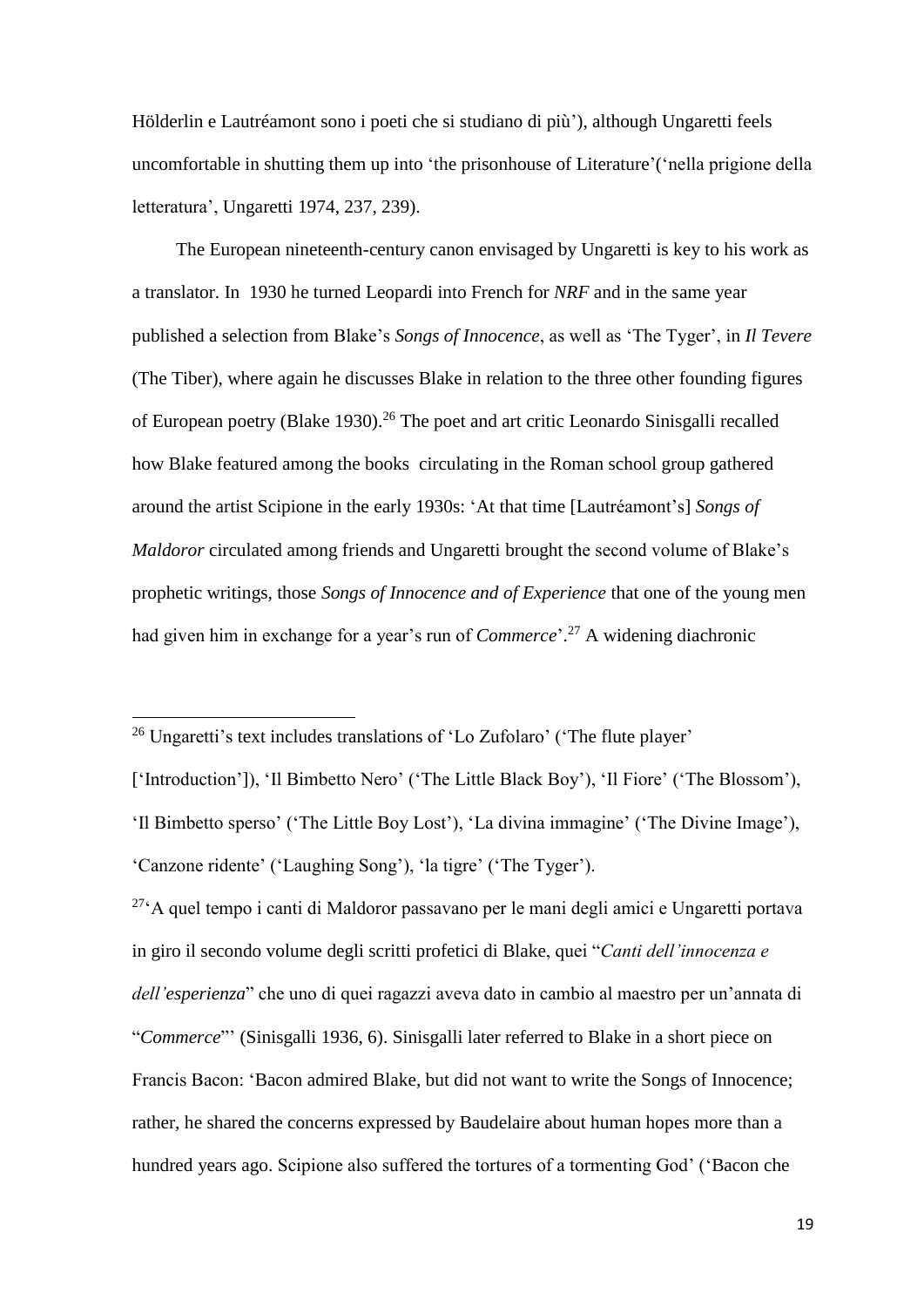European canon emerges three years later in 'Saggi di Traduzioni Poetiche' (Experiments in poetical translation), which Ungaretti published in the 'Diorama Letterario'('Literary Diorama') of *La Gazzetta del Popolo* (The people's gazette, Ungaretti 1933), where 'The Tyger' appears alongside a poem by the Spanish poet Gongora (Ungaretti 1933, 3).<sup>28</sup> This unlikely juxtaposition sheds new light on Ungaretti's view of translation as a poetic laboratory in which he could test technical difficulties, as he claimed in *Traduzioni* (Translations, 1936; repr. Ungaretti 2010, 19), a volume which expanded the comparative frame of Ungaretti's experiments by including work from St-John Perse, Gongora, Esenin and Jean Paulhan. *Traduzioni* appeared as part of Quaderni di Novissima, a series that planned 'to give a sense of the singular energy of Italian literature in the first third of the Fascist Century'.<sup>29</sup> For Ungaretti, who had signed the Manifesto of Fascist Intellectuals in 1925, this energy is produced by a distinctly cosmopolitan effort to reimagine the possibilities of poetry through translation.<sup>30</sup>

ammirava Blake non ha voluto scrivere i Canti dell'Innocenza; piuttosto ha voluto sottoscrivere le reserve che più di cento anni fa Baudelaire maturava sulle speranze dell'uomo. Anche Scipione soffrì nella sua anima le torture di un dio carnefice', Sinisgalli 1967, 132).

**.** 

<sup>28</sup>Ungaretti describes the juxtaposition as 'antipodi' ( 'antipodes') in a letter to Alessandro Parronchi, dated 20 October 1946 (1992, 58).

<sup>29</sup>'La collana si propone di dare un'idea della forza veramente singolare della letteratura italiana del primo terzo del secolo fascista' (from a 1933 Prospectus, qtd in Iannaccone 2006).

<sup>30</sup> Ungaretti's relationship with Fascism is testified by Mussolini's preface to his collection *Il porto sepolto* in 1923. In 1959 the Nobel committee decided not to award its prize for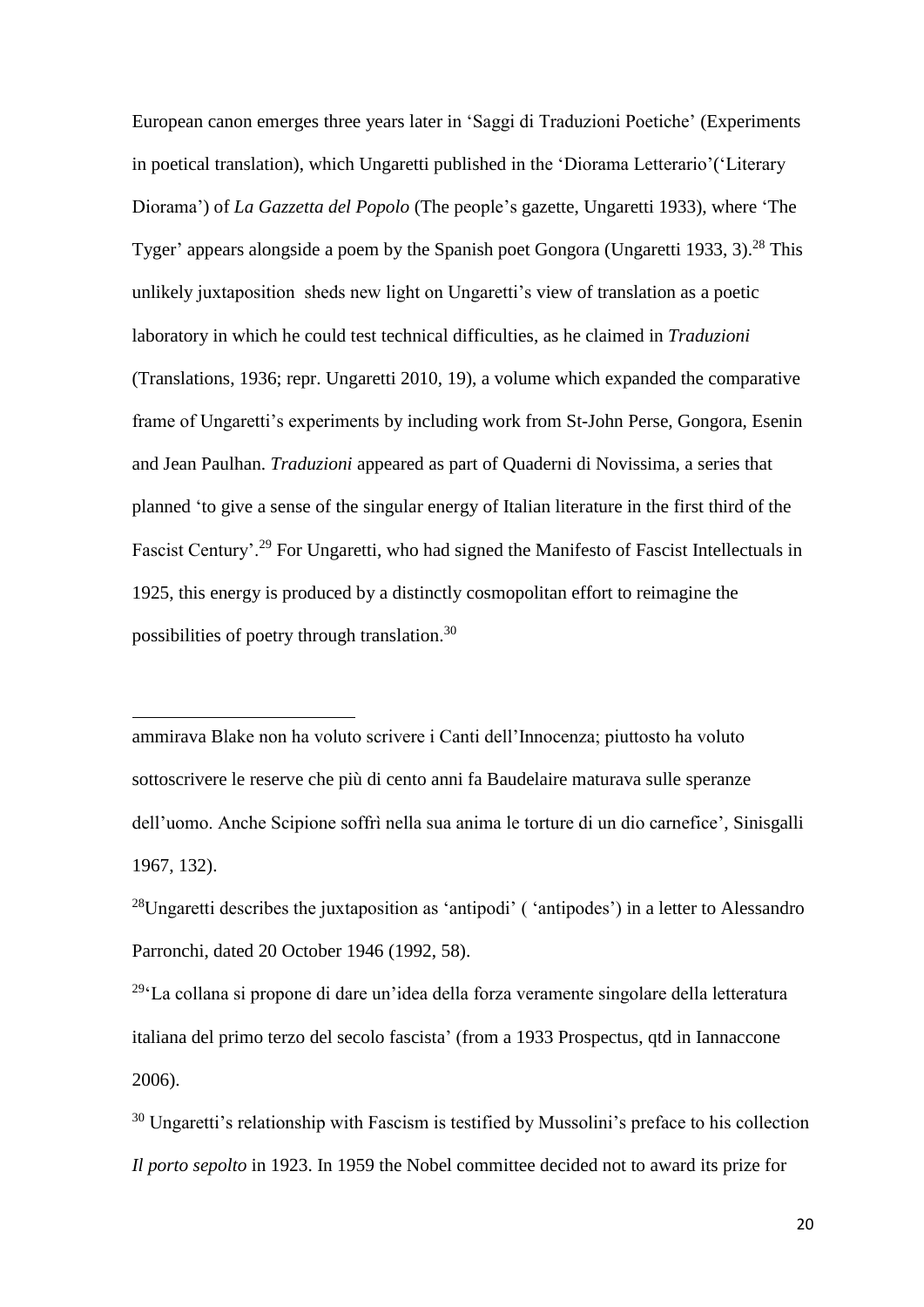Blake's 'miracle of the word' ('miracolo della parola') involves an 'invaluable exercise' ('impareggiabile esercizio') in poetic practice; his Songs become a 'source of new technical difficulties to overcome' ('fonte di nuove difficoltà tecniche da superare', Ungaretti 2010, 19).<sup>31</sup> Consider Ungaretti's versions of 'The Little Black Boy':

White as an angel is the English child, But I am black as if bereav'd of light. (*SI* 9: 3-4; E 9)

Il bimbo inglese è bianco come un angiolo,

Ma sono nero,

**.** 

literature to Ungaretti, the 'greatest poet of the Fascist era', but chose Quasimodo insteadas a figure who could rehabilitate Italy coming out of the war ('Nobel' 2009).

 $31$  'I faced the Songs of Innocence by William Blake as a way to react to myself at a time when I felt too engulfed in questions to do with technique. It was naïve. In art sentiment can never be separated from intelligence and even translating, which, as everyone knows, is an unrivalled exercise for a writer trying to find his way – even translating Blake's Songs was for me the source of new technical problems to overcome' ('Affrontai i "Canti d'Innocenza" di William Blake, "l'ispirato" se mai ce ne fu uno, per reagire a me stesso in un periodo nel quale mi pareva d'essermi troppo ingolfato in problemi di tecnica. Era ingenuità. In arte il sentimento non saprà mai separarsi dall'intelligenza, e anche il tradurre, che, come tutti sanno, è per uno scrittore che voglia farsi la mano, impareggiabile esercizio – anche il tradurre canti di Blake fu per me fonte di nuove difficoltà tecniche da superare' (Ungaretti 1936; repr. Ungaretti 2010, 19). This text constitutes the nucleus of the 'Discorsetto del Traduttore' published in *Visioni di William Blake* (Blake 1965).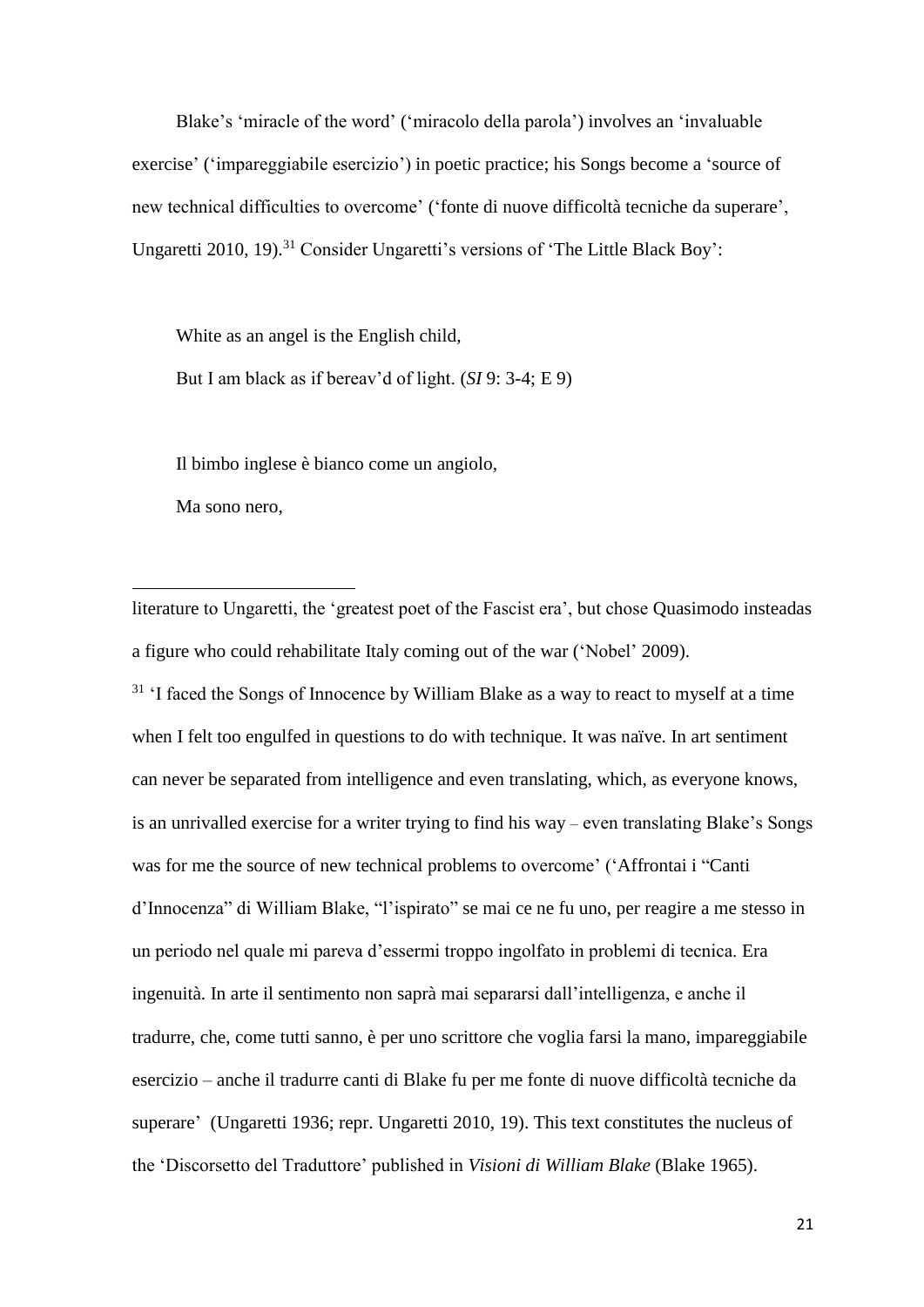Come se mi mancasse luce. (Blake 1930)

Il bimbo inglese è bianco come un angiolo,

Ma sono nero,

Come se non avessi luce. (Ungaretti 1936; repr. Ungaretti 2010, 58)

Come un angiolo, il bimbo inglese è bianco,

Ma, come senza luce, sono nero. (Ungaretti 1963; Blake 1965, 39)

Translation functions as a poetic laboratory: through prosodic exercises in the archaeology of verse, Ungaretti decomposes the line, carving out 'a space around single words', 'that blank that "translates" the disquiet that Blake produces with his meaning', as Agostino Lombardo has argued ('creare uno spazio intorno alle singole parole', 'quel vuoto che "traduce" lo sgomento che Blake ottiene soprattutto col senso', 1995, 292-93). While the earlier versions show the impact of Mallarmé, a 'miracle of the word' produced by the *mise en page*, the most recent recomposes the line in a closer adherence to Blake's rhythms. Rendering Blake's lines is part of a desire to be freed from received forms, or what Blake called 'the modern bondage of Rhyming' (*J* 3: 18; E 145).

In 'Discorsetto del Traduttore' (Translator's note) Ungaretti describes his work on 'Blake's miracle' as something 'that had long been driven by a technical experience, which aimed, through a breathless search for the lost ways of tradition', to retrieve an original expressive innocence' ('il miracolo di Blake […] era stato a lungo sollecitato da un'esperienza tecnica tesa, ricercando affannosamente vie smarrite della tradizione, verso il recupero dell'originale innocenza espressiva', Blake 1965, 13). The desire to capture a rural musical tradition expresses itself in the myth of the origin of writing that Blake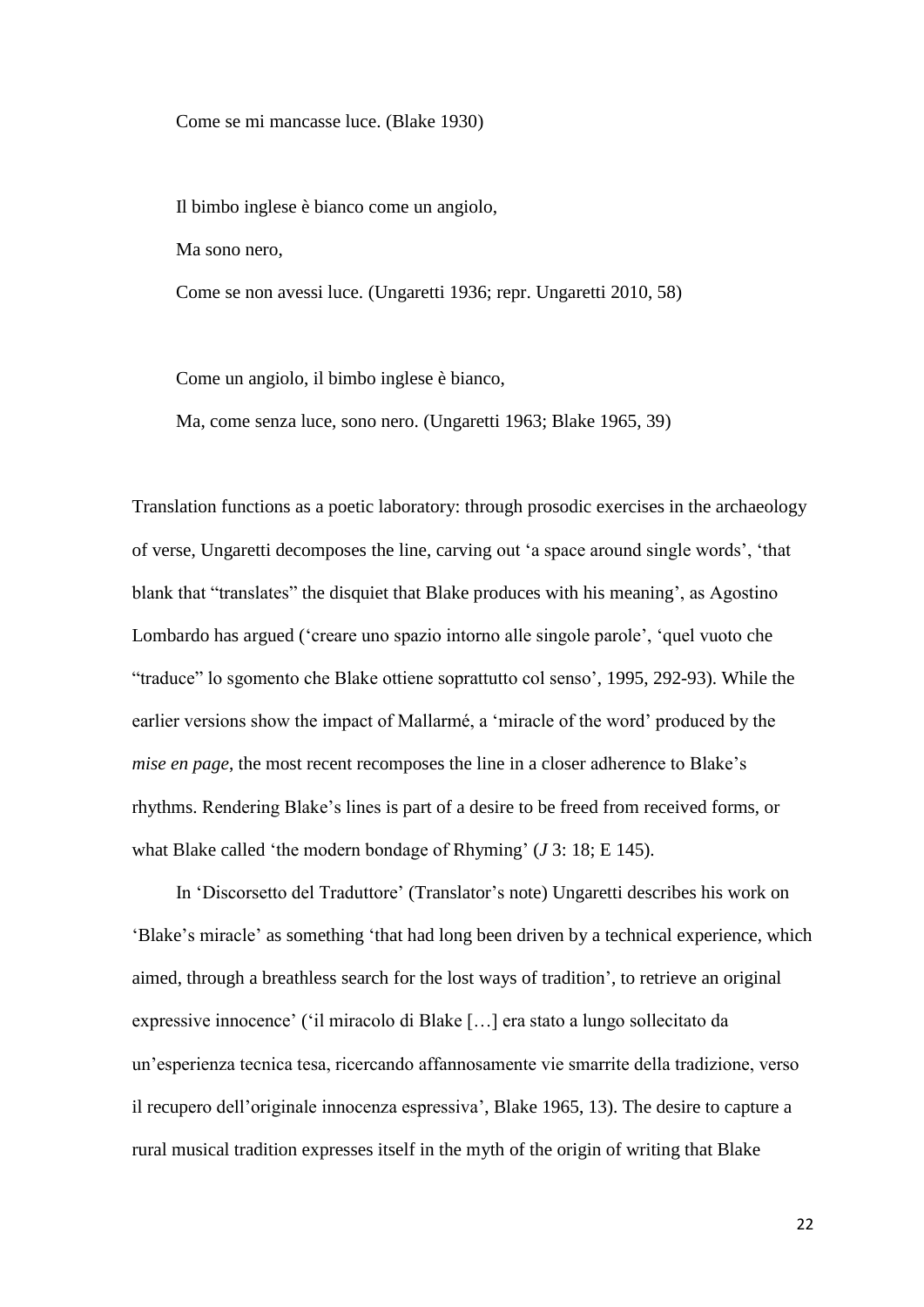articulates through the 'piping songs of pleasant glee' in the 'Introduction' to *Songs of Innocence*. In turning Blake's reference to rural and popular genres into 'ritornelli' and 'arie' ('refrains' and 'arias', Blake 1930), Ungaretti loses some of Blake's popular connotations, tones down his popular idiom and marks out the distinction between art and popular culture.<sup>32</sup> While Misciattelli had carefully reproduced the anaphora with which Blake signals the agency of the first person ('and I made…/ and I stain'd…/ and I wrote…', *SI* 4: 17-19; E 7; Misciattelli 1909, 472), Ungaretti opts instead for a more numinous scene of writing, and limits the subject's intervention to the manufacture of the lyrical pen. His switch from the active to the passive voice reflects the postlapsarian effects of the scene of writing through the reaction of a mysterious agency:

And I made a rural pen, And I stain'd the water clear, And I wrote my happy songs Every child may joy to hear. (*SI* 4: 17-20; E 7).

Ne feci una penna rurale,

E fu turbata l'acqua chiara,

Furono scritti i motivi felici,

1

Nell'udirli ogni bimbo gioisce. (Blake 1930 and 1936; repr. Ungaretti 2010, 58)

 $32$  Violante Picon comments on the rustic apocope 'zufolá' ('piper'), as well as the use of a popular Tuscan idiom in Ungaretti's translation of 'The Little Boy lost' (1998, 90).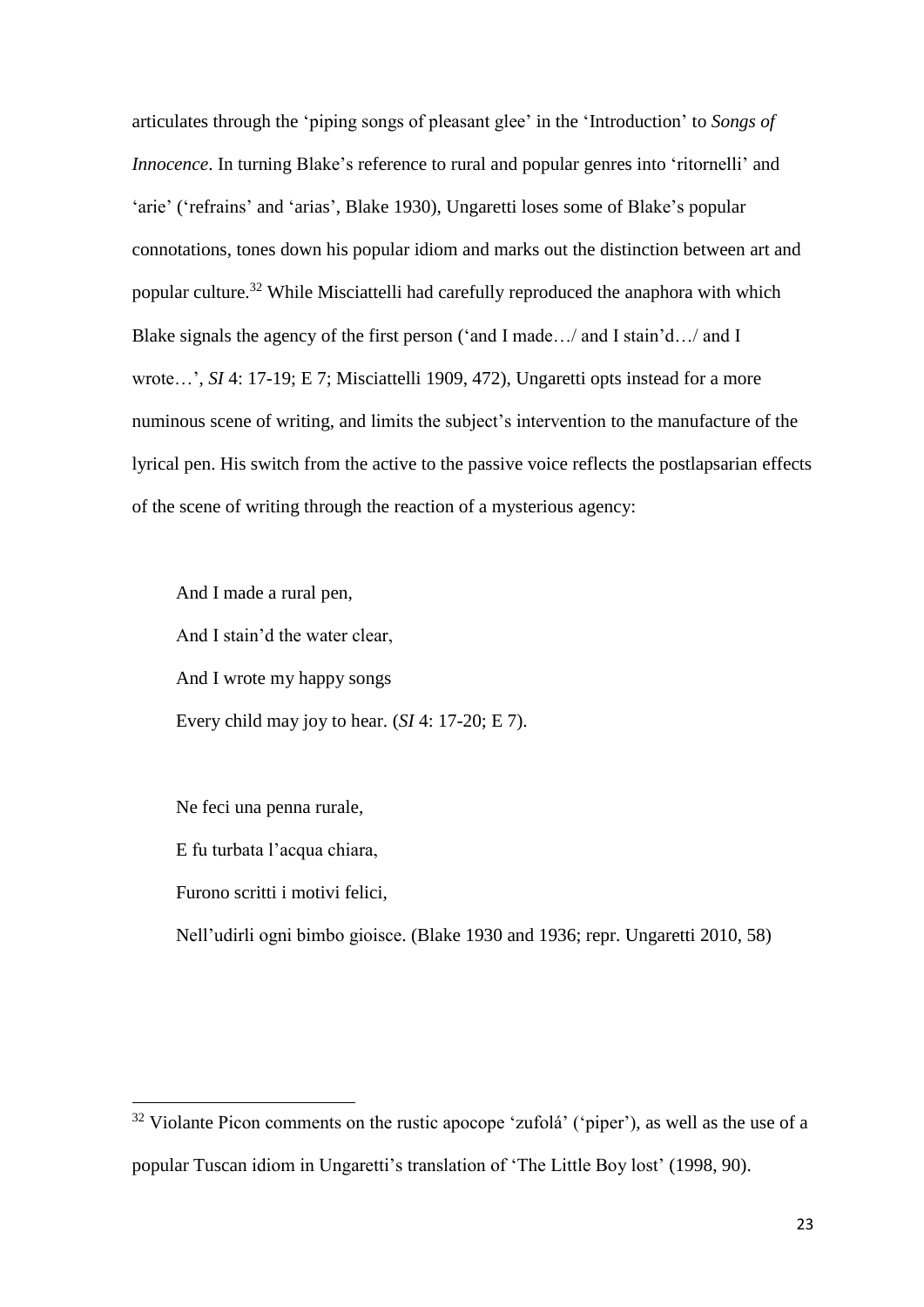The 'disquiet' produced by the staining of water in the 'Introduction' to *Songs of Innocence*, is further developed in the apocalyptic strains of 'The Tyger' and 'The Creation of the Sexes' from *Milton*, in which the setting 'among indefinite Druid rocks and snows of doubt and reasoning' is translated as 'Fra rocce Druidiche indefinite e nevi di dubbio e di dialettica' (Ungaretti 1936; repr. Ungaretti 2010, 65) Turning Blake's 'reasoning' into 'dialectic', Ungaretti appropriates Blake's Enlightenment myth of creation.

An experimental short fictional literary biography entitled *William Blake* was published in 1938 by the art critic Caterina Lelj (1913-2004), who was born in Rome but lived most of her life in Milan. Playing with metalepsis, Lelj's fictional biography blurs the threshold between author and work by turning Blake into a character in his own inventions, thus developing Dodsworth's idea that Blake's art is 'the chronicle' of his visions (Blake 1923, 25). The first stanza of 'A Cradle Song' from the *Notebook*, quoted as an epigraph, introduces the commonplace of sleep and offers Lelj the opportunity to construct a Platonic myth in which Blake features as an angel exiled from heaven. On the threshold of the sky he meets an Ariostesque magician riding a hippogryph, who directs him to earth and the figure of Swedenborg. Another poem in the Pickering MS, 'Auguries of Innocence', inspires Lelj's image of Blake falling 'like a grain of sand' ('come un granello di sabbia', Lelj 1938 [n. p.]; *AI*: 1; E 490) before he takes residence on earth as a child, overlooked by inhabitants of the clouds. Here Lelj's mise en scène brings Blake's illuminated decorations to the eyes of the reader. His visions of trees full of angels could have come from Gilchrist or Misciattelli (Gilchrist 1863, 1: 7; Misciattelli 1909, 471). Lelj turns Blake's works into a series of encounters with their key characters: in the fireplace he sees the 'nebulous voice of Eleanor […] and the voice of Gwin, king of Norway' ('la voce nebbiosa di Eleanor […] e la voce di Gwin, re di Norvegia', Lelj 1938 [n. p.]). He accompanies Tiriel in the land of peace to die at Heva's feet. Next appears Thel speaking with lilies, clouds, worms, and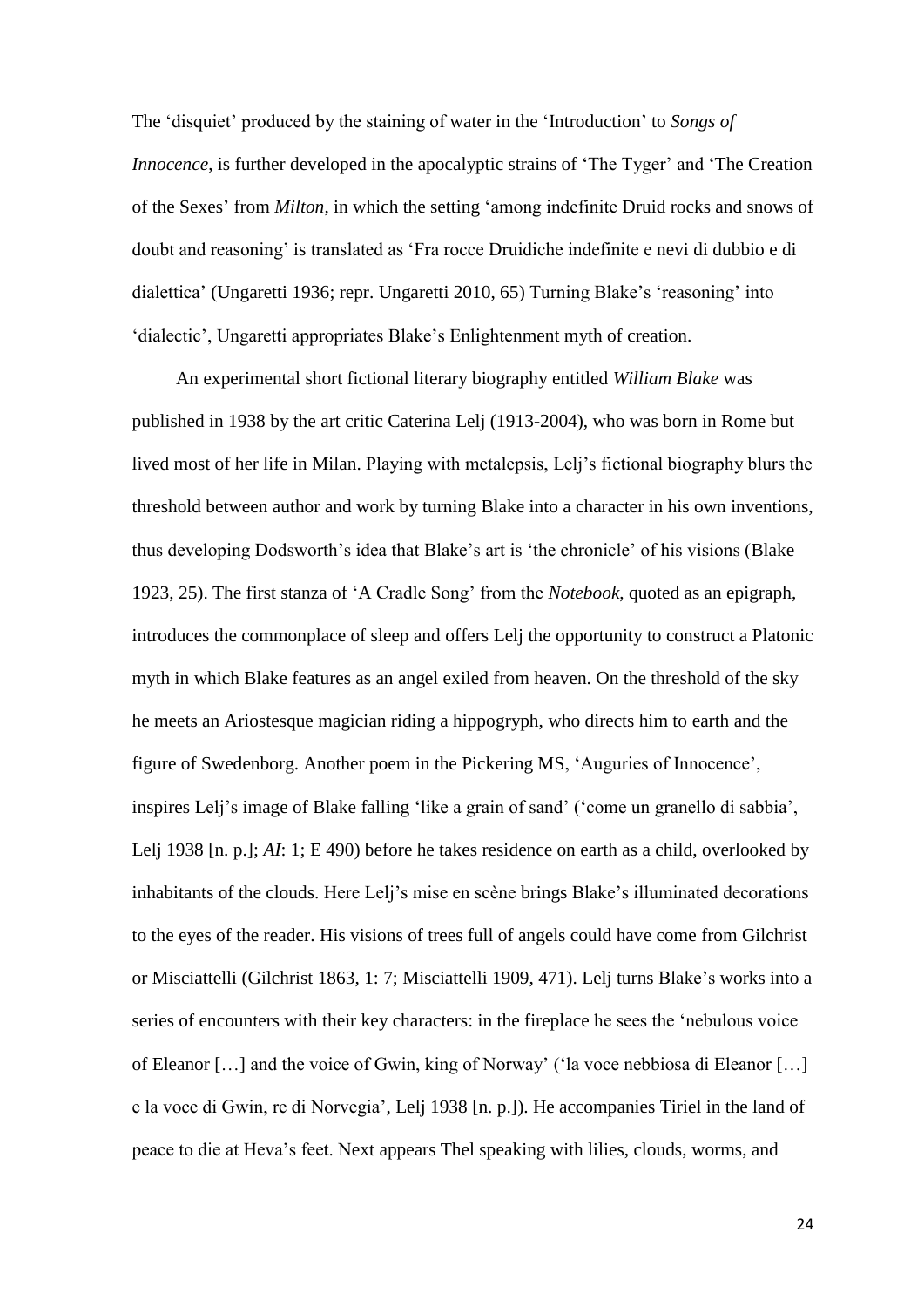'Blake knew her secret'. From the voice of his mother reading the Bible Lelj moves on to the poet dining with Ezekiel and Isaiah, drawing on 'A Memorable Fancy' in *Marriage*  (*MHH* 12; E 38). Then Lelj's writing animates the apocalyptic landscape of Blake's New Testament imagination:

He came down with the procession from the Calvary. The trees in the woods were trodden like blades of grass by the apostles' steps. The sky, lowering down to keep vigil on the dead body, made the earth plunge and echoed the ancient crying of Byzantine Maries, who sustained by northern pain bent their necks and supported their chins with their hands.<sup>33</sup>

Lelj's text evokes elements from Blake's Biblical pictures: for example, *The Body of Christ Borne to the Tomb* (Butlin 1981, #426) may have inspired the procession and the Maries, who hold their hands below their chins in prayer. The Italian Primitives and the Byzantines crowd to the *sacra rappresentazione* to see the dead body of Christ, but Blake is then whisked off by Michelangelo to witness the creation of Adam and Eve in what appears to be his Biblical education. When 'the angel of the hurricane illuminated the neighing horse of death' ('L'angelo dell'uragano illuminò il cavallo nitrente della morte', Lelj 1938 [n. p.]), and its knight's trajectory is made to include Siegfried, Michelangelo becomes a critic of Blake's works and objects to such 'romantic fancies' ('romantiche

<sup>33</sup> 'Scese con la processione dal Calvario. Gli alberi dei boschi erano calpestati com'erba dal passo degli apostoli; il cielo calandosi a vegliare il cadavere, sprofondava la superficie della terra; ed echeggiava il pianto antico delle Marie bizantine, che sostenuto da un dolore nordico, curvava il collo e reggeva il mento con le mani' (Lelj 1938 [n. p.]).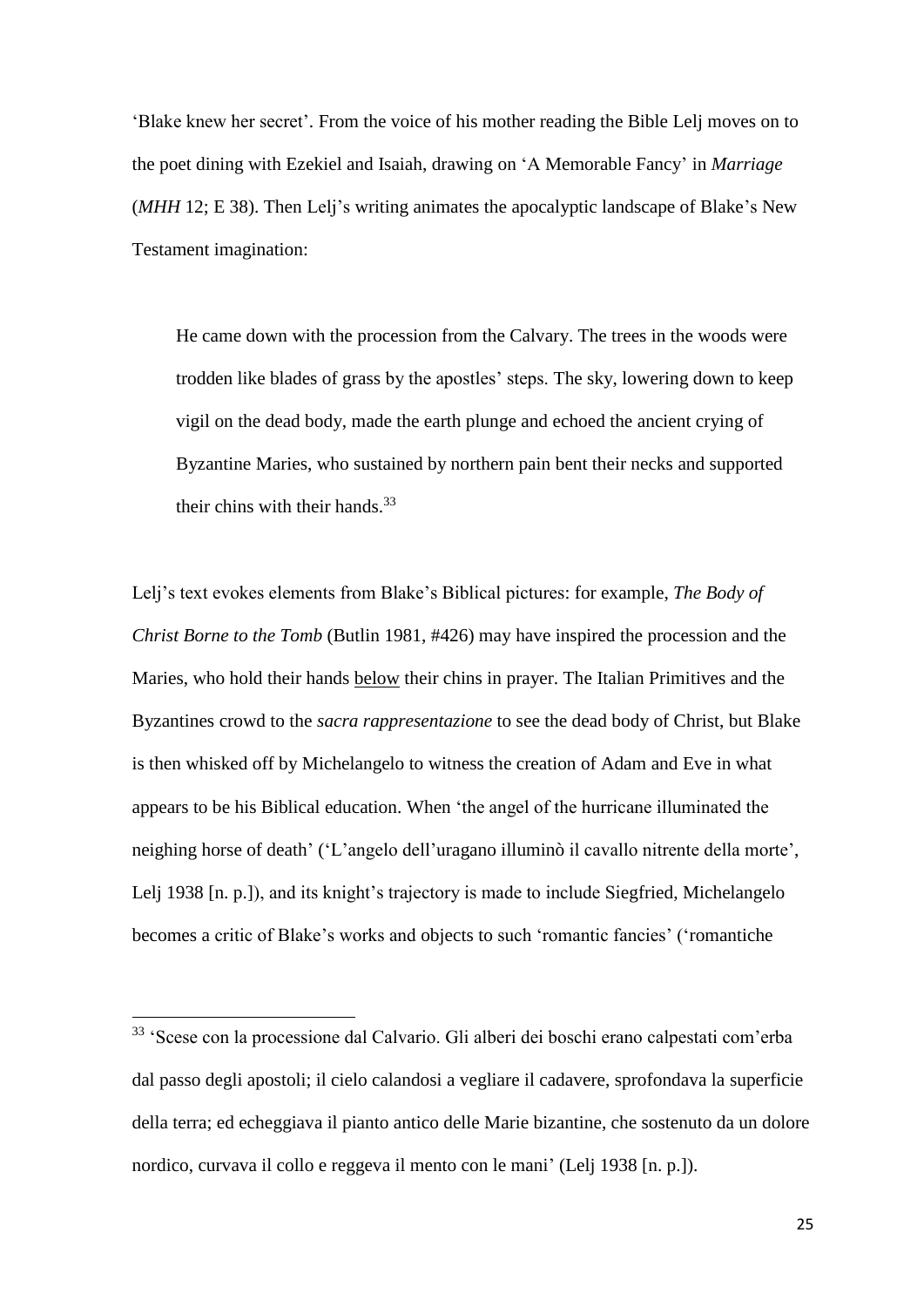fantasticherie', Lelj 1938 [n. p.]). Later the scene turns to Naomi and Ruth, the subject of one of the Biblical paintings listed by Blake in his *Descriptive Catalogue* (E 549). Lelj's detailed description of the contrast between the flowing and static folds of their clothing suggests a direct encounter with the artwork. Her writing produces pictorial tableaux by supplementing Blake's writings, drawing on the *Descriptive Catalogue* and Gilchrist's descriptions. A theatrical transition mediates *Visions*: 'A voice sweetened the hinges of the door: Oothoon had arrived' ('Una voce addolcì i cardini della porta, era entrata Oothoon', Lelj 1938 [n. p.]). Lelj's account brings to view the work's frontispiece, suggesting an awareness of the designs: 'at the hand of Theotormon, whom she loved, they were chained back to back to the rock', which is an image described by Gilchrist (1863, 1:108). *Naomi Entreating Ruth and Orpah* (Butlin 1981, #299 and 300), *The Entombment* (Butlin 1981, #498), and the frontispiece to *Visions* were among the works on view, as originals or in photographic reproduction, at an exhibition, *Aquarelles de Turner/Oeuvres de Blake*, organized by the Association Franco-Britannique Art et Tourisme at the Bibliothèque Nationale in Paris from mid-January to mid-February 1937.<sup>34</sup> The visual imagination that shapes Lelj's method of life writing is illuminated by a later work: *I Fiori di Vincent* (Vincent's flowers) begins thus: 'At the Van Gogh display in the 1937 Paris Exhibition, I found a dream from childhood […] when it came to me, I welcomed it like the silent old

 $\overline{a}$ 

<sup>34</sup> The exhibition catalogue features other works evoked by Lelj: *The Body of Christ Borne to the Tomb* (p. 8 no. 11; Butlin 1981, #426); a reproduction of *The Spiritual form of Nelson* (p. 8 no 29; Butlin 1981, #649); a portrait of Catherine Blake traced on the back of Hayley's *Ballads* (p. 6 no 16). For the background to the 1937 exhibition, see Gilles Soubigou and Yann Tholoniat's chapter.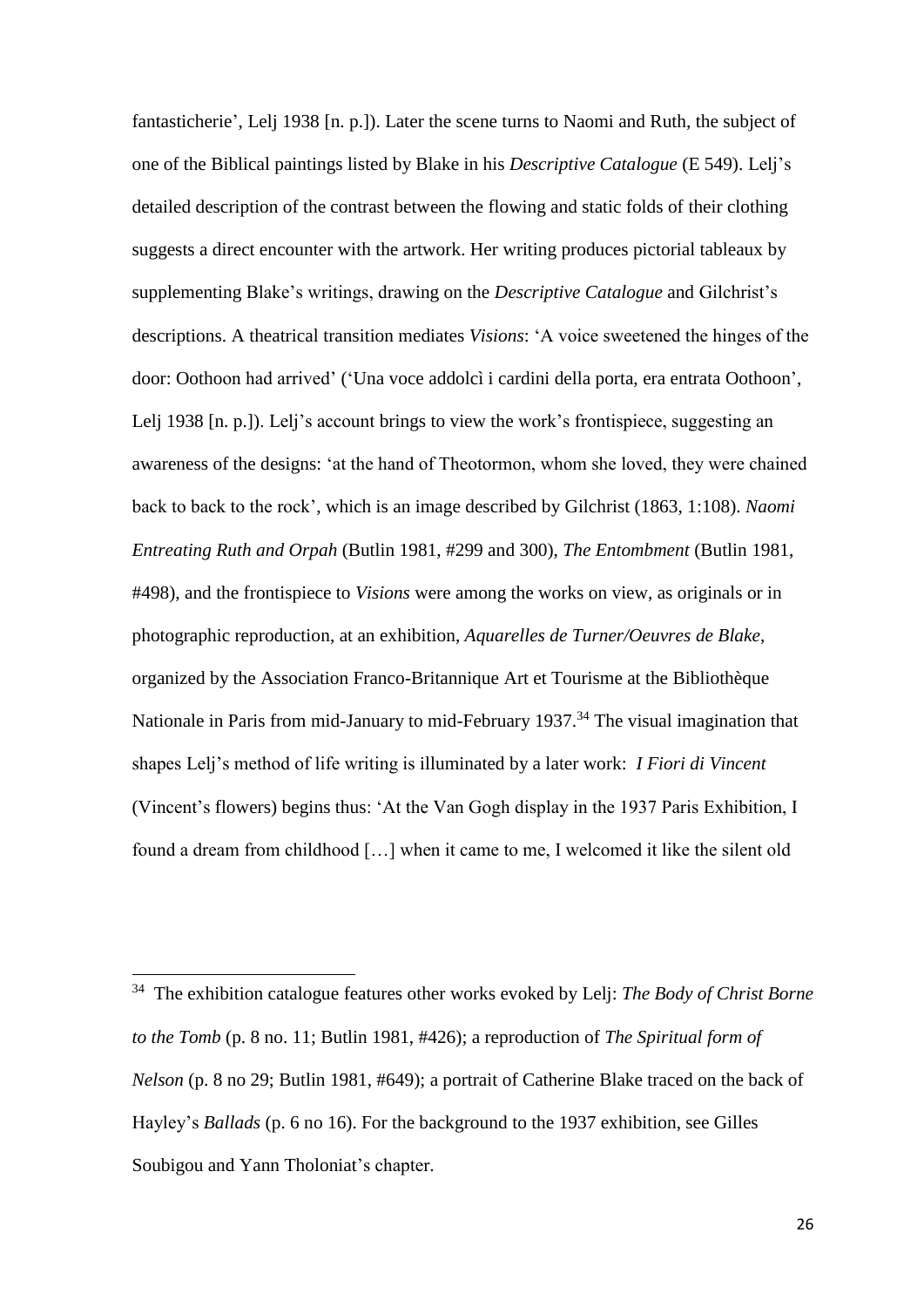companion, full of colours'.<sup>35</sup> This shows Lelj's practice of translating painting into life writing. In *William Blake* scenes from the artworks and the writings merge in a shared biographical space with anecdotes from various sources, such as when Blake and his wife 'naked, like Adam and Eve, found themselves under the trees in the garden, reading Milton's Paradise' ('Nudi, come Adamo ed Eva, si ritrovarono sotto gli alberi del giardino, leggendo il Paradiso di Milton', Lelj 1938 [n. p.]). Throughout the piece Catherine Blake is called 'Ketty', the affectionate name by which Caterina Lelj was known to her friends.<sup>36</sup> The homonym here sparks a further game of metalepsis, an experiment in life writing where the twentieth-century critic assumes the third-person identity of Blake's wife. The piece ends by following Blake in his last figurative adventures and a moving death-bed scene, which seals this process of identification by making Caterina-Ketty-Catherine one of Blake's 'emanations'. After animating Job's suffering and entering a light hell without form, Blake meets barely perceptible shapes including a youth he decides to call Dante, and follows him as far as his strength allows: 'There he placed his head on the pillow, made Ketty hear the song of the Creator, drew her face and portrayed her emanation. When she was on her own, looking at it, she asked: who has left me?'. <sup>37</sup> Lelj's writing turns art

 $\overline{a}$ 

<sup>35</sup> 'Alla mostra di Van Gogh nel 1937 a Parigi, nell'Esposizione Internazionale, ritrovai un sogno dell'infanzia […] quando veniva da me lo accoglievo come il vecchio compagno silenzioso pieno di colori' (Lelj 1945 [n. p.]).

<sup>36</sup> I am grateful to Nicoletta Pallini Clemente for this detail and for her support in researching her friend Caterina Lelj.

<sup>37</sup> 'Là poggiò il capo sul cuscino, fece sentire a Ketty il canto del Creatore, disegnò il volto e ritrasse l'emanazione di lei. Quando fu sola, guardandola, ella chiedeva: chi mi ha lasciato?' (Lelj 1938 [n. p.]).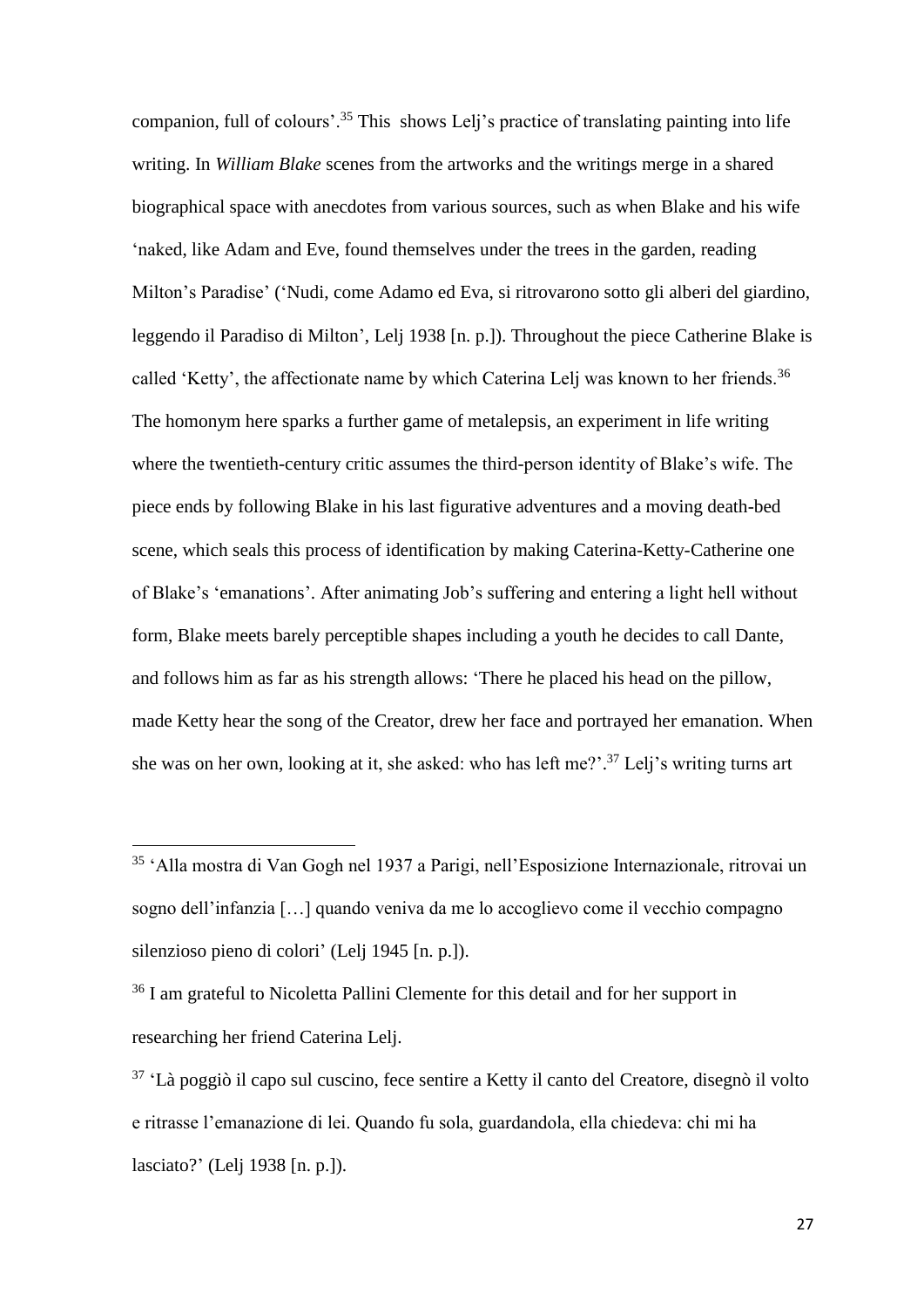into visionary theatre where historical and fictional characters materialise in the form of a series of apparitions.

Blake's esoteric and mystical possibilities are emphasized in an anonymous translation of *Jerusalem* published in 1943 under the title *Gerusalemme: l'Emanazione del Gigante Albione* (Jerusalem: The emanation of the giant Albion) published by Fratelli Bocca in Milan in the Breviari Mistici series ('Mystical Breviaries'), which had been inaugurated by Angelus Silesius's *Il Viandante Cherubico* (The cherubic wanderer, 1942), followed by Theresa of Avila, Hermes Trismegistus's *Poimandres*, a selection of Luther's works. After Blake's *Jerusalem* the series went on to publish texts by Jacob Boehme, Emanuel Swedenborg, Paracelsus, as well as oriental writings. The anonymous translator follows the text published by Max Plowman in *The Poems and Prophecies of William Blake* (1927), which reproduces the text of the British Museum's copy A.<sup>38</sup> The introduction compares Blake's inspiration to that of Dante, Hölderlin, Goethe and Leopardi, while his mystical, religious and aphoristic power is likened to that of the Rigveda, the Bhagavadgîtâ, Al Ghazâli, Eckhart and Silesius (Blake 1943, 6). Further, drawing on Albert Béguin's *L'âme romantique et le rêve* ('Romantic soul and the dream', 1937), the writer compares Blake's prophetic notion of the poet as demiurge to Franz Bader and Novalis (Blake 1943, 22). Blake's account of the fall into division is read

<sup>38</sup> Most Blake editors have followed copy D (Harvard), which was more accessible on account of the 1877 facsimile. On the differences between copies of *Jerusalem*, see De Luca (1983). Marcello Pagnini's negative remarks about what he takes as 'unexplainable cuts' in the 1943 edition (Blake 1994b, 1: 23) are no doubt due to the fact that he was reading *Jerusalem* in the alternative order of copy D, with the help of Erdman's reconstructions of the deleted plates.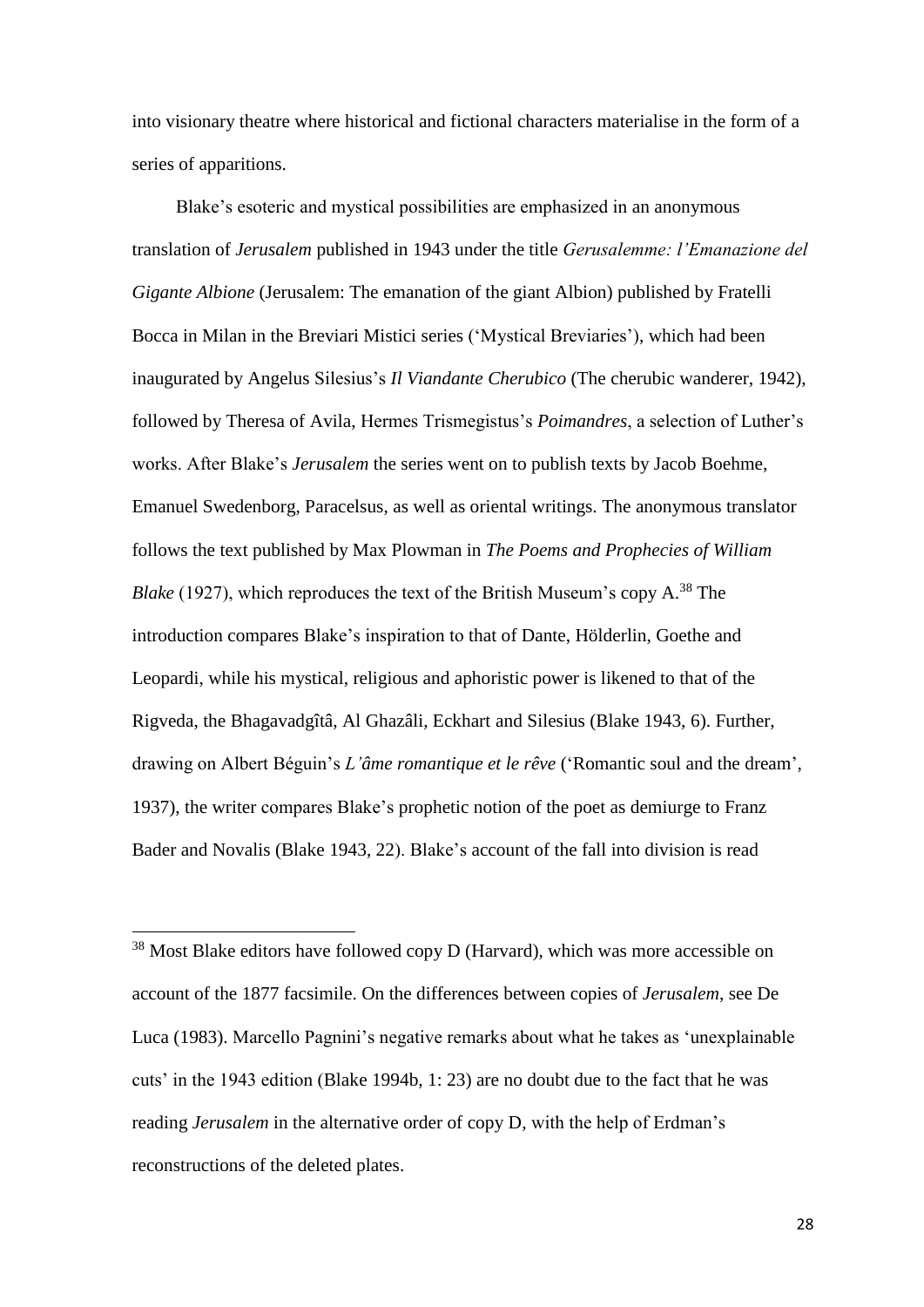through Dante's *Inferno*: to render the 'glowing eyes' of the spectre of Los (*J* 8: 22; E 151) the translator opts for 'occhi di bragia' ('ashen eyes'), the key attribute Dante chooses to identify the infernal ferryman, 'Caron dimonio, con occhi di bragia' ('Charon, demon, with ashen eyes'), who transports the souls of the dead across Acheron into Hell (Blake 1943, 52; *Inf*. III, 106-08). The introduction suggests that Blake's awareness of gods as powers within the human mind rather than alienated personifications invite parallels with Nietzsche, while it also relates the poet's intuitions about sexual drives and the dynamics of consciousness to the emerging science of psychology and the work of G. C. Jung (Blake 1943, 25, 27)*.* The introduction sums up Blake's contemporaneity as 'a Psychologist who believed in dreams, a criminologist convinced of the futility of punishment, a pacifist who understood the reasons of war' ('uno psicologo che credeva nei sogni, un criminalista convinto della futilità della pena; un pacifista che comprendeva le ragioni della Guerra', Blake 1943, 27). Given that the volume dates from 1943, the final year of Italy's involvement in World War II, this reference to war activates the contemporary resonances of Blake's prophetic poem. From the apocalyptic energy of war to the elegiac strains that voice its costs and losses, Blake's ambivalent account of Albion recasts the Fascist rhetoric of 'perfidious Albion' in a moment of transition.

In April 1945, as World War II was about to end, Blake's *Marriage* was symbolically reborn from its ashes as the first volume in the Phoenix series published by Novissima, with a print run of 300 copies. Each edition included two copies of the same work published in the original language, one printed on precious Fabriano Miliaflex paper, the other on ordinary paper. In his editorial preface, Giorgio de Fonseca celebrates Blake's 'reversal of all values' ('capovolgendo radicalmente tutti i valori', Blake 1945, 10). He explains his choice to publish Blake's 'sibylline leaves' ('queste sibillyne leaves' [sic], Blake 1945, 10) as the first volume in the series because he believes that they can bring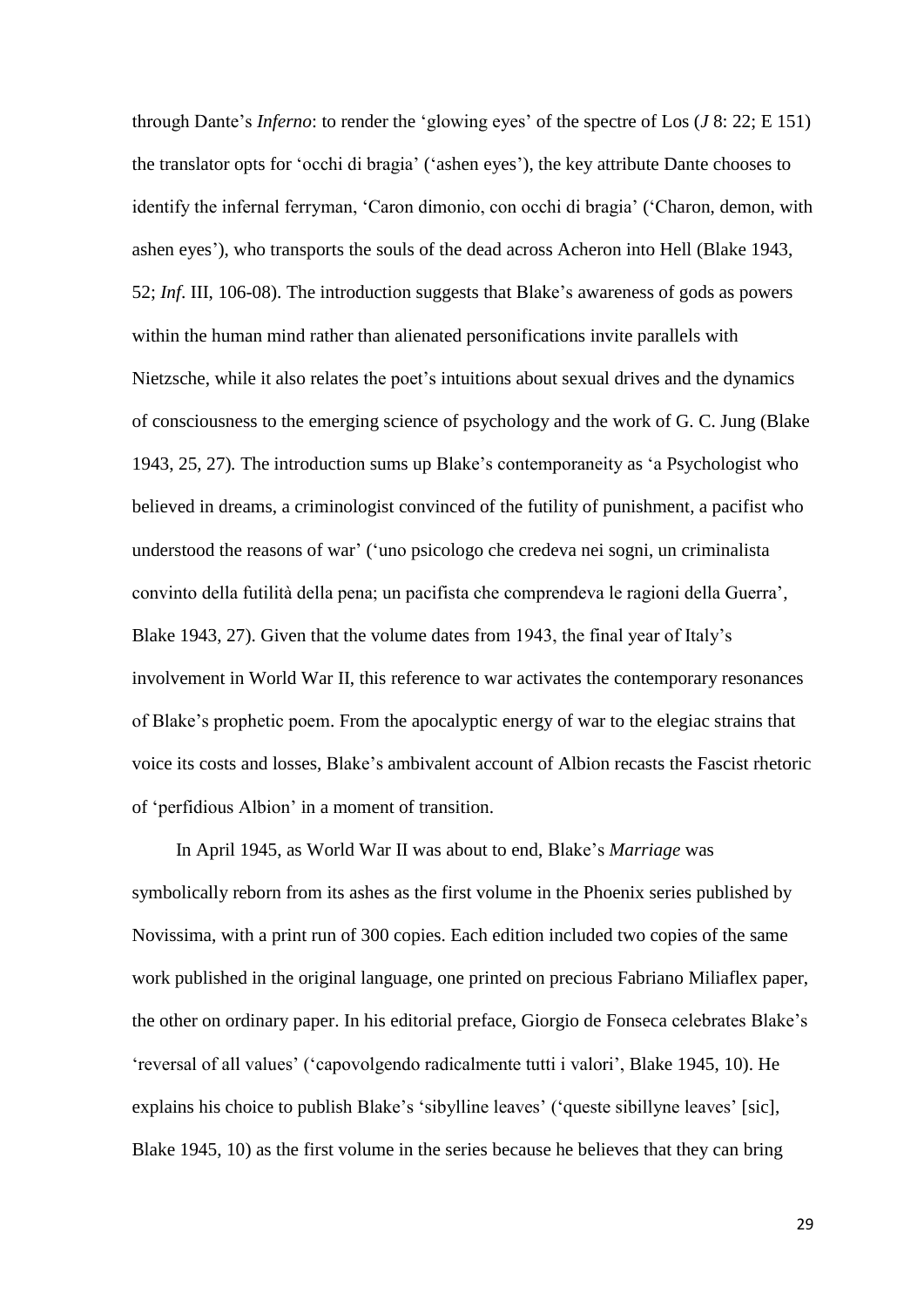about that renewal of energy that shaped Novissima's publishing initiatives throughout the century, since their 'flame devours eighteenth-century classicism' ('la fiamma che divora il classicismo settecentesco', Blake 1945, 11).

Post-war encounters with Blake have followed different disciplinary trajectories. Reflection on the philosophy of forms and the specificity of poetic thinking takes on an ontological dimension in the philosophical poetics of Leone Vivante (1887-1970). After a period spent in England between 1940 and 1944, Vivante published a series of essays on the internal necessity of poetry as a genuine creative activity in the journal *Poesia* (1945- 1948), founded by Enrico Falqui. These were subsequently collected in one volume in 1947 with a preface by T. S. Eliot. Much in the vein of Coleridge's critique of fancy and Eliot's concerns about the dissociation of sensibility, Vivante discusses the risk that Blake's symbolic mysticism might involve 'superadditions of abstract conceptions' rather than 'the self-dependent, self-witnessing truth of form' (1963, 86; 'cose irrigidite a cui si sovrappongono concetti astratti […], non integralmente vissute ed attuate, le quali mancano della indipendente verità della forma, che in certo modo rende testimonianza di sé stessa', 1947, 136). This concern with the potential abstraction of Blake's personifications, earlier articulated in art-historical contexts, here acquires a distinctly poetical, indeed Coleridgean dimension, since 'the imagination must be identified with the principle of thought itself' (1963, 88; 'L'immaginazione, infatti si deve identificare essenzialmente col principio stesso del pensiero', 1947, 138). In 'The Tyger' Vivante celebrates the work of 'symmetry' as opposed to '"mechanism", or "organism", or frame"' (1963, 96; '"struttura", o "compagine"', 1947, 151): 'the word "symmetry" […] is related both to the physiological and the mental, and, as it were, bridges over them' (1963, 95; 'la parola "simmetria" […] si riferisce tanto all'elemento fisiologico quanto a quello psichico, e per così dire li scavalca', 1947, 151). While any of these words would involve a loss of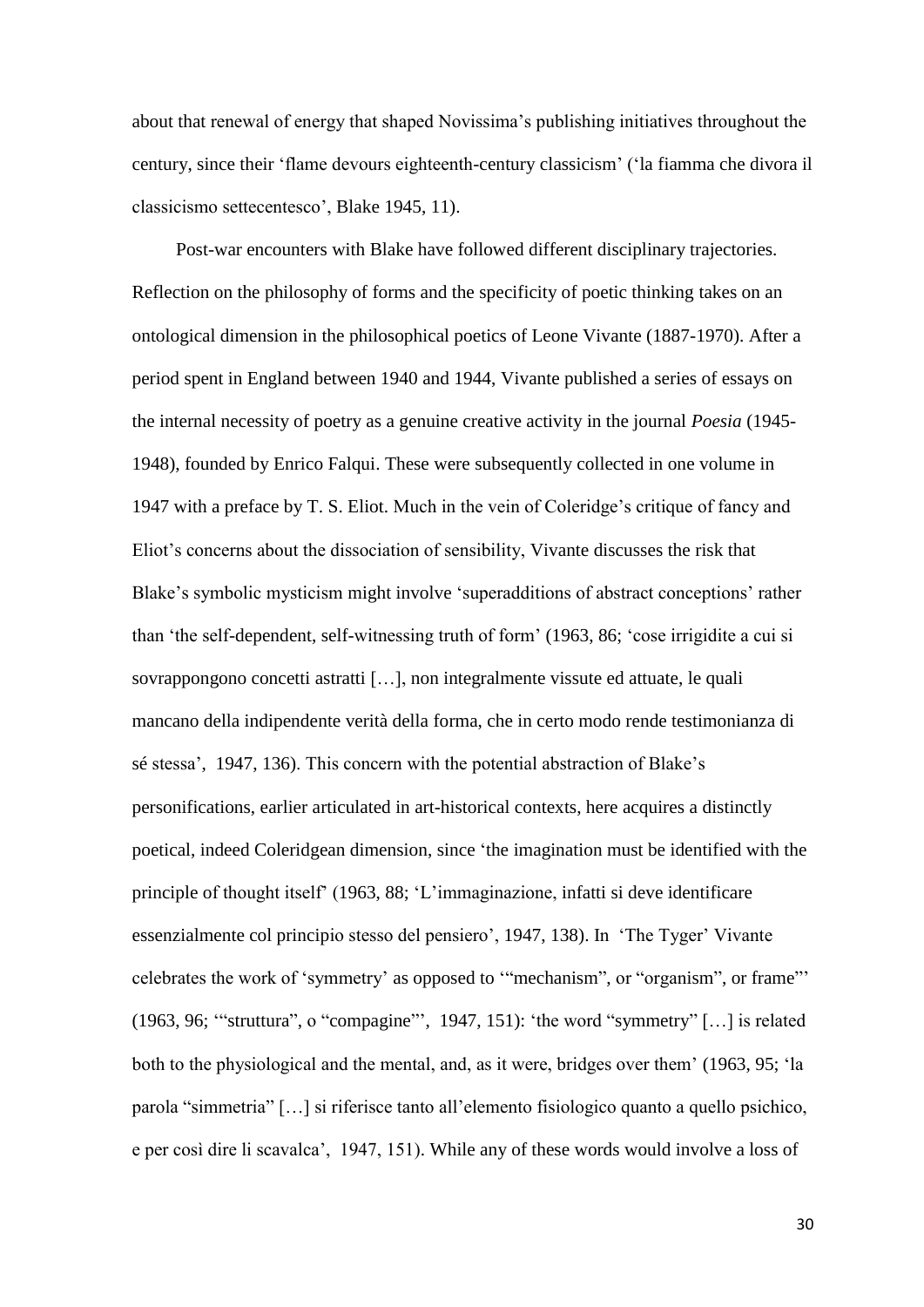beauty or truth in the poem, in its 'etymological closeness to "synthesis"', symmetry 'succeeds in eliciting an original value of embodied *potency* and of *unity-in-the-many*' (1963, 95-96; 'etimologicamente ravvicinabile a "sintesi", evoca un originario valore d'incorporata *potenza* e d'unità nel molteplice', 1947, 151). Reading Blake through Coleridge, and possibly Benedetto Croce, Vivante privileges Blake's identification of 'imagination with form' and Swinburne's idea of the imagination as 'that body of Truth eternal' (1963, 306; 'l'immaginazione è "il corpo vero dell'eterno" di cui parla Swinburne', 1947, 493). The tension between organic form and dialectic has shaped a number of readings of Blake in philosophical hermeneutics, poetics and ontology, where post-war investigations have sought to uncouple Blake's desire to break through the boundaries from Fascist inflections of the Niezschean will to power. Lines of enquiry have tended to find communitarian psychic utopias in Blake's 'visionary forms dramatic', whether sourced through gnosis and the hermetic tradition (Givone 1978), or negative dialectics and the subversive power of critique inherent in Blake's aphoristic mode.

Blake's place in the post-war art scene is captured by *Le Tre Arti* (The three arts, 1945-46), a monthly dedicated to poetry, painting and sculpture edited by the poet and critic Raffaele Carrieri. In November 1945 Falqui commented on the emerging genre of the illustrated poetry book; as an example he cited Ungaretti being illustrated by great artists of the Roman school, and he announced that his Blake would be illustrated by Felicita Frai (1909-2010). <sup>39</sup> Born in Prague, Frai was taught painting techniques by Achille Funi in Ferrara, then by Giorgio De Chirico in Milan, and was much admired by Carrieri and other key figures within the Roman school. She rose to prominence thanks to a solo exhibition in 1942, followed in 1943 by the publication of her lithographs, with an introductory essay by

 $39$  Falqui (1945, 2); work on the edition is mentioned again in Ungaretti (1946, 4).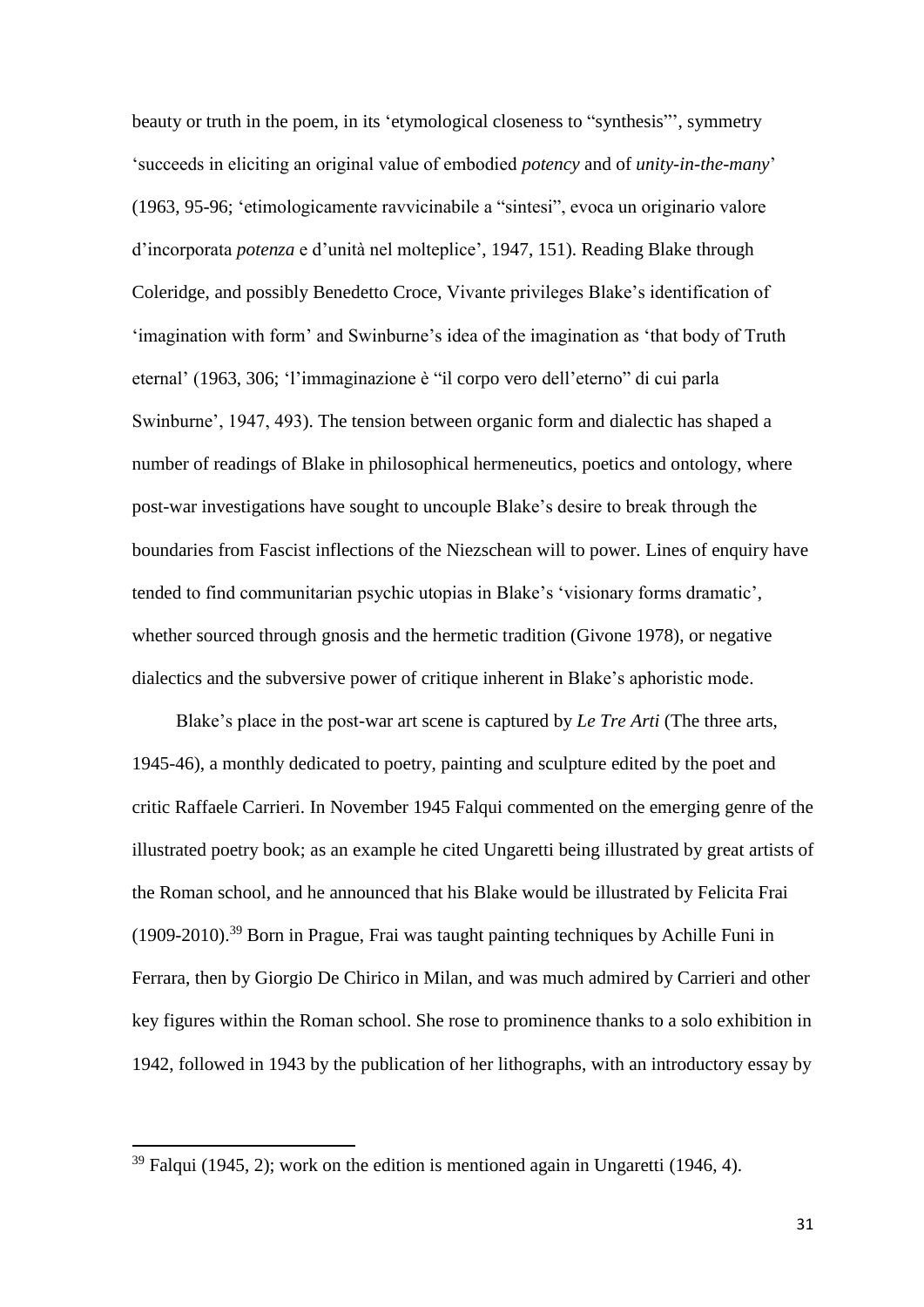De Chirico. However, Frai's work is very far from Ungaretti's predilection for abstraction: her main pictorial subject is '*filles en fleur*' ('young girls in bloom'), suggesting influences from Fragonard to Renoir and the salons of Degas and Lautrec.<sup>40</sup> The implausible juxtaposition of poet and painter may be among the reasons why Frai's Ungaretti failed to see the light. In 'Blake tradotto da Ungaretti' (Blake translated by Ungaretti, 1946), Ungaretti compared Blake to Rimbaud, published poems translated from the Rossetti and Pickering MSs, with a reproduction of the title page to *Songs of Experience*, and suggested adding a biographical note to be summarised from the work of Philippe Soupault.<sup>41</sup> Ungaretti's choice of texts emphasizes Blake's brevity, in which he sees the germ of the nineteenth-century opera libretto.<sup>42</sup>

A review of the Paris exhibition sponsored by the British Council in 1947 by Giulia Veronesi (1906-1973) concentrated on the immensity of Blake's world. Following Gide, she argues that it drives away mundane viewers: 'perhaps they are frightened by that great Biblical God who breathes within it, "Sea of Time & Space"' ('forse mette paura quel gran Dio biblico che dentro vi respira, "oceano di tempo e di spazio"', 1947, 68, quoting *M* 15:39 and 46; E 110). The illustration facing the text, captioned 'Giobbe confessa la sua presunzione a Dio, che gli risponde dal turbine' ('Job Confessing his Presumption to God

<sup>40</sup> Carrieri (1963) includes a critical anthology with catalogue essays from Frai's 1942 exhibition and De Chirico's essay for the 1943 publication of her lithographs.

<sup>&</sup>lt;sup>41</sup> Giuseppe Ungaretti to Raffaele Carrieri, 14 November 1945, in Cavallo (1978, 173); see also Violante Picon (1998, 259).

<sup>42</sup> 'Attorno a me il mio Spettro notte e giorno', 'Perché era Cupido un ragazzo', 'Il Viaggiatore Mentale' (Ungaretti 1946, 4; 'My Spectre around me night & day', E 475; 'Why was Cupid a boy', E 479; 'The Mental Traveller', E 483-86).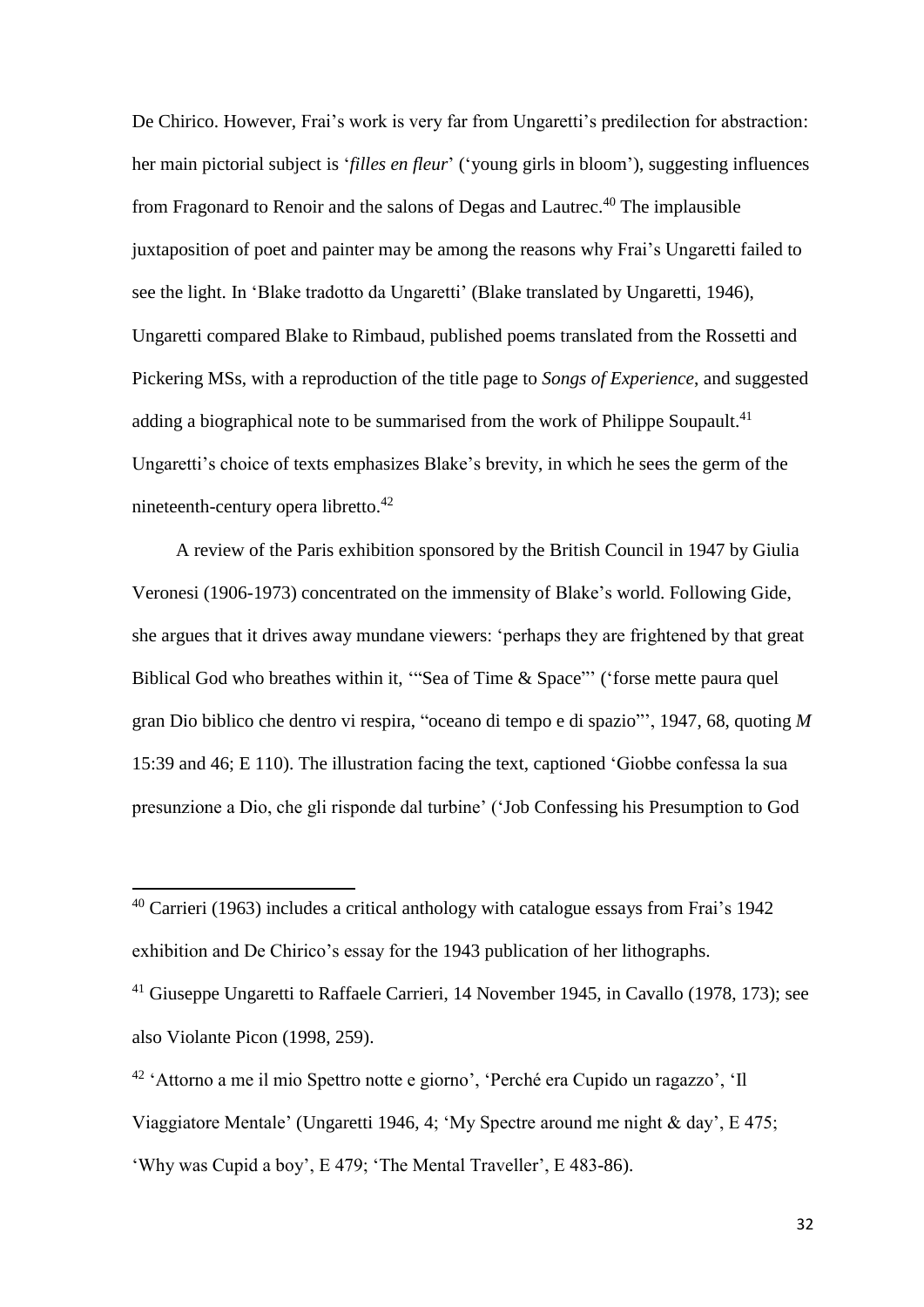who answers from the Whirlwind', Butlin 1981, #461), expresses the sublime Biblical idiom that earned Blake the title of 'Michelangelo nordico' ('Northern Michelangelo', Praz 1942b; Melchiori 1950 and 1960). Most of the review focuses on the religious power of Blake's art: 'The Bible is for Blake a book of visions' ('La Bibbia è per Blake un libro di visioni', Veronesi 1947, 68). Yet Blake's forms can also take on 'a pure linear undulation that provides the first suggestion of the Pre-Raphaelites' inauguration of *Art Nouveau* a century later'. 43

Eugenio Montale's choice to translate 'To the Muses' from *Poetical Sketches* marks a post-war investigation of loss through a series of questions for a world emptied of inspiration. While Blake imagines 'the chambers of the sun that now/ from ancient melody have ceased' (*PS* 3-4; E 417), Montale's melody is asleep. While Blake half reproaches the muses for abandoning the old bards ('how have you left the ancient love/ that bards of old enjoyed in you', *PS* 13-14; E 417), Montale asks where they have left 'the old fire, which delighted other bards' ('dove avete lasciato il vecchio fuoco,/ delizia d'altri bardi', Montale 1948, 45). While Blake challenges classical inspiration, Montale inflects the poet's alienation from tradition as he revisits the theme of the empty rooms of memory, which he had powerfully expressed in 'La Casa dei Doganieri' (The custom officers' house, 1930). The elegiac topos of the *ubi sunt* acquires powerful post-war echoes in Montale's 1948 translation.

A different, religious French strand of Blake criticism is evident in *Lo sposalizio del cielo e dell'inferno* (*The Marriage of Heaven and Hell*), a parallel French and English edition of *Marriage* published in 1951, the French version by Henri Daniel-Rops (1901-

<sup>43</sup> 'una pura ondulazione lineare che sarà il primo suggerimento, un secolo più tardi, all'inaugurazione del "liberty" dei preraffaeliti' (Veronesi 1947, 68).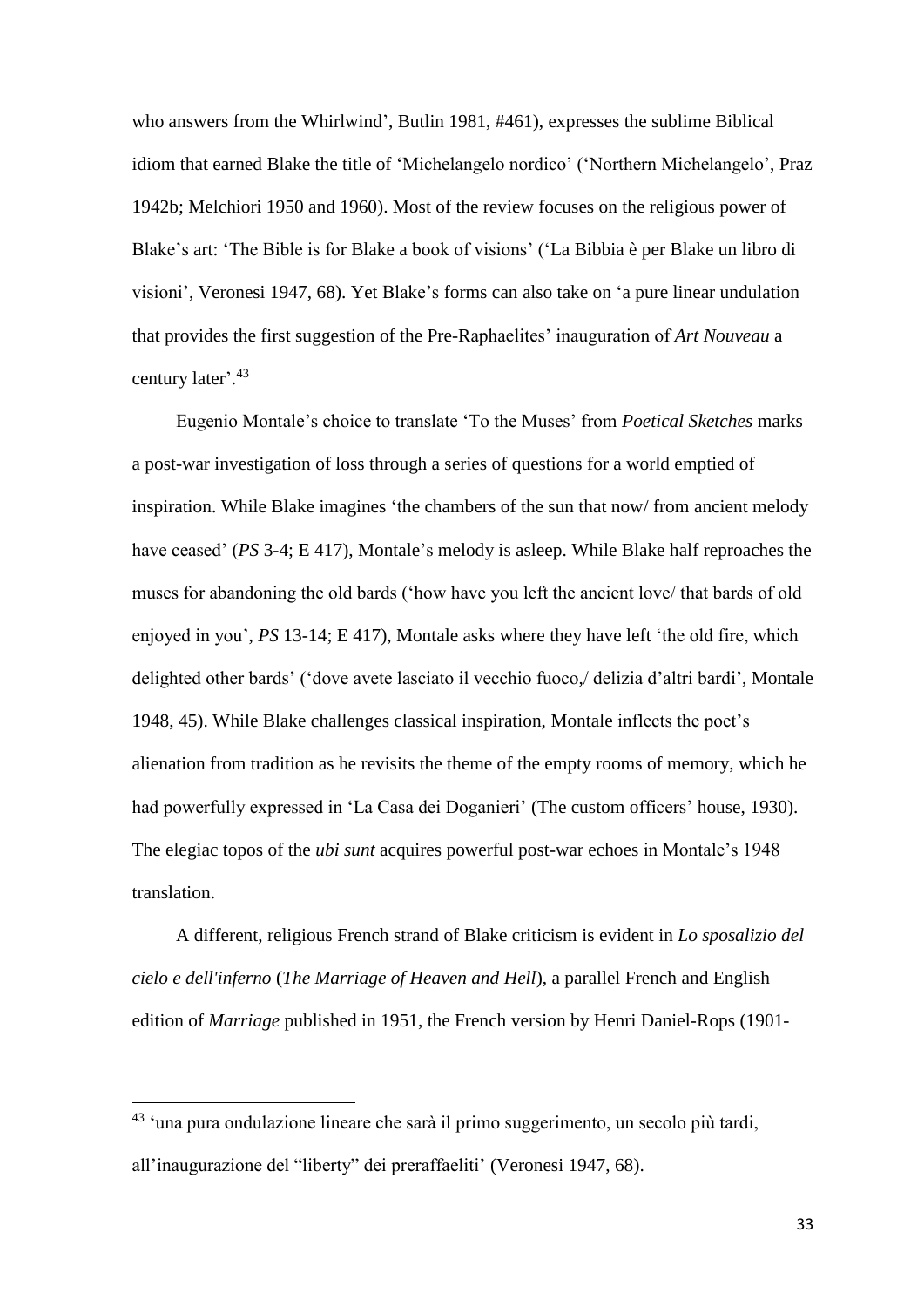1965). The volume included three of his essays (translated into Italian) in which he urges the reader to go beyond a banal Satanism and read Blake's metaphysics of hell for its moral aims. For Daniel-Rops Blake provides 'an apocalypse for our time' ('un'apocalisse per i nostri tempi'), which can respond to Rimbaud's announcement of 'the time of the assassins' ('il tempo degli assassini', Blake 1951, 114) and the apocalyptic strains of the age of terror announced by Fustel de Coulanges. Against a post-war awareness of concentration camps, ruined cities and atomic bombs, Blake expresses an affirmation of supernatural truth and Christian theology, which Daniel-Rops holds up as an antidote to Nietzsche's death of God (Blake 1951, 113-15, 133-35). <sup>44</sup>

An apocalyptic Blake for our time returns in Ungaretti's 1965 poetry collection *Apocalissi e sedici traduzioni* (Apocalypses and sixteen translations), a deluxe edition of 150 copies, with two 'Concetti Spaziali' ('Spatial Concepts') by the artist Lucio Fontana. These are blank pages traversed by slight pencil markings and perforated by holes, which articulate the title's modern apocalypse. The first is used to mark the transition from four compositions by Ungaretti to his translations; the second is inserted in the middle of the Blake section. The translations start with Lucretius, followed by Shakespeare and Gongora, Blake's 'Il bimbetto nero' ('The Little Black Boy', E 9) and 'Udii' ('I heard an Angel Singing', E 470). At this point Fontana's second 'Spatial Concept' appears, producing an apocalyptic caesura between the angel song and devilish curse of 'Udii' and the fury of 'Ebbi timore' ('I fear'd the fury of my wind', E 467), sealed by the final vision of 'In un'ombra di mirto' ('In a myrtle shade', E 469). Ungaretti's choice to abbreviate the titles of the poems translated from Blake's *Notebook*, then called 'The Rossetti Manuscript',

<sup>&</sup>lt;sup>44</sup> For Daniel-Roops and the French context, see the chapter written by Gilles Soubigou and Yann Tholoniat.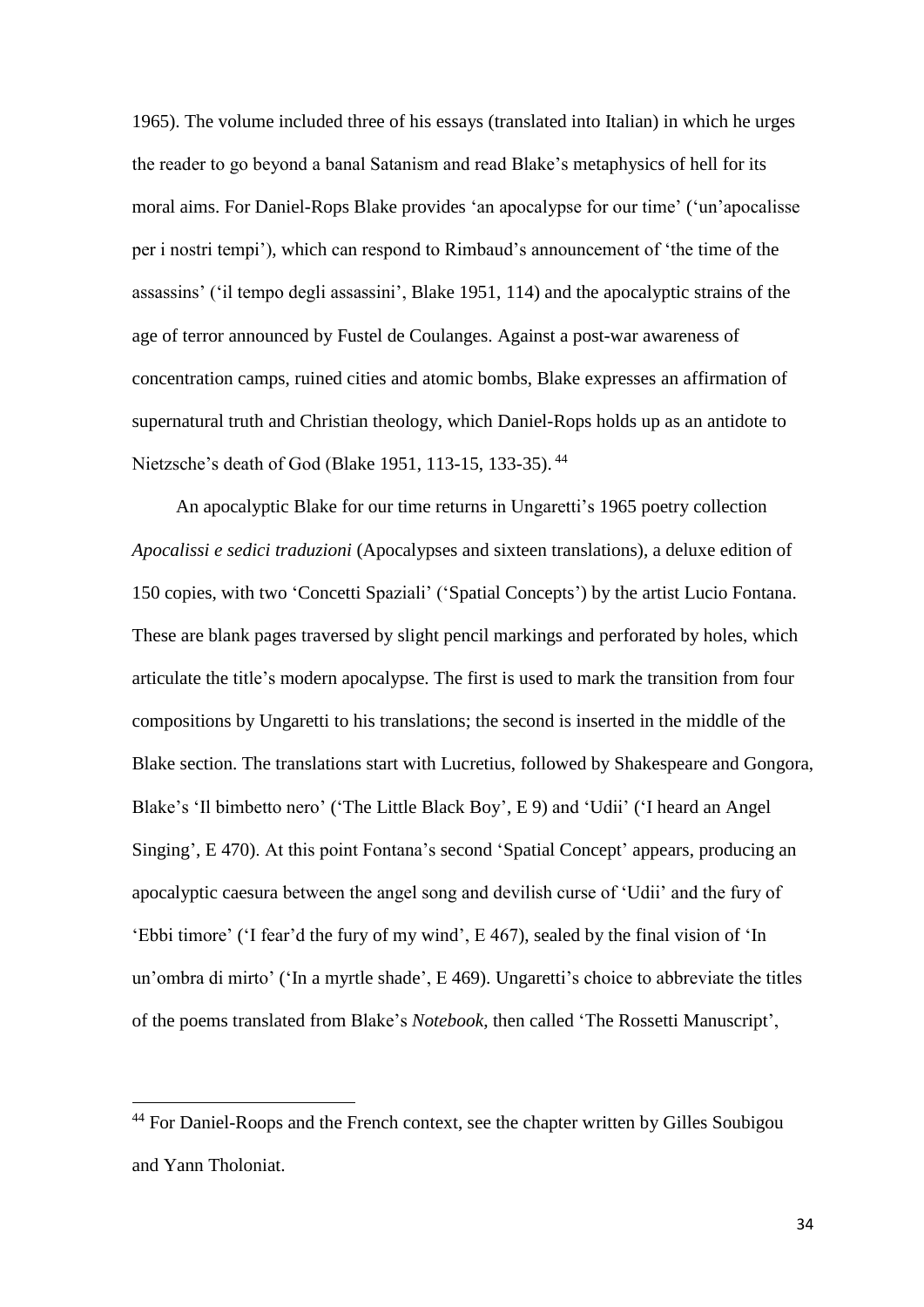conveys a sense of narrative, in which each represents an emotional turn in a series of visions to mark an apocalyptic crescendo. The collection ends with Mallarmé's 'Cantique de Saint Jean' and Rimbaud's 'Honte' and 'A une raison' (Ungaretti 1965).

Rimbaud's inflection in Ungaretti's reading of Blake can be detected in *Visioni di*  William Blake, the title of Ungaretti's 1965 volume of Blake translations.<sup>45</sup> This handsome volume, published in a prestigious series entitled 'Lo Specchio: i poeti del nostro tempo' ('The Mirror: Poets of our Time'), brings together more than thirty years of experiments. In addition to Ungaretti's favourite poems from *Songs of Innocence*, 'The Tyger' from *Songs of Experience*, and selections from the Rossetti MS (74-175) and 'The Smile' and 'The Mental Traveller' from the Pickering MS; *Marriage* is represented in full, with 'The Argument' translated by Ungaretti and the rest presumably by Mario Diacono, who intervened to expand the range of the volume, including excerpts from *The French Revolution*, *America*, *Europe*, *Four Zoas* (p. 109-10, *FZ* VIII, 521-76; E 384-85), *Milton* (extra plate 2: 6-36, E 96-97), and *Jerusalem* (*J* 69-71:19; E 223-25). The volume also goes some way towards fulfilling Ungaretti's desire not to dissociate the poet from the painter, artist, and engraver. Frontispieces and title pages of the illuminated books function as paratextual breaks to mark the partitions between collections. In the case of shorter excerpts, the translation faces the relevant plates or manuscript pages.<sup>46</sup> The volume ends

<sup>&</sup>lt;sup>45</sup> Violante Picon has suggested that since Ungaretti's plan to publish a volume of Rimbaud translations came to nothing, his Blake volume could be seen to take its place (1998, 269- 72).

<sup>46</sup> 'The Divine Image', 'Joseph of Arimathea', *America*, plates 2 and 14 (E 52, 56-58); *The Four Zoas*, 'Così grida Ahania' and 'L'agnello di dio ha squarciato il velo' ('Thus cries Ahania', 'The Lamb of God has rent the veil', pp. 109-110; E 384-85), 'I nudi' ('The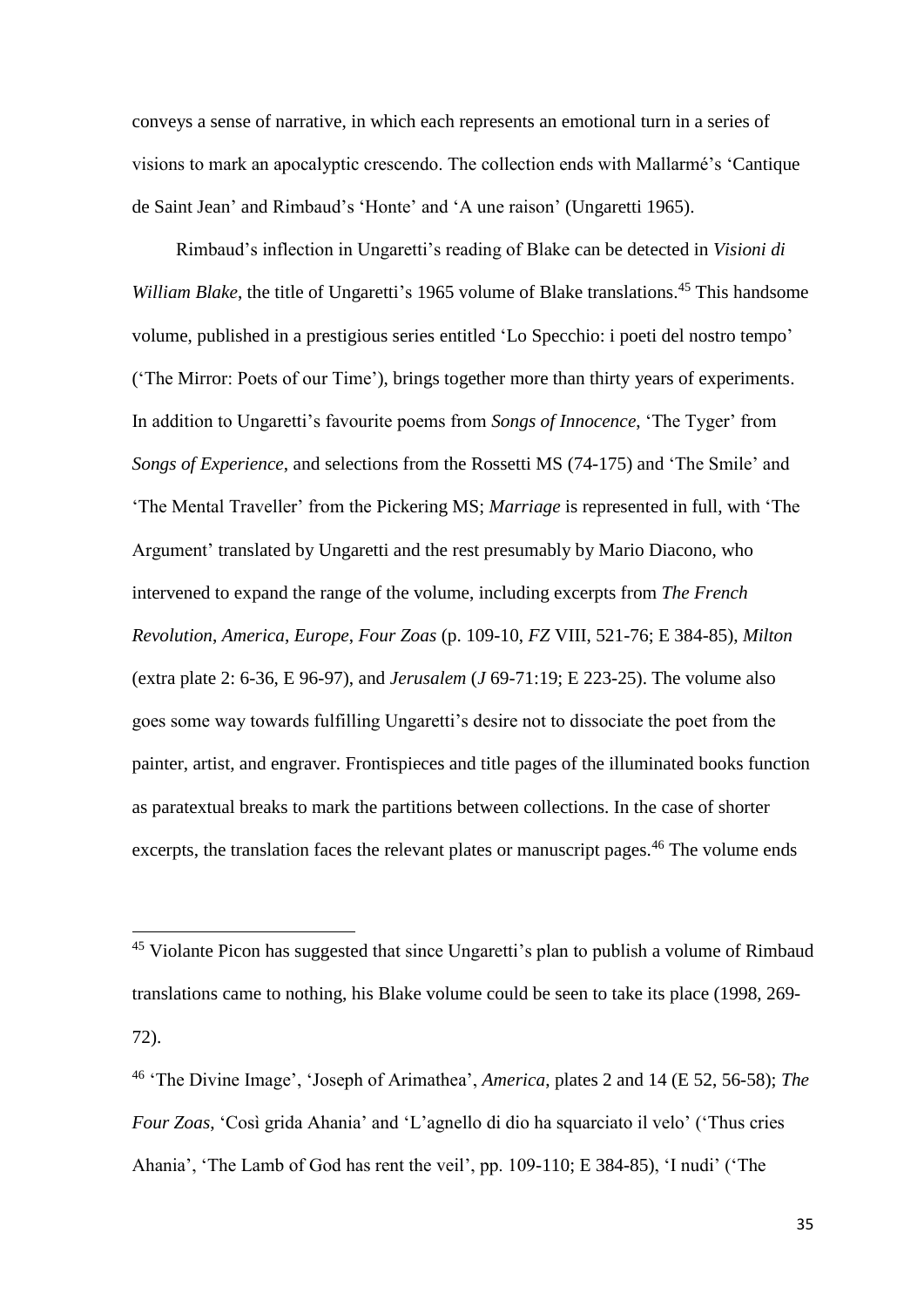with a full set of *For the Sexes*, <sup>47</sup> and the seven engravings from Dante's *Inferno*. The changing world around Ungaretti's Blake over the decades is also captured in an essay entitled 'Per Allen Ginsberg', published in 1966: Ungaretti detects in the American Beat poet the biblical cadences of 'the Cathar Blake's *Prophetic Books*' ('Il Blake cataro dei *Libri profetici*'). For Ungaretti, Blake opens up hermetic possibilities in the Bible: 'Blake's Bible feels at home in eighteenth-century hermeticism' ('la Bibbia di Blake è di casa nell'ermetismo settecentesco'). This, in turn, explains the apocalyptic tones of Job and Isaiah that Ungaretti finds in Allen Ginsberg's writing (Ungaretti 1974, 718-19, 1424).

While Blake's words can spell out an apocalypse that finds its visual correlation in the sublime blanks and voids of Lucio Fontana's 'Spatial Concepts', the divorce of word and image in the reception of Blake also shapes alternative possibilities for some of his plates. For example, Blake's *Illustrations of the Book of Job*, reproduced from Geoffrey Keynes's copy, and surrounded with additional frames, are used in *Le Livre de Job* (1967), a French paraphrase composed from a collation of the texts of the Septuagint and the Vulgate by Pierre Pascal (1909-1990). A self-styled 'imitator of the Book of Job', Pascal was close to Action Française and an admirer of Charles Maurras, who encouraged him in

 $\overline{a}$ 

47 *For the Sexes* was taken to symbolise Blake's *oeuvre* by Italo Valent, Professor of Philosophical Hermeneutics in Venice, who chose 'Le Porte del Paradiso' as the title for his selection of Blake's works, which included *Poetical Sketches* and *Job* as well as *For the Sexes* (Blake 2004). He sourced the texts from Sampson's 1913 edition, using Keynes's 1927 edition for *A Vision of the Last Judgment, Milton* and *Jerusalem,* and for *Job* Alfred Kazin's *The Portable Blake* (1976).

nudes', p. 112) and 'Fine del Sogno' ('End of the Dream', p. 139); *Jerusalem*, plates 70 and 76 (E 224).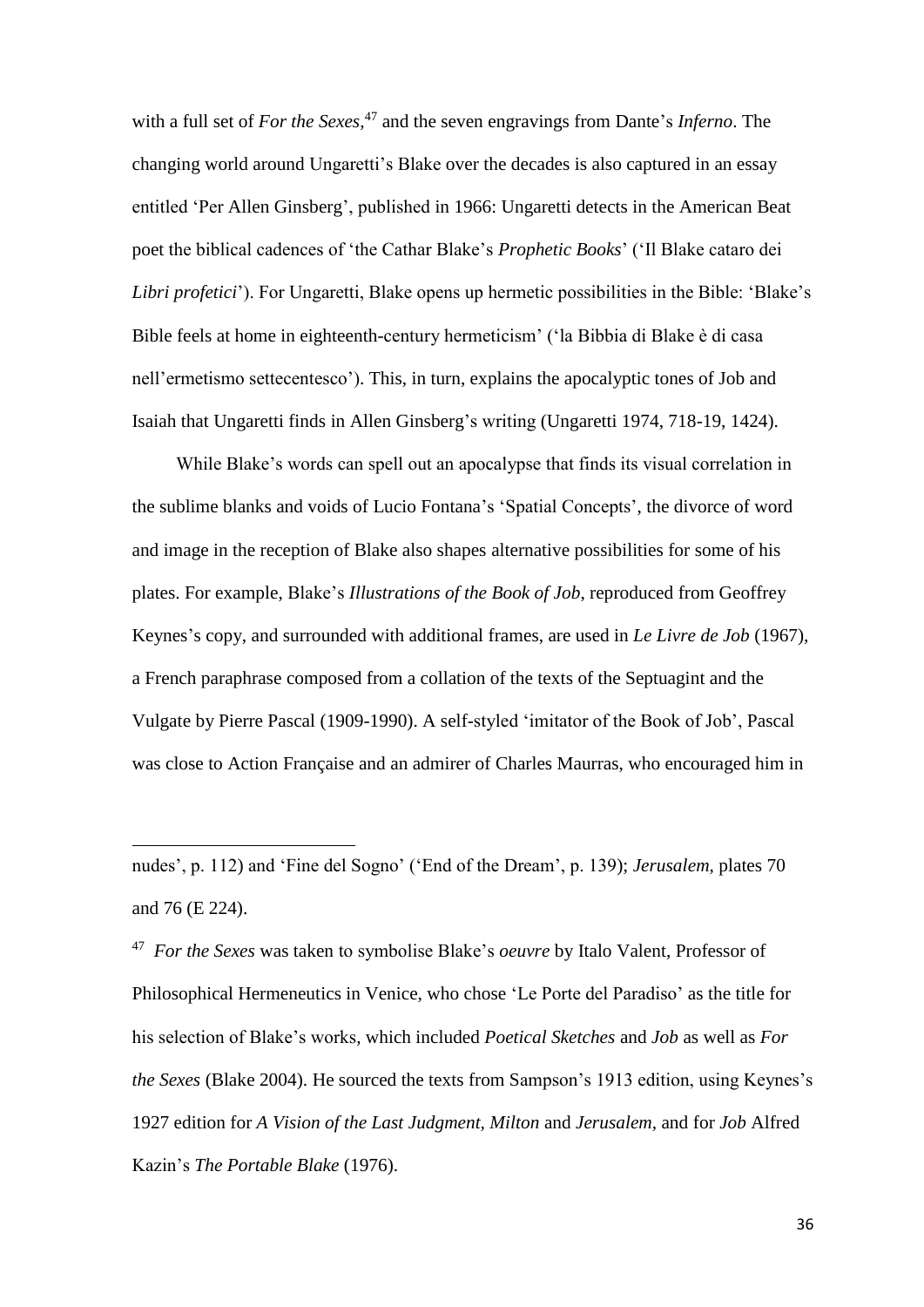his attempt to renew the sacred traditions of classical poetry by way of paraphrases. *Le Livre de Job* was for Pascal a spiritual exercise at a time when he felt 'constrained by the servitude and military weakness of the Republic' ('astreint aux servitudes et bassesses de la République', Pascal 1967, 27). He completed the volume around 1932 and sent it to G. K. Chesterton, who had already introduced an edition of *The Book of Job* in 1916 and now agreed to write a preface for Pascal's paraphrase. However, the publication of the volume was postponed for decades; when it finally came out 'at a time of proscription and killings by the worst Jacobinism' it became 'a sort of testimonial for those who suffered for truth' in an era of political adversity, which Pascal associated with the advent of the Republic, an example in his eyes of Dante's whore of Babylon ('à l'époque des proscriptions et des tueries de la pire Jacobinerie […] une sorte de témoignage en l'honneur de tous ceux qui ont souffert pour la Vérité', 1967, 27). An extract from *Le Livre de Job* was published in 1962 by *L'Osservatore Romano*, the official newspaper of the Vatican (Pascal 1967, 9). The whole text finally appeared in a monumental folio format, with Blake's illustrations, in 1967 by Editions du Coeur Fidèle, which had already published Pascal's version of The Book of Revelation, with reproductions of Dürer's engravings, in 1963. Later, Blake's Job reappeared as a body of illustrations for Massimo Bontempelli's translation. After the publication of his translations from the Vulgate in 1947 and 1965, republished with the addition of Job in 1971, in 2009 Bontempelli's translation of *Il Libro di Giobbe* ('The Book of Job') was reissued separately as an elegant volume with parallel Latin and Italian text and reproductions of Blake's plates in 2009.<sup>48</sup>

Blake's 'psychic space' spells out a tradition of visionary revolt against the constraints of reason in both art-historical writings and musical recreations of the 1970s.

<sup>48</sup> 'Nota di Marco Alessandrini' (Bontempelli 2009).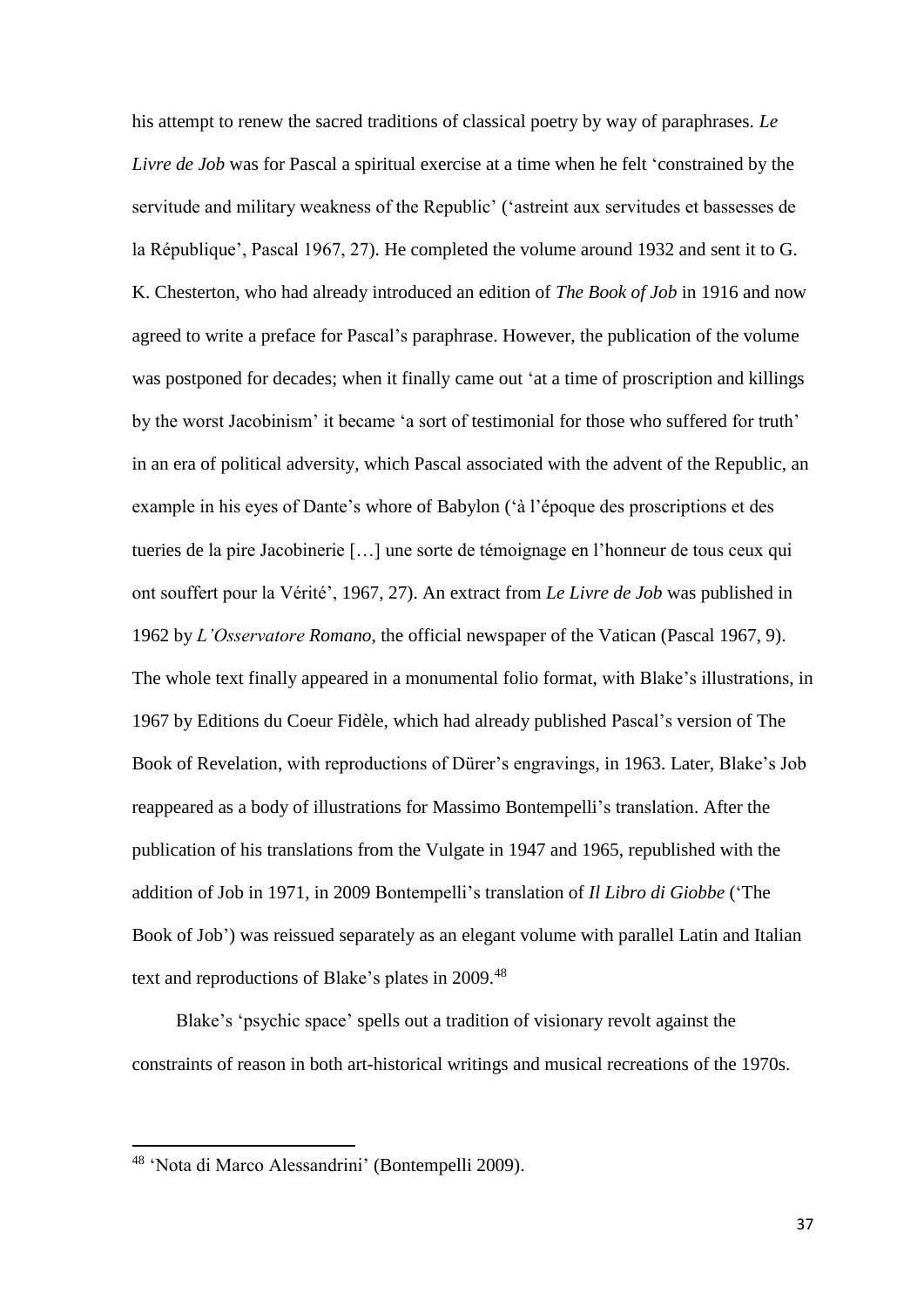While Giuliano Briganti (1918-1992) reads the mannerist contortions of Blake and Fuseli through the lens of Jacques Lacan's psychoanalytical categories (Briganti 1967, 1977),  $49$ an American psychological trajectory is explicit in *Love's Body* (1972), an experimental musical piece by Paolo Renosto (1935-1988) for mezzo soprano, voice, orchestra and magnetic tape, commissioned by the Italian Broadcasting Corporation (RAI) and produced in the Studio di Fonologia Musicale RAI in Milan, a facility for experiments in musical phonology established by the composer Luciano Berio in 1955. The title of this piece comes from Norman Brown's psychoanalytical study *Love's Body* (1966). Renosto quotes Brown's claim that 'there is only one political problem in our world today: the unification of mankind'; whether through psychoanalysis, Christianity, Freud, Pope John or Karl Marx, 'we are all members of one body' ('Oggi nel nostro mondo, c'è un solo problema politico: l'unificazione dell'umanità […]. Siamo tutti membra di un solo corpo', Renosto 1974 [n. p.]). The composition sets to music Orc's confrontation with his emanation, 'the shadowy daughter of Urthona, the nameless female' ('la tenebrosa figlia di Urthona, la femmina senza nome'), from the 'Preludium' to *America*, drawing from Ungaretti's translation (Blake 1965, 281). In Renosto's words, 'Song is born in fragments or, rather, in particles of the lost unity; from the nude human voice to the voices of events separated from man, voices of a shattered nature, flying crystals, atoms of the primogenital divine form, sections of a single body'.<sup>50</sup> Renosto's fragmented version of the Preludium to

<sup>&</sup>lt;sup>49</sup> In 'Painter Ordinary to the Devil', Praz argued against the tendency to read Blake through Fuseli and the Mannerist tradition (1953).

<sup>50</sup> 'Il suono nasce in frammenti ovvero particelle dell'unità perduta; dalla voce nuda umana alle voci degli eventi separati dall'uomo, voci di una natura in pezzi, cristalli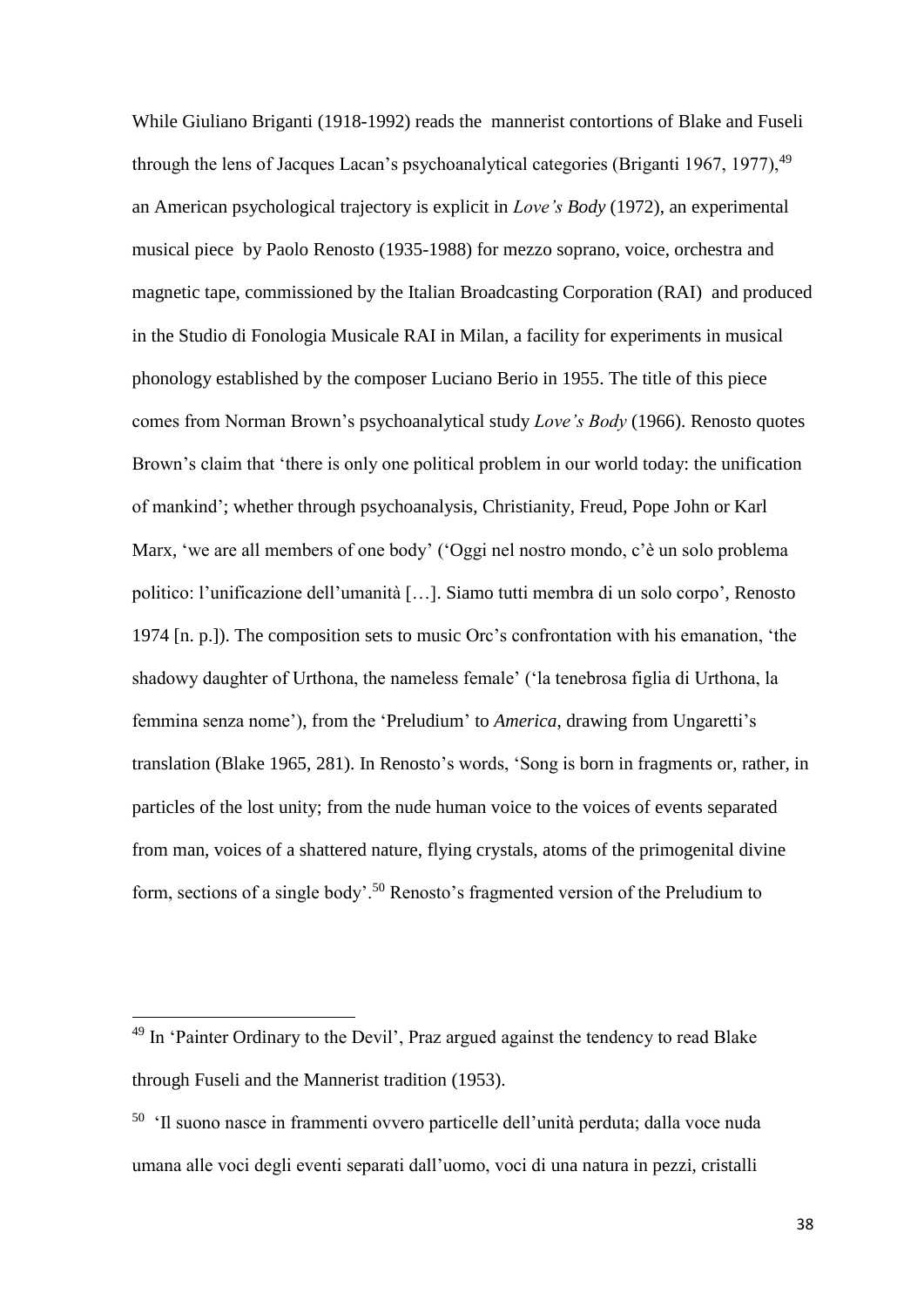*America* is combined with quotations from Blake's *Jerusalem*, Augustine's *City of God*, and other sources. His composition won the prestigious Premio Italia in 1974.<sup>51</sup>

In two works published in 1977 Blake's words are supplemented with an alternative visual corpus that shows his potential to inspire artistic recreations. *Cielo e Inferno* ('Sky and Hell'), a parallel text of *Marriage*, was translated by Pasquale Maffeo (b. 1933) and illustrated with drawings and aquatints by Sandro Stenico. The drawings often take the form of a magnified detail to the left side of a page opening and the full composition on the right. Such is the case of the fool from 'Proverbs of Hell' (Blake 1977, 30-31), the little flower whose creation is the labour of ages (1977, 36-37) and the memorable fancy of 'the most terrific shapes of animals sprung from corruption' ('le più mostruose forme di animali generati dalla corruzione', 1977, 54-55). Among the apocalyptic portents crowding Blake's sublime scene Stenico chooses to focus on a dragon's eyes in close-up to the left, in a landscape, with the addition of two heads on spikes to the right (1977, 54-56). This head motif provides a visual thread, which returns with animal forms replacing human figures when the Bible is revealed as 'a deep pit' ('un baratro profondo', 1977, 58-59). 'Antagonism [sic] is true friendship' ('antagonismo è vera amicizia', 1977, 62-63) is isolated as a single line on the page with another image of heads on spikes arranged in a semi-circle underneath the text; in the facing illustration, a marionette carrying a dog on a

volanti, atomi della primigenia forma divina, sezioni di un solo corpo' (Renosto 1974 [n.

p.])

**.** 

<sup>51</sup> The RAI phonology studios have two recordings, one from ca. 1972 and one from 1974, as well as a recording for voice and magnetic tape entitled 'Omaggio a Blake' and dated 1974; see <http://fonologia.lim.di.unimi.it/brani.php?id\_anagrafica=127> [accessed 21 November 2017].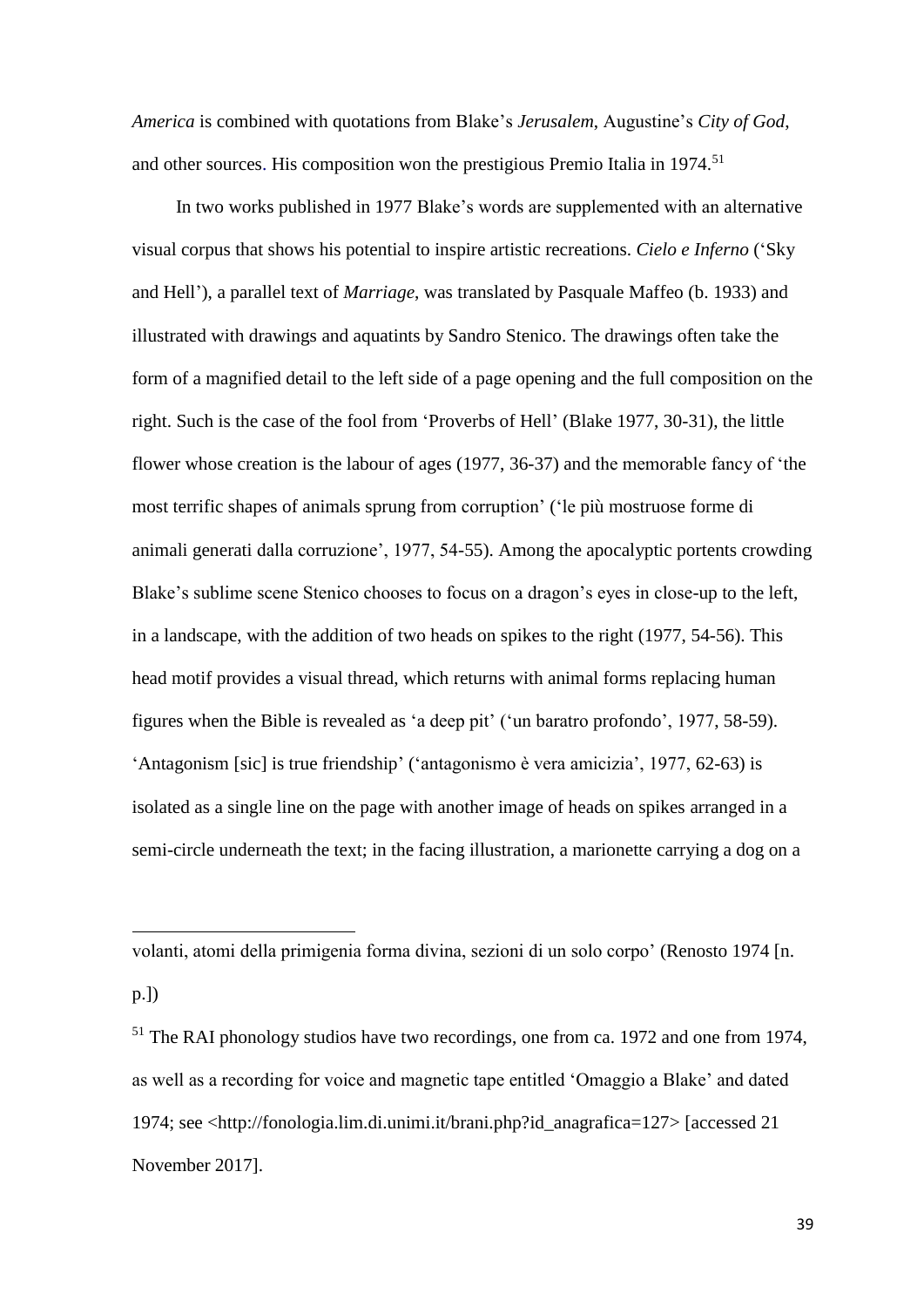leash and waving the other hand appears in the centre of the semi-circle as if to represent the antagonism of the figures on spikes turned to friendship. Two aquatints interrupt the textual continuum with a page opening inserted just after Blake has contrasted the infinite potential of the 'doors of perception' ('porte della percezione') with the limited vision of man closed up in himself, who can only 'see all things thro' the narrow chinks of his cavern' ('non vede se non per le strette fessure della sua caverna', Blake 1977, 44-45; E 39). The claustrophobic nature of this scene is conveyed by a diptych: to the left is a figure looking through the bars of a window, which suggests not only a prison but also, perhaps, the grids of Alberti's perspective; opposite, on the right-hand page, is a monstrous metamorphic headless female form with a feline monster coming out of her uterus and forming an arch that comes back to morph into the upper part of her body. Squared against a white background within a dark interior, this figure evokes Francis Bacon's experiments in pseudo-morphic figurations inscribed in boxes alluding to Muybridge's grids. 52

*William Blake in Beulah: Saggio Visionario su un Poeta a Fumetti* (William Blake in Beulah: A visionary cartoon essay on a poet, 1977) recreates and adapts extracts from *Jerusalem* (*J* 69: 14-15, 70: 19-20; E 223-24), *A Song of Liberty*, *The French Revolution* and 'The Mental Traveller'. The author, Corrado Costa (1929-1991), combined his practice as a lawyer known for defending Red Brigade terrorists and intervening in censorship cases with his activity as a cartoonist and poet associated with the neo-avantgarde experiments of the Gruppo 63. He was also the author of *Pseudo Baudelaire* (1964) and *Inferno Provvisorio* (Provisional hell, 1971). Through Blake's Beulah he spells out a radical sexual and political utopia: 'Poetic Experience is the destruction of narrative, of

<sup>52</sup> For Francis Bacon and Blake's reception in Ireland, see Edward Larrissy's chapter.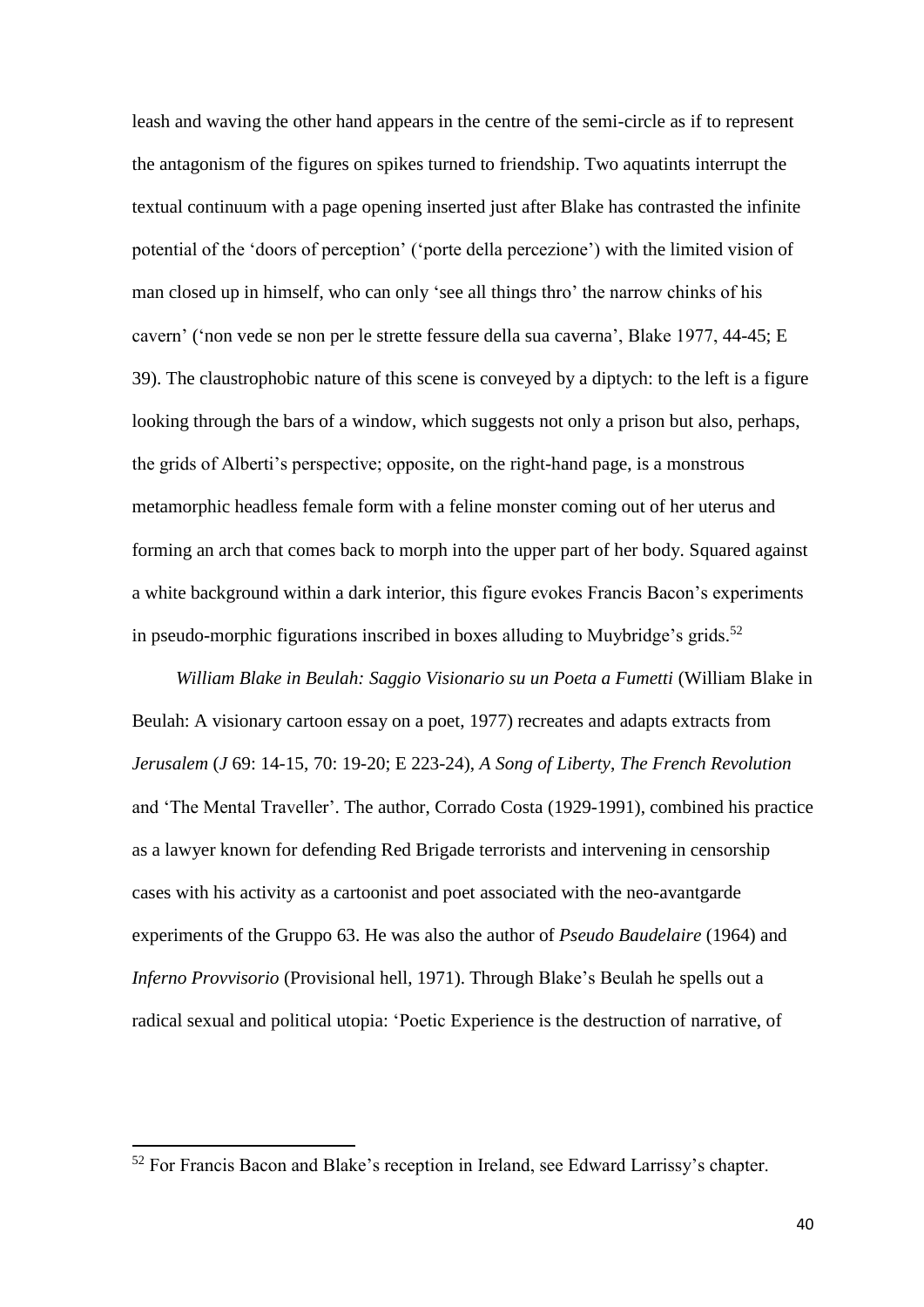political practice, of the French revolution, of all we have imagined'. <sup>53</sup> Yet poetry itself produces '"mind-forged manacles": the imagination shackles us, ankles and wrists, to the image the more it purports to free us'.<sup>54</sup> Through the medium of a 'visionary cartoon essay' ('saggio visionario'), Costa attempts to release what the Futurists called 'parole in libertà': 'There is no point in bringing significations to these picnics of words: the reader can stay home. On the other hand the writer, the poet burns the common sense of political events'.<sup>55</sup> Costa adapts Ungaretti's translations and re-segments the verse units so as to turn them into graphic novel captions. His play with fonts and sizes emulates avant-garde experiments with typography and page layouts in visual and concrete poetry. By relating Blake's words to the visual imaginary that they evoke, Costa's image-text experiments subvert the language of comics and make full use of the virtual potential of the blanks opening up within and between comic panels. Rejecting single vision, his forms morph in size, refuse to fit the frame, break through the limits imposed by comic panels and disrupt their attempt to construct homogeneous spatial continuities. Vertiginous changes in scale mark the energy of Costa's Blakean scenes.

Italian semiotics of the 1970s, with its mix of Russian formalism, Saussurean linguistics and semiology, informed readings of Blake in the 1970s and 1980s. Claudia

<sup>&</sup>lt;sup>53</sup> 'L'ESPERIENZA poetica è la distruzione del racconto, della pratica politica, della rivoluzione francese, di tutto ciò che ci siamo immaginati' (Costa 1977 [n. p.]).

<sup>54</sup> '"La poesia ha legato con catene la specie umana" l'immaginazione ci lega caviglie e polsi all'immagine in più che vuole liberarci' (Costa 1977 [n. p.]; E 27).

<sup>55</sup> 'A questi picnic di parole è inutile portare significati. Il lettore può stare a casa. – D'altra parte lo scrittore, il poeta, brucia il senso comune della vicenda POLITICA che gli tocca attraversare' (Costa 1977 [n. p.]).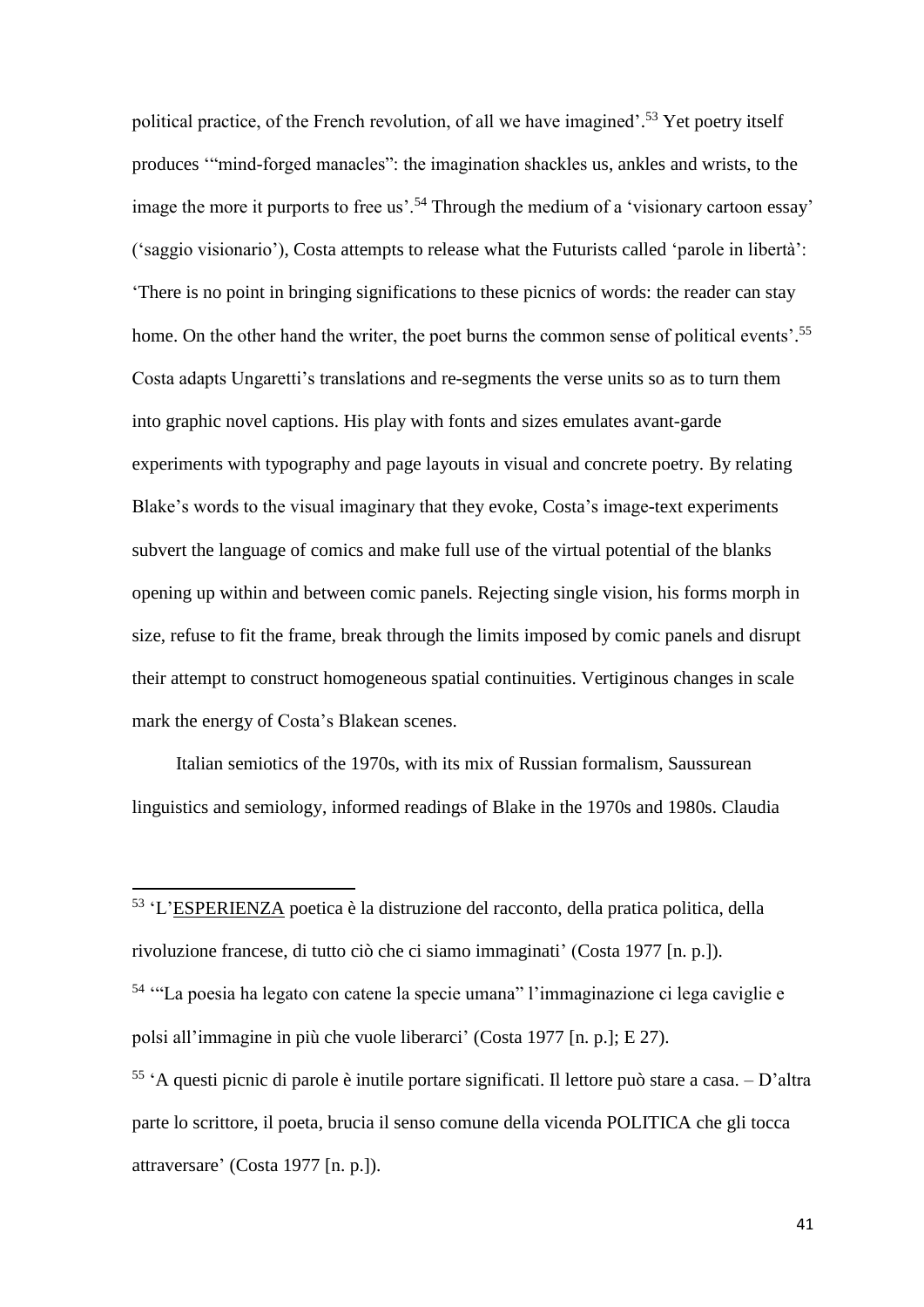Corti's *William Blake: Testo e Sistema* (William Blake: Text and system, 1980) combines Northrop Frye's approach in *Fearful Symmetry* (1947), which was translated into Italian in 1976, with linguistics and semiology in close readings that reconstruct the poet's literary system. Blake's claim, in *A Descriptive Catalogue*, that 'the productions of our youth and of our/ mature age are equal in all essential points' (*DC* 65-66; E 550), guides Corti's decision to focus on *Poetical Sketches* in order to unlock the 'deep structures' of Blake's poetry ('strutture profonde', 1980, 9). Corti's terminology draws on generative grammar in an attempt to identify mythologemes embryonically latent in Blake's first poetic collection and track their transformations within his symbolic-mythical sphere. She argues that Blake's compact semiotic universe is comparable to Mozart's: 'he never finds without looking, but looks only for what he knows he can find' ('anche Blake, come Mozart, è uno che non trova mai senza cercare, ma cerca solo ciò che sa di poter trovare', Corti 1980, 189). By contrast, a deconstructive attention to textual instability shapes the semiotic approach to Blake adopted by Carla Locatelli (b. 1949). Blake's 'disquieting polysemy' ('inquieta polisemia', Locatelli 1981, 7) emphasizes dialectical tensions, disturbing remainders and transgressions of linear semantics. Blake's 'attempt to restore language to its innocent state' involves the 'impossibility of hierarchical stratifications', the 'semantic autonomy' of competing levels of signification,<sup>56</sup> against the production of global sense at the expense of '"plural" complexity' ('complessità "plurale"'). In Locatelli's reading, 'The

 $\overline{a}$ 

<sup>56</sup> 'In Blake il tentativo di riportare al linguaggio la sua innocenza si realizza come impossibilità di una stratificazione gerarchica che organizzi corrispondenze tra livelli di realtà. […] Così ognuno di essi è semanticamente autonomo e costituisce un circolo comunicativo completo anche se, ovviamente parziale, rispetto alla globalità dell'enunciato' (Locatelli 1981, 8).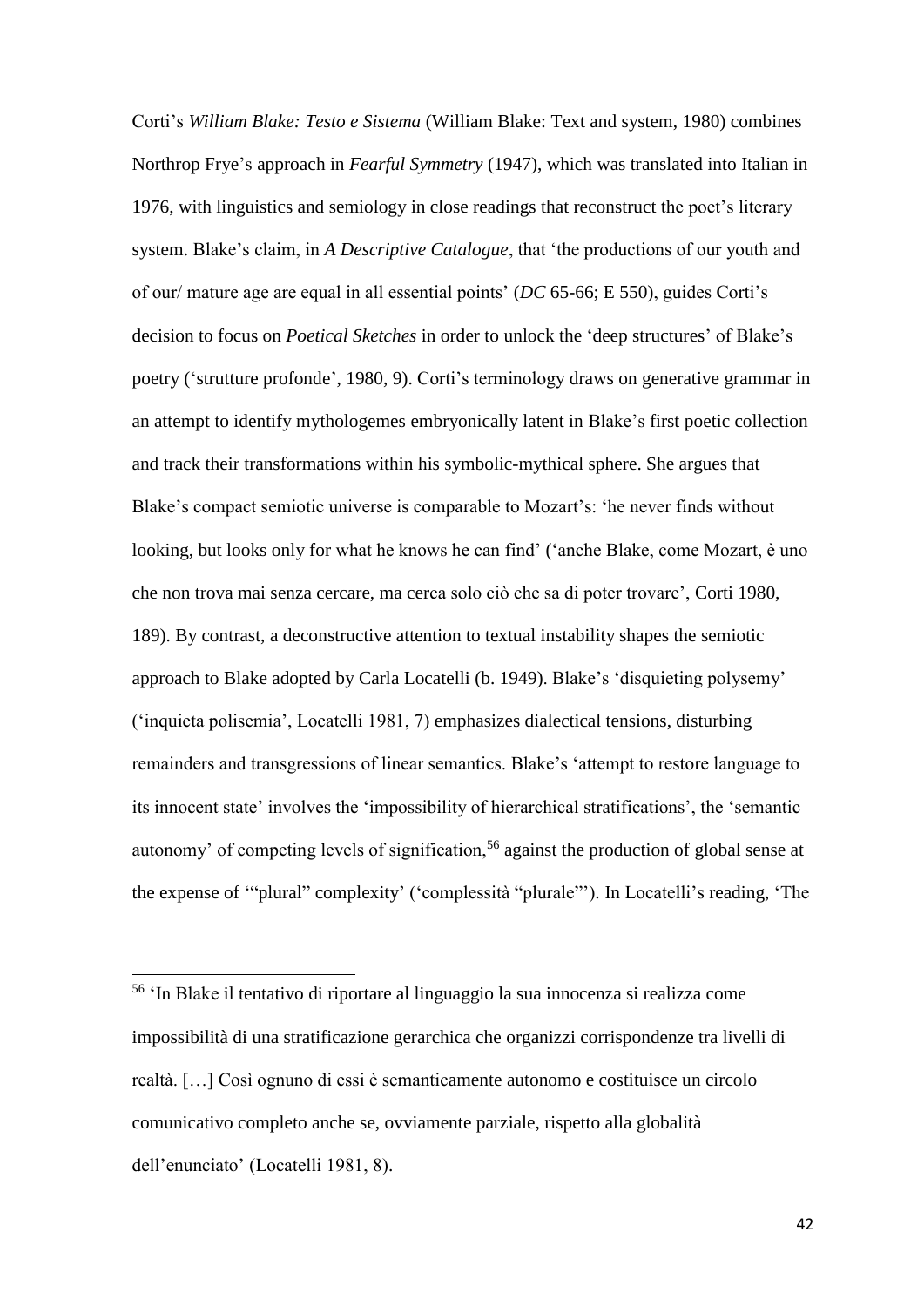Ecchoing Green' reveals the continuous return of what is semantically unresolved, disrupts stereotypical segmentations of experience and defamiliarises the everyday: 'the poem disrupts the lexical and syntactic crystallisations that convey a simple world view and a linear organisation of perception' ('la poesia è rottura delle cristallizazioni lessicali e sintattiche che veicolano una visione del mondo semplice, organizzando linearmente la percezione', 1981, 14).

Comparative work on myth is another key aspect of Italian approaches to Blake. *William Blake: Mito e Linguaggio* (William Blake: Myth and language, 1983) is the outcome of a conference on *Blake, Poet and Painter* organized in conjunction with a touring photographic exhibition arranged by the British Council and hosted by the Italo-British Association in Bologna in March 1982. Focusing on parallelism, symmetry, grammar and rhyming structure, Roman Jakobson argues for the poet-painter's 'plastic verbal geometry' ('plastica geometria verbale', Jakobson 1983, in Franci 1983b, 190). Paola Colaiacomo theorizes the metapoetic function of deviations from the rhyme scheme as the signal of 'an act of writing within writing' ('una scrittura nella scrittura'), in which its impossible relationship with an unmediated voice is part of a Derridean play of deferral, (Colaiacomo 1983, in Franci 1983b, 75-76). Stefania d'Ottavi analyses the epic function and metapoetic aspects of naming, their multiple origins, metamorphic forms and polysemic possibilities (D'Ottavi 1983, in Franci 1983b). The philosopher Sergio Givone (b. 1944), who devoted a monograph to Blake's relationship with the gnostic and hermetic tradition (Givone 1978), discusses Ernst Bloch's radical utopian Blake and Thomas Altizer's dialectical inversion as a medium for apocalypse, although he challenges Altizer's reading of Blake's through Hegel's dialectic, as well as the possibility of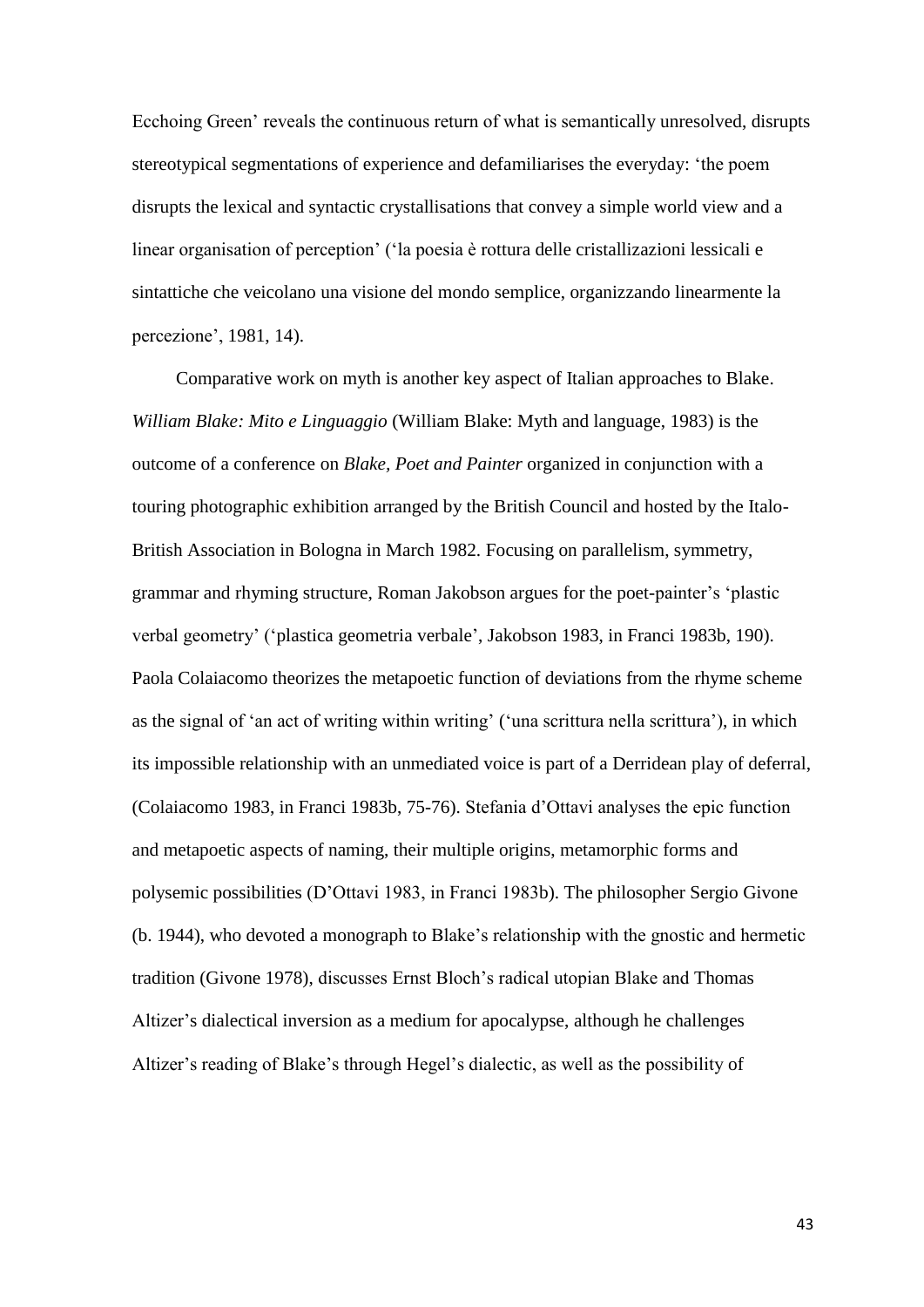reconciling apocalyptic and utopian categories.<sup>57</sup> For Givone thinking through the negative means 'pushing the concept beyond itself, in the word that names the immeasurable and ungraspable, in the image subjected to uncontainable pressures, in a vision of evil as an apocalyptic "satanic depth"'('spingere il concetto al di là di sé, nella parola che nomina lo smisurato e l'imprendibile, nell'immagine sottoposta a incontenibili pressioni, nella vision del male come apocalittica "profondita satanica"', Givone 1983, in Franci 1983b, 152). Instead of reading Blake as a philosopher of modernity, Gianni Scalia (b. 1928) presents him as a philosopher of reversals, whose mental fight has the prophetic power to disclose the other side of modernity and withstand its course (Scalia 1983, in Franci 1983b).

*Mitologie della ragione: Letterature e miti dal Romanticismo al Moderno* (Mythologies of reason: Literatures and myths from romanticism to modernity, Cometa 1989) takes its moves from the German idealist programme and the desire for a new mythology of modernity. Paola Colaiacomo's contribution the volume adopts the title of an essay by Blake's friend George Cumberland, entitled *Thoughts on outline* (1796), to consider Blake's relationship to myth through the notion of line as the boundary of forms. If to see is to become - 'as the eye such the object'  $(E 645)$  – and the act of looking identifies the witness with the victim, composition requires breaking up the continuity between the image and the natural object. Blake's desire to free himself from the ontological primacy of the natural object complicates what Paul de Man has called the 'intentional structure of the Romantic image' (de Man 1984). For Colaiacomo the classical myth of metamorphosis fixes the human figure in the immobility of stone. Reading Blake in conjunction with Giacomo Leopardi's 'Alla Primavera o delle favole antiche' ('Of

<sup>57</sup> On Bloch's utopian Marxist Blake and Altizer's radical theology, see also (Corti 2002b, 91-99, 101-02).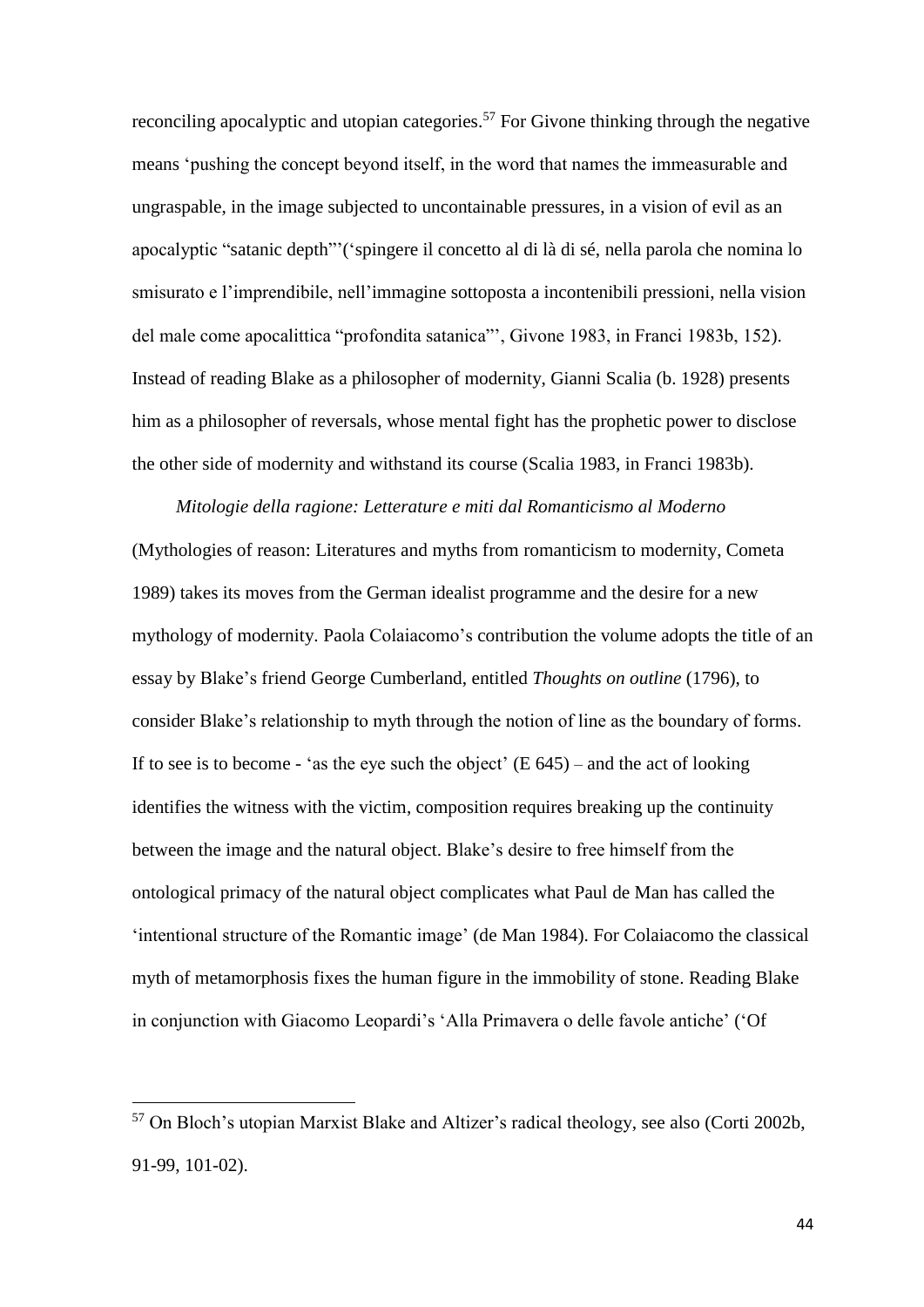spring and ancient fables', 1823), Colaiacomo finds the conditions for an alternative figurative system in the 'empty rooms of Olympus' ('vote son le stanze d'Olimpo', Leopardi in Colaiacomo 1989, 176). The absence of the classical Gods is critical to the invention of a new mythology for modernity. The dialectic of myth is key to romantic poetics. In 'Blake Agonistes', Colaiacomo reflects on the cultural work of iconography 'in the interval between verbal and visual discourse' ('nell'intervallo fra i due discorsi, il verbale e il visivo', 1990; repr. 1993a, 112): if antiquity circulates in the form of *pathos formulae*, Blake's opposition between classical memory and inspiration is part of a contradictory impulse to expel and at the same time reintegrate the figures of myth. Drawing on Walter Benjamin's contrast between symbol and allegory, Colaiacomo reads in *Thel* the tension between *physis* and myth. The Greek word for nature is here reinterpreted to identify the tension between the individual and the species along the lines of the distinction between body natural and body politic in theories and practices of political representation. In this reading of *Thel*, *physis* marks the cyclical metamorphosis that dissolves the individual into her natural identity as a specimen of the species; myth, in turn, enables her to endure as a figure, a metamorphosis that fixes nature into form, captured in poetical metaphor or sculptural group.

Blake's place in discussions of Romanticism and the philosophical origins of modernity is examined in an article by Renato Barilli in a special issue of *Rivista d'Estetica* (Journal of aesthetics, 1989) on art and technology. Barilli combines art history with aesthetics and the semiology of culture in order to analyse the dialectic of opposites in Blake as a chemical relationship between energy and entropy. Perhaps inspired by Rudolph Arnheim's *Entropy and Art* (1971), which was translated into Italian in 1974 and was also important to Locatelli's essay, Barilli reads entropy in relation to the bipolar tension found in the electrical and magnetic phenomena in an age of machines. In *Urizen* Barilli sees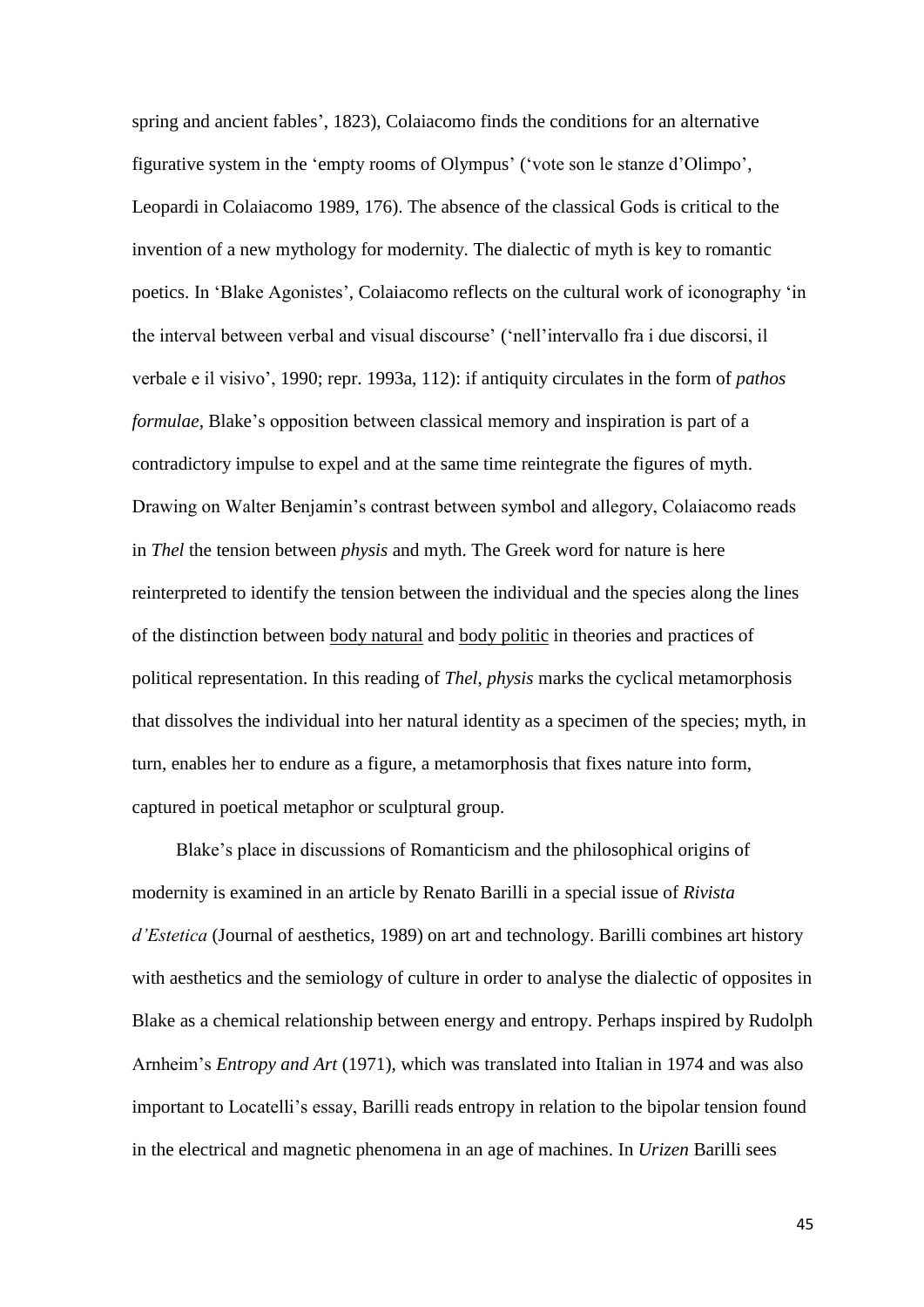energy and entropy take on a metapsychological inflection: Blake's critique of modern reason can be read as a denunciation of the superego's role as an agent of repression of the sexual drive. In this reading Blake shapes a way of thinking that leads to Freud and Marcuse, but Barilli is keen to foreground opposite tendencies in Blake's work. Barilli had previously worked on Blake's challenge to Alberti's perspective and the typographical conventions imposed by the Gutenberg revolution as expressing a desire to return to the Primitives and the aesthetic of the illuminated manuscript (Barilli 1983a, in Gizzi 1983), but his anti-perspectival stance also articulates the symbolic form of the electromagnetic world of physics, which is often associated with Cézanne (Barilli 1983b, in Franci 1983b, 136, 129). A careful reader of physics in the phenomenology of painting, Barilli analyses the tension between claustrophobic concentrations of matter and the ethereal emptied figures in Blake's compositions. Blake's dialectical relationship with the artistic manifestations of modern physics is part of his anti-modern resistance to a 'technetronic age' that dissolves forms into uniform and exchangeable aggregates of sensation, be they the graphic units of stipple engraving, or Lockean and Humean empiricism;<sup>58</sup> hence the difficulty of articulating Blake's place in a genealogy of modernity (Barilli 1989, 10; Barilli 1996, 127-28). On the other hand, Blake's modernity is an active field in the early 1990s, as attested by a conference on the Romantic legacy from Blake to modernism, held in Bari in 1991, with a subsequent volume of essays (Cerutti 1993), and a translation of Yeats's essays on Blake and the imagination (Yeats 1992). Blake and Yeats also feature in

<sup>58</sup> On Blake, Descartes and the Vortex, see Corti (1995a). Corti explores Blake's relationship to theories of vision, colour and empiricism in a series of essays written in the 1990s and collected in Corti (2002b).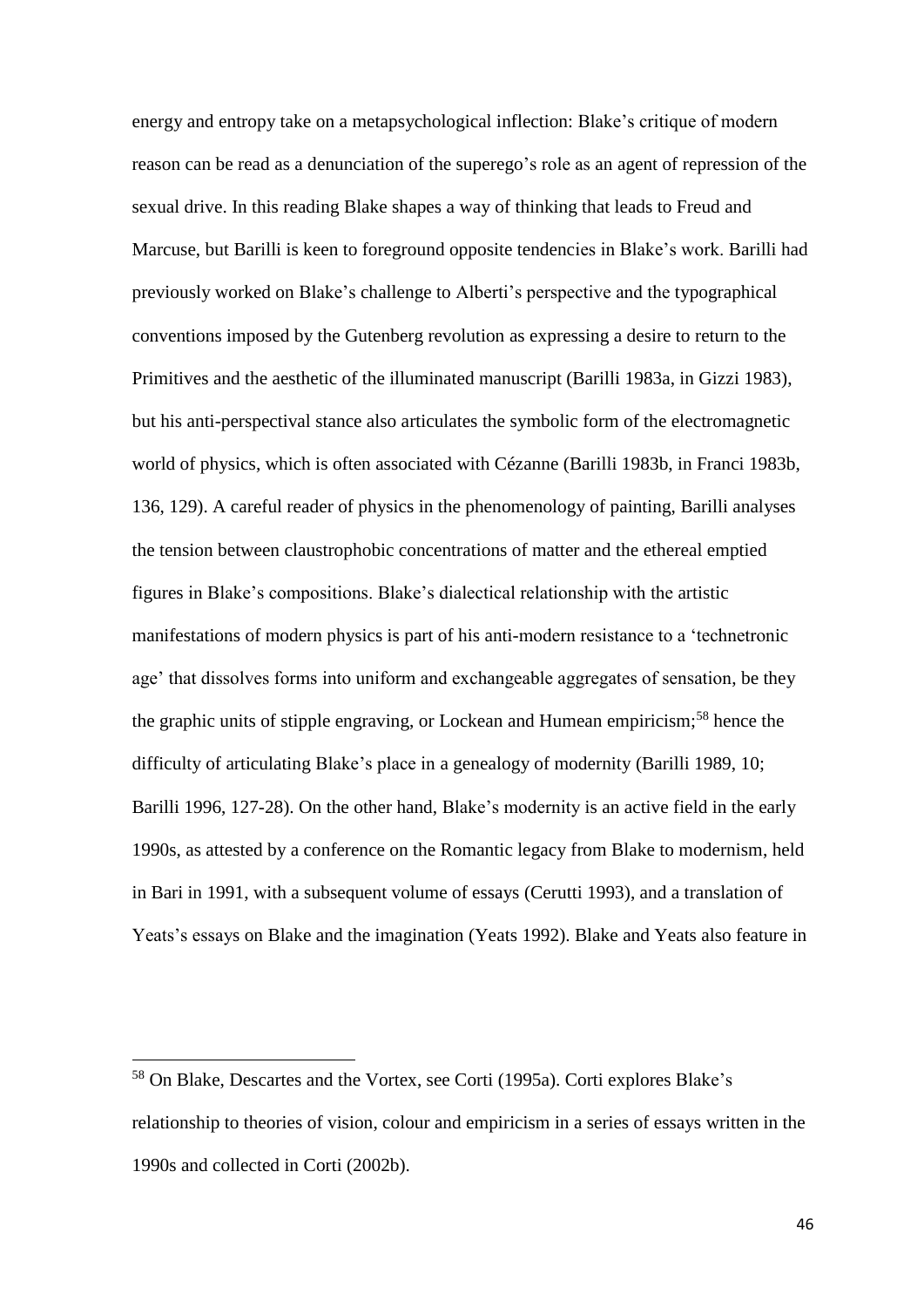Carla Pomaré's *La vision e la voce: percorsi paralleli dai romantici ai moderni* ('Vision and Voice: Parallel Paths from the Romantics to the Moderns', 1993).<sup>59</sup>

While Ungaretti had produced a 'hermetic Blake' that privileged the gnomic brevity of the shorter poems, a more extensive corpus of Blake's writings was offered to Italian readers with the publication of the prophetic books translated by the poet Roberto Sanesi (1930-2001) in 1980 (Blake 1980). However, the form of the illuminated book was not reproduced until the mid-1990s. Until that point the material form and the visual aesthetics of Blake's illuminated books had been captured in glimpses through book covers and occasional single plates. The reconstruction of the visual as well as verbal corpus of Blake's 'Visionary forms dramatic' (*J* 98: 28; E 257) had to wait for the translation of Blake's *Jerusalem* published in 1994 by Marcello Pagnini (1921-2010), a professor of English Literature at the University of Florence and a key figure in Italian semiotics. Pagnini's monumental two-volume edition comes with a rich apparatus of footnotes and a complete colour facsimile of copy E photographically reproduced by permission of the Yale Center for British Art, the Blake Trust and Tate. In restoring the poem's illuminated book format and seeking to render the form of Blake's lines, Pagnini introduces Blake's prophetic book through an account of the relief etching process that draws on S. W. Hayter (Blake 1994b, 2: 5) and relate this gravure technique to the medieval aesthetic of illuminated manuscripts. Working on the narrative sequences that compose the poem, Pagnini draws attention to its dramatic structure, the centrality of dialogue and the position of the poet as spectator and commentator (Blake 1994b, 2: 19). Unlike the 1943 prose translation of *Jerusalem*, Pagnini's tries to recreate Blake's line units. His word choices, however, often reveal his debt to the earlier translation, including the Dantesque 'occhi di

<sup>59</sup> For a philological approach to Yeats's Blake, see Antonielli (2009).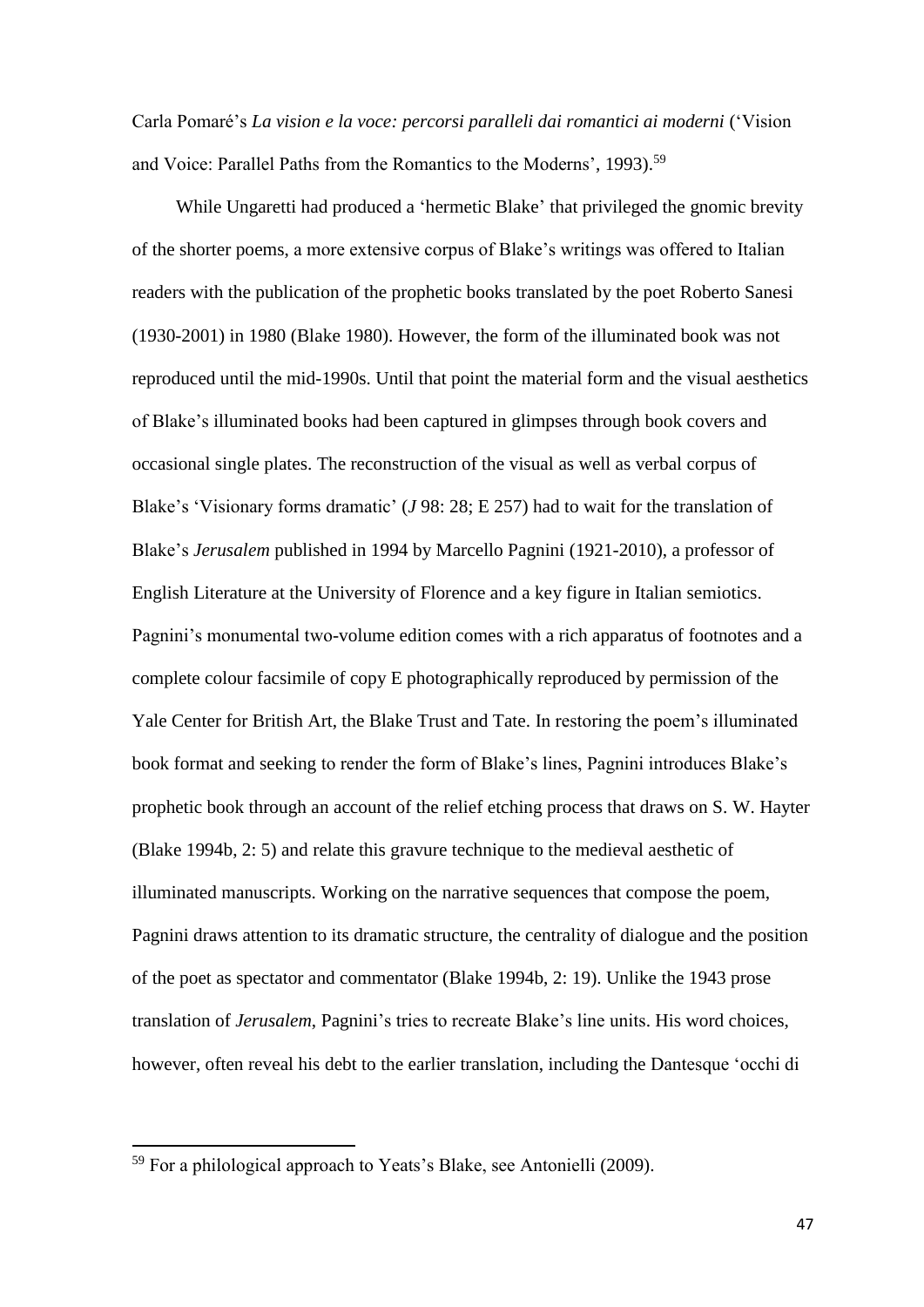bragia' seen in the 'glowing eyes' of the Spectre of Los. Verbal signs of changing times can be detected in the different treatment of Blake's meditation on 'self-annihilation' and 'selfhood':

Annihilate the Selfhood in me, be thou all my life! (*J* 5: 22; E 147)

Annichila in me il Sé e sii tu tutta la mia vita. (Blake 1943, 43)

Annulla in me l'Egoità; sii tu tutta la mia vita. (Blake 1994b, 2: 35)

So spoke the Spectre to Albion. He is the Great Selfhood Satan. Worshipd as a God by the Mighty Ones of the Earth. (*J* 29: 17; E 175)

Così parlò ad Albione lo spettro. Il grande egoismo, Satana, adorato come un dio dai potenti della terra. (Blake 1943, 116)

Così parlò lo Spettro ad Albione. Egli è Satana,

La Grande Egoità, Adorato come Dio dai Potenti della Terra. (Blake 1994b, 2: 113)

The choice of 'Il Sé' ('the Selfhood') and 'egoismo' ('selfishness') in 1943 suggests that Blake is being read through psychological debates on the psyche. Translating *Jerusalem* in the early 1990s Pagnini opts for 'egoità' ('selfhood'; see also Blake 2007, 76), a term employed to translate the German phrase 'Ichheit', which is found in texts by Jacob Boehme (from whom Blake probably took it) Fichte, Schelling and Hegel. Through the medium of Italian, Blake's words take on philosophical and psychoanalytical dimensions.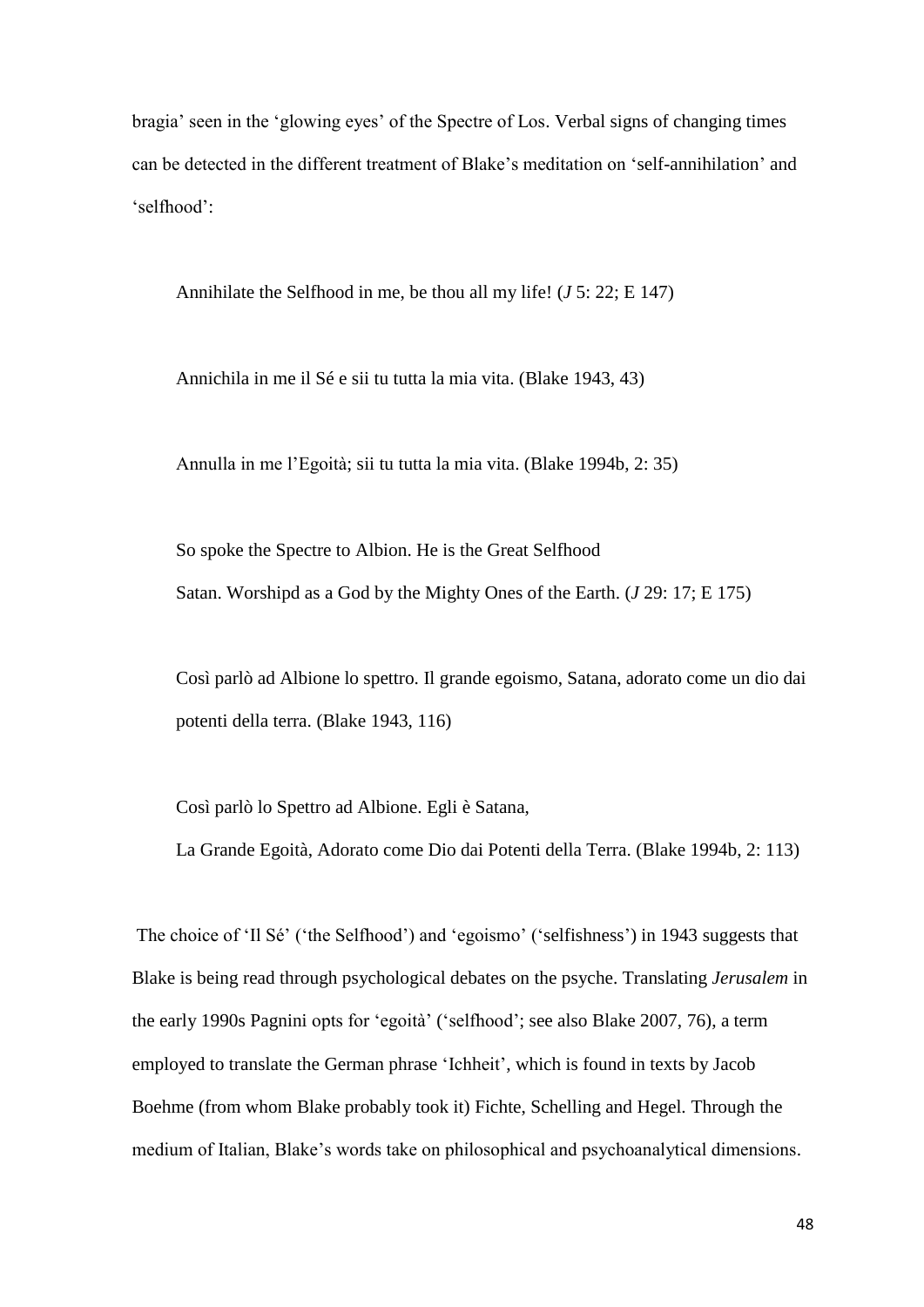Blake's *Milton* was translated in 2002 by Roberto Sanesi, who had already translated the *Prophetic Books* in 1980 and Milton's *Paradise Lost* in 1984*.* This parallel text edition includes twenty-four full-page recto-verso reproductions of plates facing the corresponding text. Of the full-plate illustrations the frontispiece is not reproduced and the rest follow the sequence of the New York Public Library copy C. In Sanesi's version, Blake's 'selfhood' requires a new vocabulary. Milton's descent into 'Self Annihilation' becomes 'annientamento del mio io' and 'Selfhood' becomes 'Egotismo': 'and I be siez'd & giv'n into the hands of my own Selfhood'/ 'E mi afferri e mi dia in mano al mio stesso Egotismo' (*M* 14: 24; E 108; Blake 2002b, 57); 'the Selfhood of Deceit & False Forgiveness'/ 'L'egotismo dell'Inganno & della Falsa Indulgenza' (*M* 16; E 807; Blake 2002b, 63). The Satanic principle of identity is conveyed by 'Individualità': 'I in my Selfhood am that Satan: I am that Evil One'/ 'Io nella mia Individualità sono quel Satana: sono io quel Maligno!' (*M* 14: 30; E 108; Blake 2002b, 57). Later, 'I come to discover before Heav'n & Hell the Self righteousness' (*M* 38: 43; E 139) takes on a definitely psychoanalytic ring: 'Io vengo a scoprire di fronte al Cielo & all'Inferno l'egoismo del Sé' (Blake 2002b, 153). The move to 'Self Annihilation' is presented as 'Annullamento del Sé', and 'to put off Self & all I have' becomes 'A eliminare il Sé & tutto ciò che posseggo' (*M* 38: 49; E 139; Blake 2002b, 153); 'a Selfhood, which must be put off' becomes 'Egoismo' ('selfishness'), cleansing 'by Self-examination' is achieved by 'analizzando il Sé' (*M* 40: 37; E 142; Blake 2002b, 158, 161).

*Four Zoas* was the last of Blake's prophetic works to be translated. The Sicilian dramatherapist Salvo Pitruzzella first encountered the poem through a brief excerpt from Ungaretti's *Visioni* (Blake 1965), and read Blake through the mediation of Ginsberg, and subsequently reading further selections translated by Roberto Sanesi in 1984 (Pitruzzella 2013 74-75, 77). In *Jerusalem* he saw the break up of Albion into the Zoas as symbolizing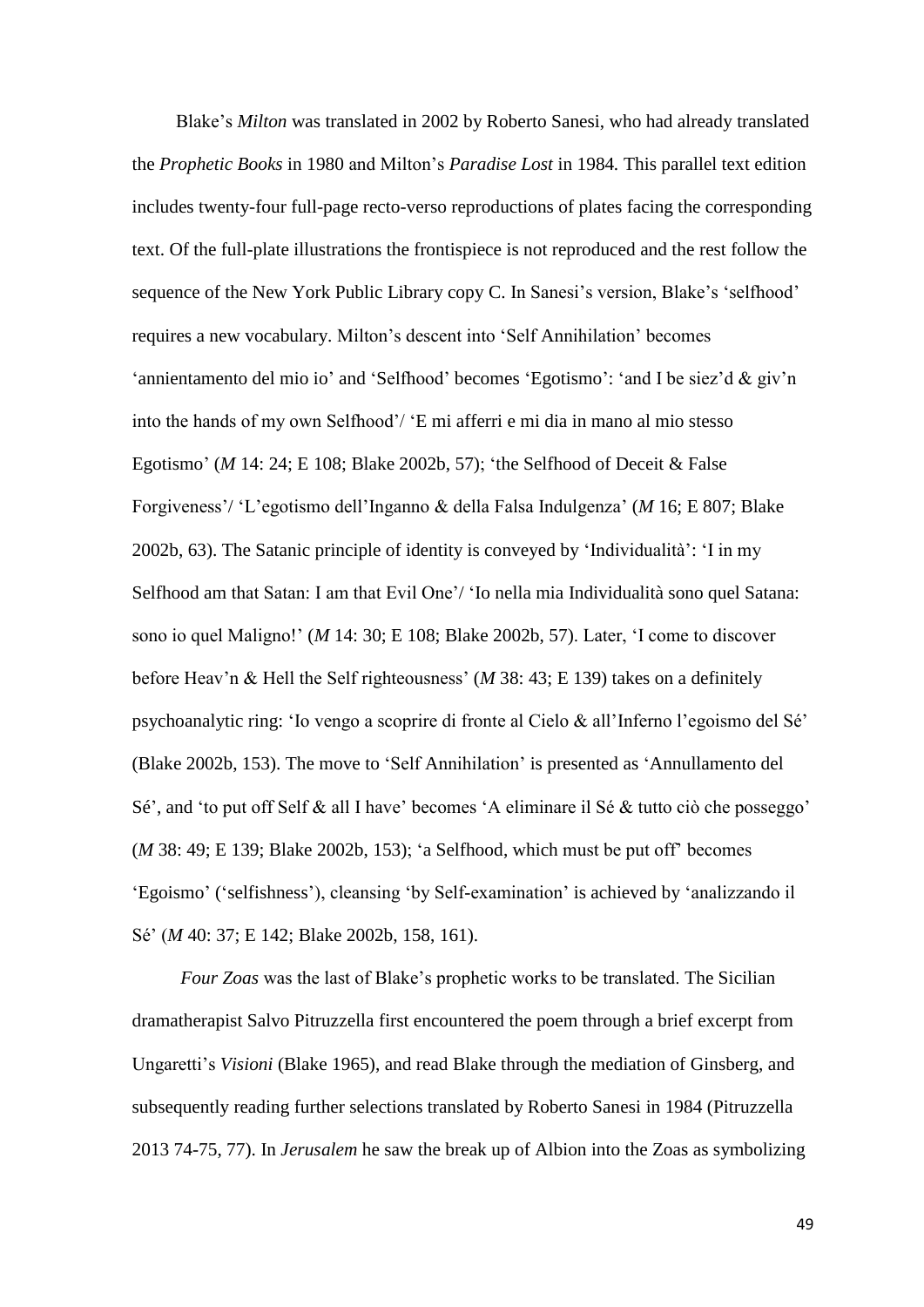the psychic complexity of the individual, which can be reconciled by the imagination (Pitruzzella 2004, 68). Turning to *The Four Zoas*, he was dissatisfied with the translations published by Sanesi, and started to experiment with his own translations.<sup>60</sup> He began with Enion's Lamentation 'What is the Price of Experience' (*FZ* II: 11; E 325) and completed a full translation of *Four Zoas* - following Brian Wilkie and Mary Lynn Johnson in the choice of Night VIIa over VIIb as the final Night VII (Blake 2007, 123; Wilkie and Johnson 1978) - in time for the 250th anniversary of Blake's birth. Pitruzzella approaches *Four Zoas* through poetic, psychoanalytic and performing arts traditions, from Rimbaud to Jung, Jakobson and the theatre of the oppressed. Reading *Four Zoas* as a 'dream of nine nights', Pitruzzella considers the dream form as an annihilation of the ego, which generates the world in the way that Vishnu's dream does in Indian myth (Blake 2007, 6). Drawing on Foster Damon's claim that *Four Zoas* marks the 'invention of the dream technique' (Damon 2013, 143), Wilkie and Johnson's exploration of the poem as a 'psychodrama' (Wilkie and Johnson 1978) and Paul Youngquist's suggestion that 'art becomes a kind of therapy' (Youngquist 1989, 15, 18), Pitruzzella applies the poem's dream structure to his drama practice. In 1997 he was a founding member of the cooperative The Song of Los, which brings together psychologists, pedagogues, music and dance therapists. His practice as a dramatherapist is inspired by Blake's fourfold vision (Pitruzzella 2008, 18), the need to 'open the doors of perception', and activate Blake's motto that 'energy is eternal delight' (Pitruzzella 2013, 80). According to Pitruzzella, 'in *The Four Zoas*, Blake feels the need to reinstate Energy into the primal battle between Imagination and Reason' (Pitruzzella 2013, 82). Using Blake's Zoas to think about the role of creativity in the

 $60$  Communication with the author, 15 December 2013. I am grateful to Salvo Pitruzzella for his translation and conversations about his encounter with Blake.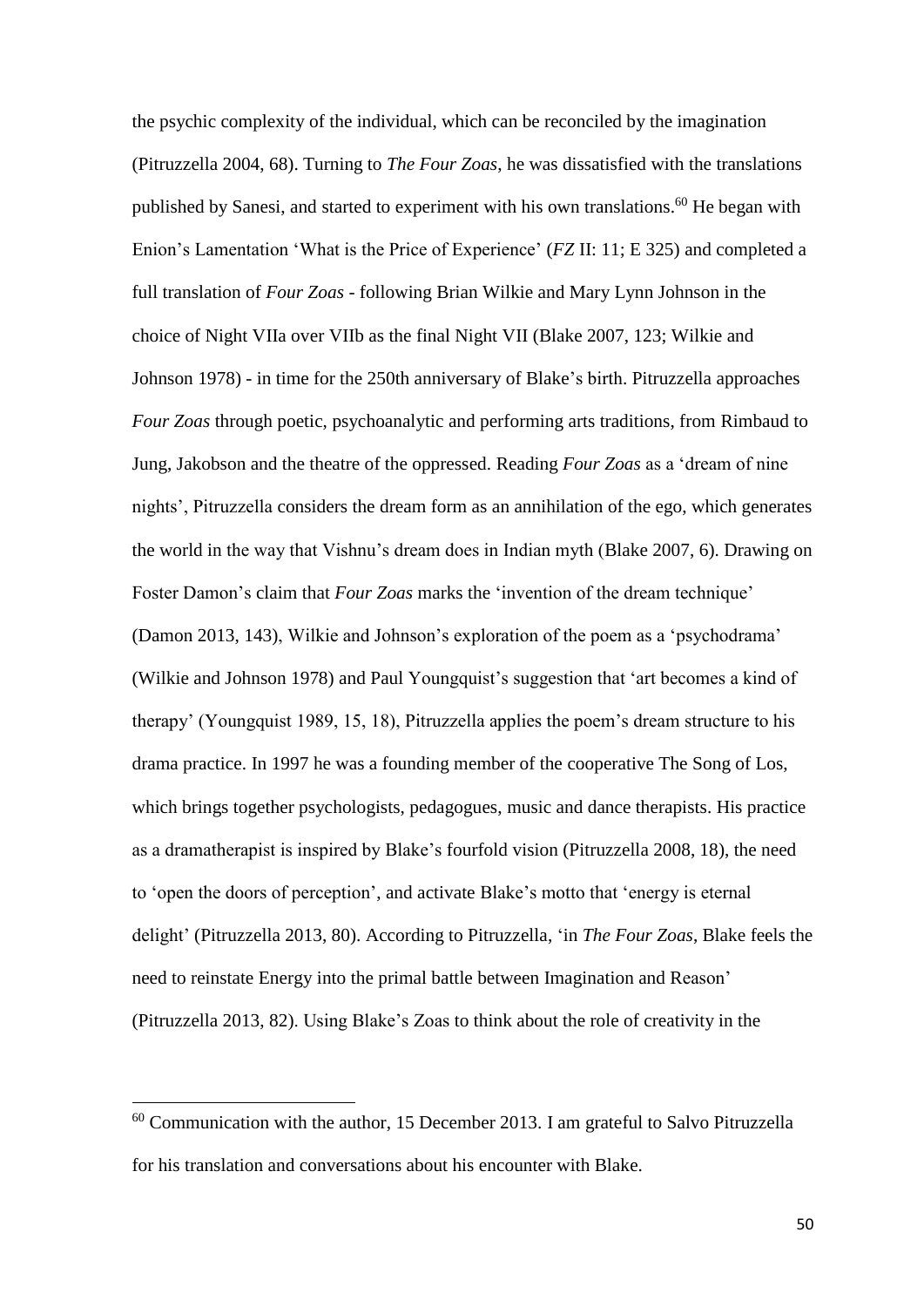treatment of personality disorders, Pitruzzella developed a theory and practice of psychodrama. Pitruzzella's experiments draw on the poem's potential as a transformative 'prophetic workshop' (Rosso 1993), focusing on the challenge of linear rationality, narrative order and causality articulated by Donald Ault.<sup>61</sup> Building on Umberto Eco's notion of the open text, Pitruzzella opens up the poem as a script for performance. Narration leads to *mise-en-scène*, casting and role-play (Blake 2007, 11-13). The centrality of the Zoas to Pitruzzella's drama therapy is spelt out in his book *The Mysterious Guest: An Inquiry on Creativity from Arts Therapy's Perspective* (2008, Eng. trans. 2009), which reproduces the frontispiece of Blake's *Jerusalem* on its cover.

Finally, an extract from the poetic epistle Blake sent to Butts (2 October 1800; E 713-14), entitled 'Vision of Light', was set to music by Victor Vertunni, with musical arrangements by Carlo Gizzi and performed in *L'Amor che move l'alte stelle* (Love that moves the high stars), an event that took place at the Shri Mataji Nirmala Devi Sahaja Yoga World Foundation in Chiappeti, Albera Ligure, on 1 May 2013. Vertunni's recreations of Blake date back to his musical accompaniments to *Songs of Innocence*, originally recorded in Italy in 2004, produced as a digital album by the Elfo Recording Studio in Tavernago in November 2011 and performed in the Late Shift at the National Portrait Gallery in 2012. With the Theatre of Eternal Values, Vertunni and Gizzi also collaborated on *William Blake's Divine Humanity*, a dramatization of the poet's life and work performed in London in 2007 to mark 250 years since the poet's birth. In *L'Amor che move l'alte stelle* Monia Giovannangeli, Vertunni, Lorenzo Tazzieri and Gizzi interpret the concluding line from the thirty-third canto of Dante's *Paradiso* through the lens of the

<sup>61</sup> See Ault (1986). This is a line of argument also developed by Stefania d'Ottavi in her deconstructive reading of the poem's palimpsest (D'Ottavi 2001).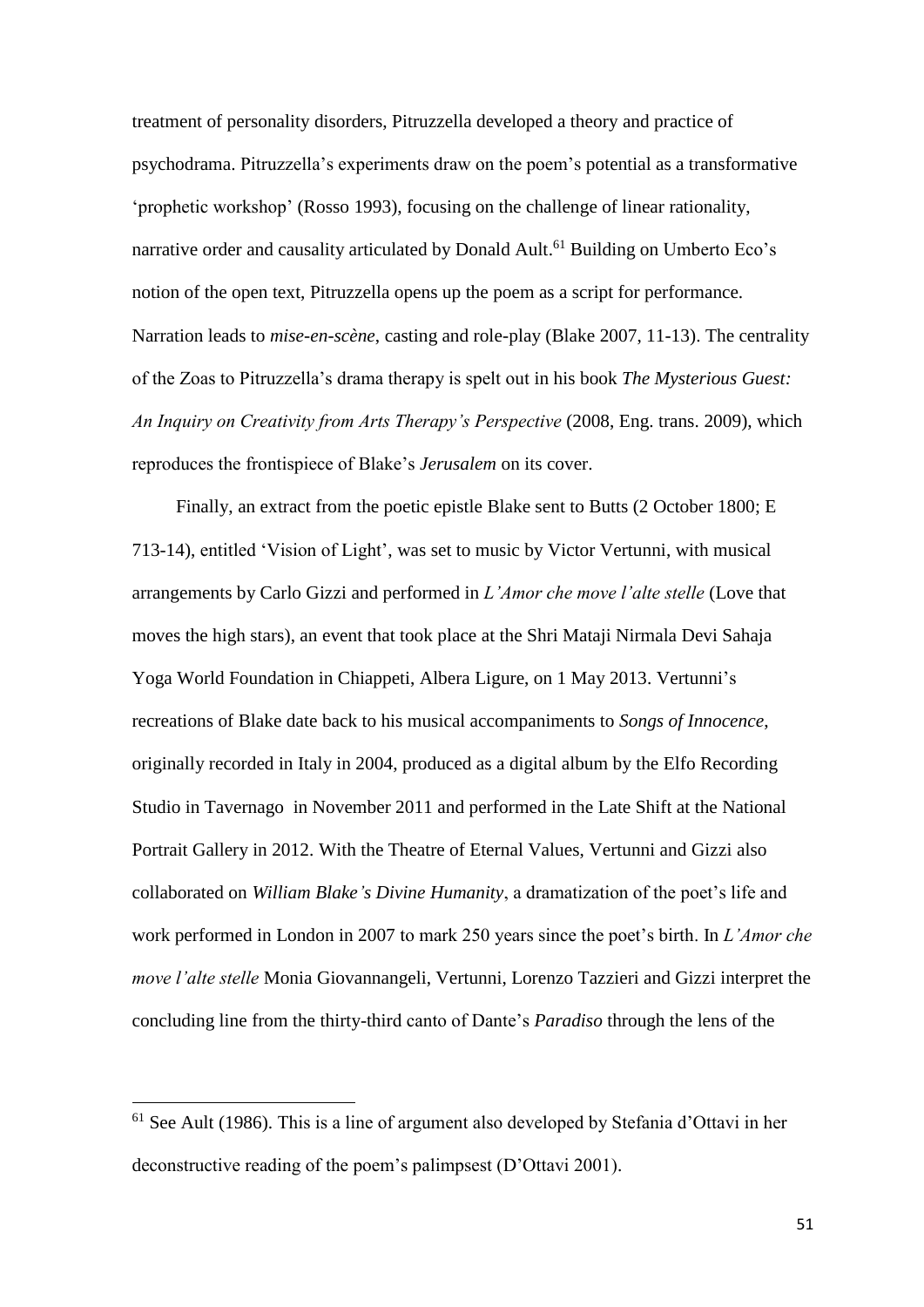yogic chakras, the Pythagoric tradition of the music of the spheres, the Jungian notion of self-individuation and Blake's *Marriage*: 'If the doors of perception were cleansed every thing would appear to man as it is: infinite' (*MHH* 14; E 39; Vertunni 2013b [n. p.]). The concert's Blakean spirit is emphasized by the choice of the flying figure from Blake's Shakespearean monotype *Pity* (Butlin 1981, #313) as a head vignette for the libretto. The evening included poetry, theatre and music performed by the Orchestra Bohème, a fortypiece orchestra including sitar and tabla, with a repertoire ranging from Beethoven's Coriolan overture and fifth piano concerto to classical Indian music, featuring lyrics by Blake, Shakespeare, Dante, Kabir and Shri Mataj Nirmala Devi. Conducted by Monia Giovannangeli, the performance was produced by the Theatre of Eternal Values, an international company that brings together artists from different national and cultural backgrounds in 'a single production in which eastern and western music, theatre and poetry are integrated' ('una produzione unica e nuova, in cui la musica orientale e occidentale, il teatro e la poesia sono stati integrati', Vertunni 2013b [n. p.]).

The intercultural dimension of this performance brings to light the convergence of East and West in the reception of Blake in Italy. Other examples include Roberto Rossi Testa, who translated not only *Songs* (Blake 2001) but also Kahlil Gibran and Tagore; and Brunilde Neroni, who wrote an introduction to Blake in 1994 and translated Tagore and Gandhi. Earlier, Emilio Teza, professor of Indo-European philologyand a polyglot translator of works in many languages, had his version of Blake's 'The Tyger' privately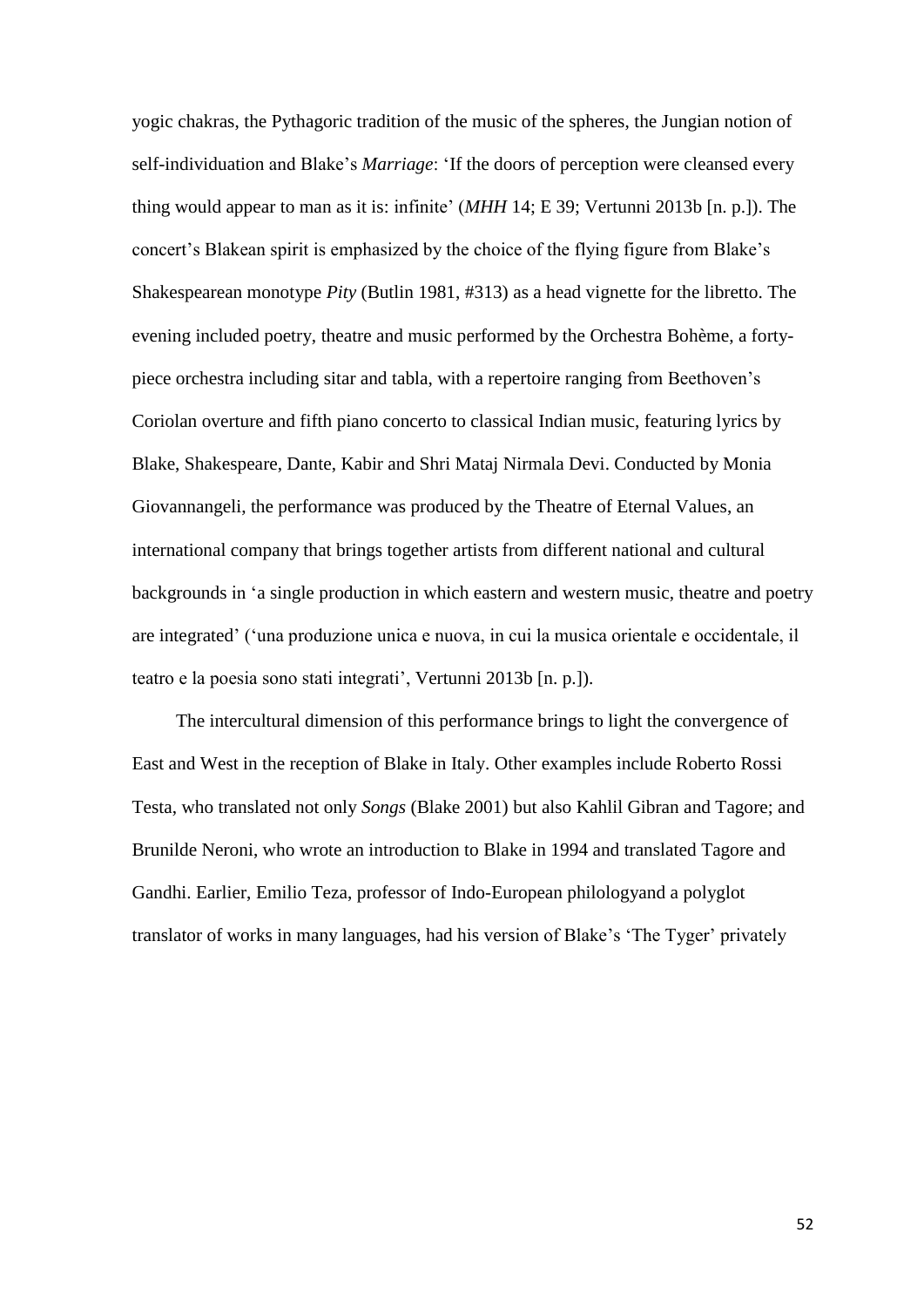printed in 1906.<sup>62</sup> Different attempts to frame Blake's 'fearful symmetry' offer a good opportunity to reflect on how the poet has been refracted in the medium of Italian:

What immortal hand or eye,

Dare frame thy feartful symmetry? (*SE* 42: 22-23; E 25)

Qual man, qual occhio, eterni, alla natura Il bel corpo donâr che fa paura? (Teza in Blake 1906 [n. p.])

Che immortali occhi o mani

Ti foggiar le forme immani? (Praz 1925, 64)

Quale fu l'immortale mano o l'occhio

Ch'ebbe la forza di formare

La tua agghiacciante simmetria? (Ungaretti in Blake 1930; 1933; 1936; 1965, 67)

Quale mano, quale occhio immortale

La paurosa tua simmetria seppe foggiare? (Lutri 1967, 133)

Che mano immortale, che sguardo

**.** 

Tramò la tua feroce simmetria? (Sanesi in Blake 1984, 275)

 $62$  <http://music.victorvertunni.com/> [accessed 18 November 2015]. I am grateful to Victor Vertunni and Corrado Gizzi for providing me with digital copies of their Blake initiatives.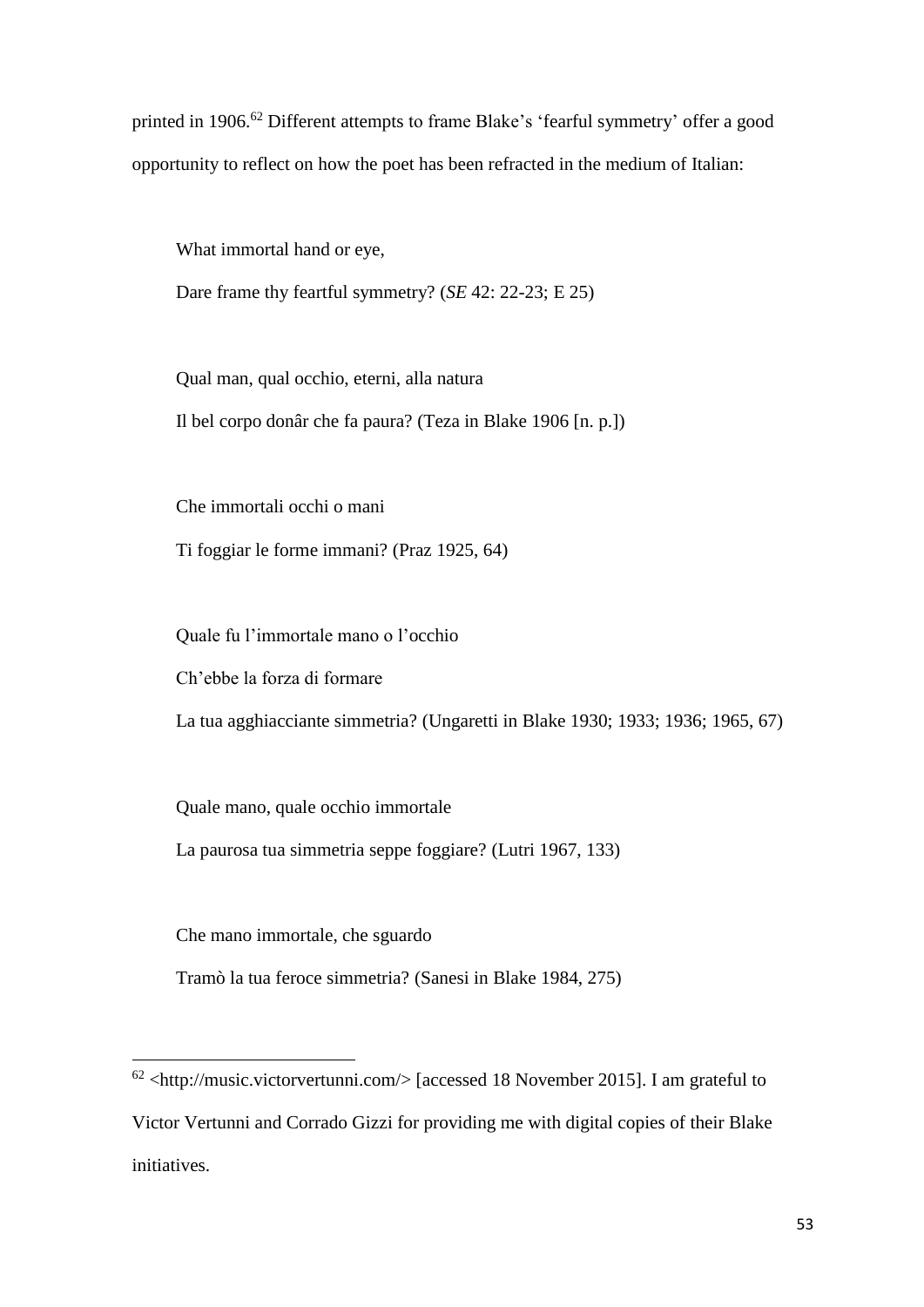Quale mano o occhio immortale

Seppe forgiare la tua agghiacciante simmetria? (Parks in Blake 1985, 99)

The attempt to reproduce the rhyme for the eye brings 'natura' ('nature') to rhyme with 'paura' ('fear'), 'mani' ('hands') with 'forme immani' ('immense forms'); or it produces phonic divergence to testify to the impossibility of framing Blake's 'fearful symmetry' within an Italian rhyme scheme. The choice of verb reflects on the act of poetic framing within a semantic field of poetics that encompasses putting into form ('formare', 'foggiare') and suggestions of plotting, which in Italian also combines narrative with suggestions of scheming and intriguing ('tramare'). 'Astonishing' and 'freezing', 'fearful', 'fierce' ('agghiacciante', 'paurosa', 'feroce') - such are the phonic and semantic possibilities which the Italian language can contribute in the attempt to capture Blake's 'fearful symmetry'.

Blake in Italy is a cosmopolitan field that connects Italy to German and French scholarship and to a European exhibition scene carefully reported in Italian newspapers. Blake in Italy is usually, but not always, in Italian: witness the parallel text of *Marriage*  with a French translation by Daniel-Rops (Blake 1951), edited by Emma Manacorda Lantermo, a French scholar who translated Soupault into Italian. Attention to Blake's disciplinary mediations identifies continuing trajectories, starting with the early occult and mystical Blake- evident in *Jerusalem* appearing in a series entitled 'Breviari Mistici' in 1943, and Pitruzzella's translation of *Four Zoas* in 2007 being published as part of 'I Quaderni dell'Almagesto' (Almagesto notebooks). Psychoanalysis offers Jungian and Freudian categories to the readers of *Jerusalem* in 1943, mediates Briganti's art historical canon, Renosto's musical recreation in the 1970s, and Pitruzzella's visionary theatre and